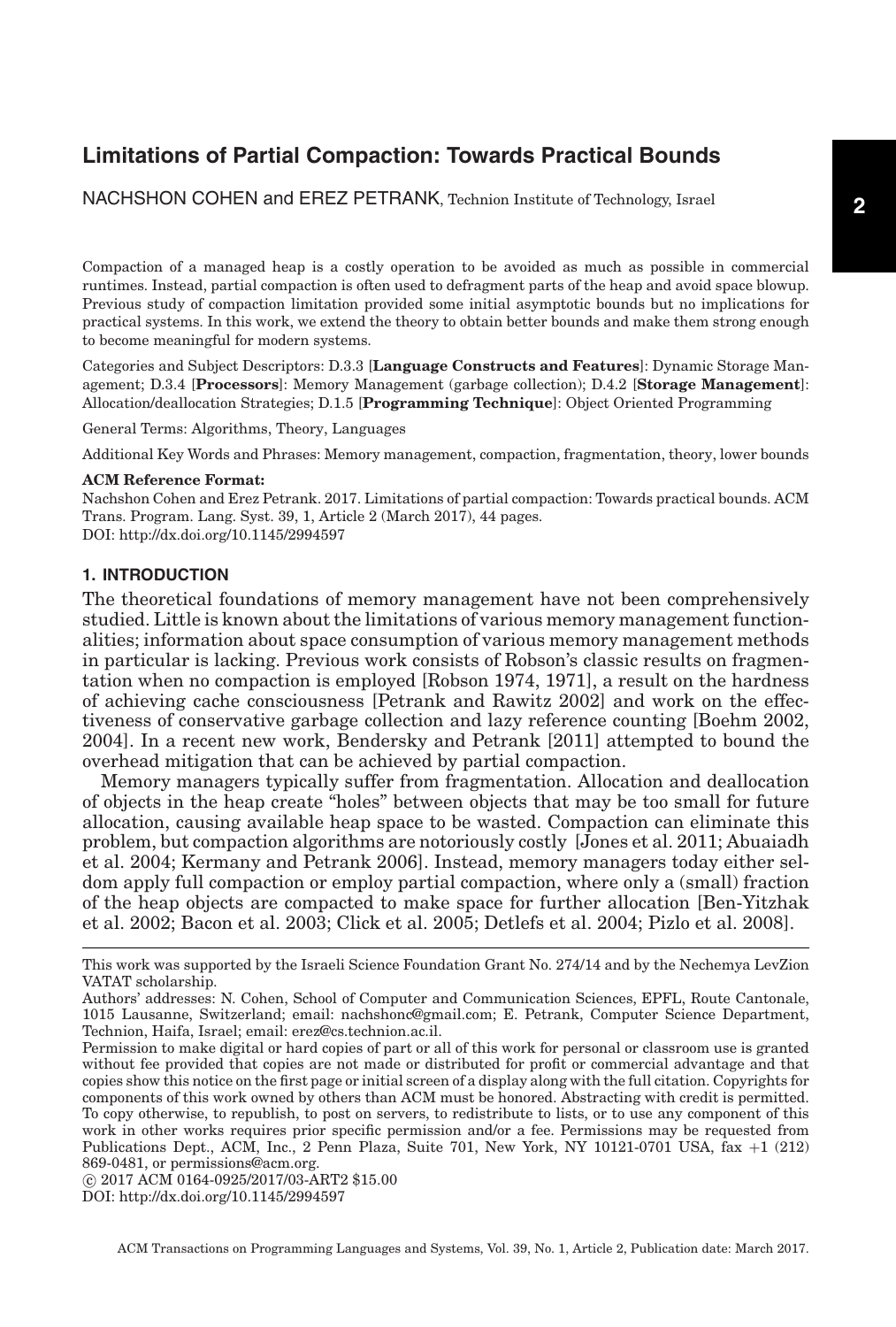<span id="page-1-0"></span>

Fig. 1. Lower bound on the waste factor *h* for realistic parameters ( $M = 256MB$  and  $n = 1MB$ ) as a function of *c*.

Bendersky and Petrank [\[2011\]](#page-42-3) study the limitations of partial compaction. But despite their work being novel and opening a new direction for bounding the effectiveness of partial compaction, their results are only significant for huge heaps and objects. When used in a realistic setting of system parameters today, their lower bounds become meaningless. Suppose, for example, that a program uses a live heap space of 256MB and allocates objects of size at most 1MB. For such a program, even if the memory manager is limited and can only compact 1% of the allocated objects, the results in Bendersky and Petrank [\[2011\]](#page-42-3) would only imply that the heap must be at least 256MB, which is obvious and not very useful.

In this work, we extend the lower bounds on partial compaction to make them meaningful for practical systems. To this end, we propose a new "bad" program that makes memory managers fail to preserve low space overheads. We then improve the mathematical analysis of the interaction between the bad program and the memory manager to obtain much better bounds. For example, using the parameters mentioned in the previous paragraph, our lower bound implies that a heap of 896MB must be used, that is, a space overhead factor of  $3.5\times$ .

In general, the more objects we let the memory manager move, the lower the space overhead that it may suffer. To put a bound on the amount of compaction work undertaken by the memory manager, we use the model set in Bendersky and Petrank [\[2011\]](#page-42-3) and bound the compaction by a constant fraction  $1/c$  of the total allocated space. This means that at any point in the execution, if a space of *s* words has been allocated so far, the total compaction allowed up to this point in the execution is *s*/*c* words, where *c* is the compaction bound.

The results we obtain involve some non-trivial mathematical arguments, and the obtained lower bound is presented in a rather complex formula. The general lower bound is stated in Theorem [2.1.](#page-4-0) But to make clear the improvement over the previously known results, we have depicted in Figure [1](#page-1-0) the space overhead factor for the parameters mentioned above (which we consider realistic). Namely, for a program that uses live space of  $M = 256MB$  and whose largest allocated object is at most  $n = 1MB$ , we drew for different values of *c* the required heap size as a factor of the 256MB live space. Note that if we were willing to execute full compaction after each deallocation, then the overhead factor would have been 1. We could have used a heap size of 256MB and serve all allocation and deallocation requests. But with limited (partial) compaction, our results show that this is not possible. In Figure [1](#page-1-0) we drew our lower bound as well as the lower bound obtained from Bendersky and Petrank [\[2011\]](#page-42-3) for these parameters. In fact, throughout the range of  $c = 10, \ldots, 100$ , the lower bound from Bendersky and Petrank [\[2011\]](#page-42-3) gives nothing but the trivial lower bound overhead factor of 1, meaning that 256MB are required to serve the program. In contrast, our new techniques show that the space overhead factor must be at least 2, that is, 512MB when 10% of the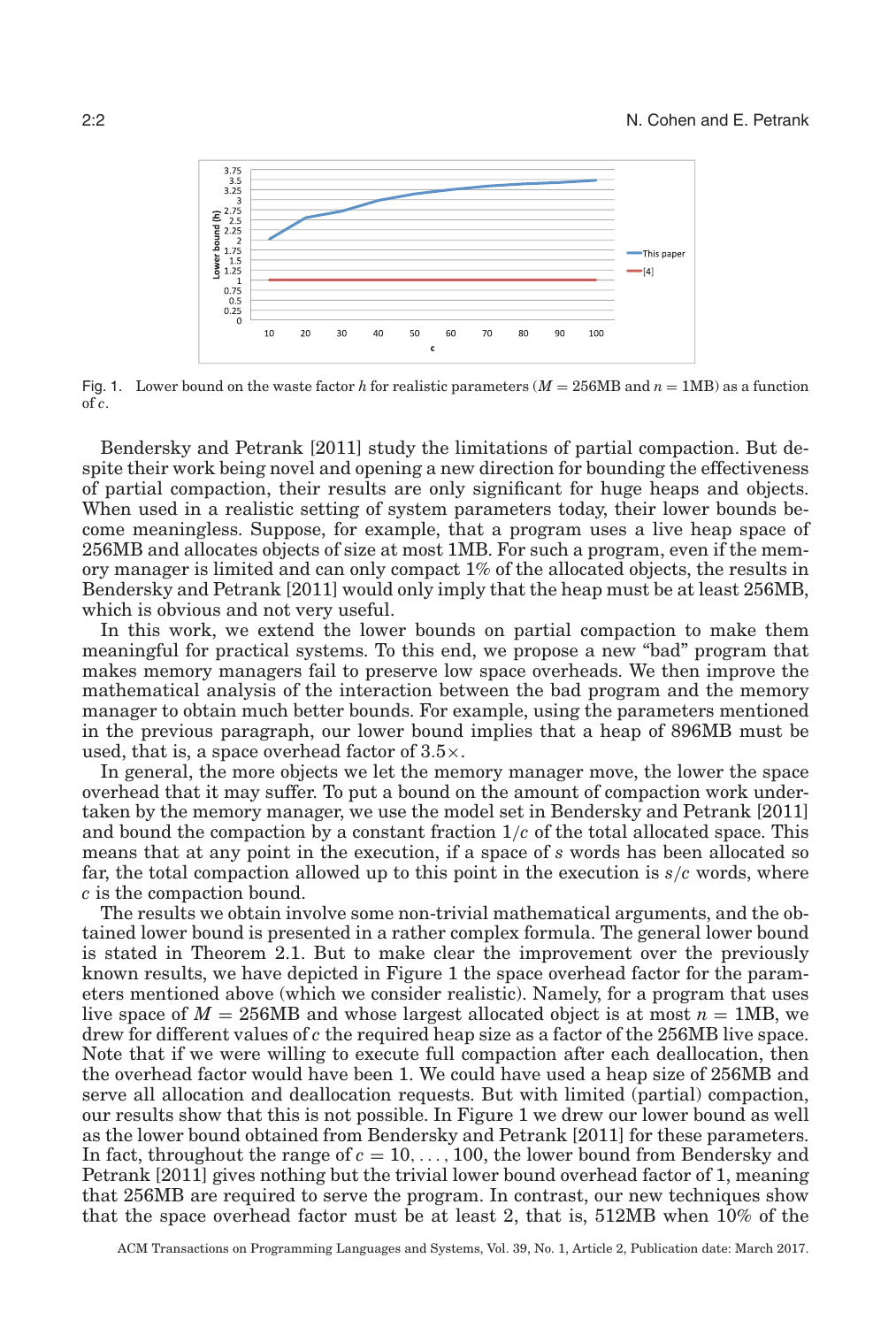allocated space can be compacted. And when the compaction is limited to 1% of the allocated space, then an overhead factor of 3.5 is required for guaranteeing memory management services for all programs.

In general, the result described in this work is theoretical and does not provide a new system or algorithm. Instead, it describes a limitation that memory managers can never overcome. As such, it does serve a practical need, by letting practitioners know what they cannot aspire to and should not expend efforts in trying to achieve. The lower bounds we provide are for a worst-case scenario and do not rule out better behavior on a suite of benchmarks. But providing a better guaranteed bound on fragmentation (as required for critical systems such as real-time systems) is not possible. Note that this bound holds for manual memory managers as well as automatic ones, even when applying sophisticated methods such as copying collection, mark-compact, Lang-Dupont, or  $MC^2$  [Jones et al. [2011\]](#page-42-4).

Finally, we slightly improve the related, state-of-the-art upper bound. The upper bound is shown by presenting a memory manager that keeps fragmentation low against all possible programs. The new upper bound slightly improves the result of Bendersky and Petrank [\[2011\]](#page-42-3) by providing a better memory manager and a better analysis for its worst space overhead. This slight improvement is depicted in Figure [3,](#page-6-0) where the new upper bound is compared to the previous upper bound of Bendersky and Petrank [\[2011\]](#page-42-3). The upper bound theorem is stated rigorously as Theorem [2.2.](#page-6-1) The proposed memory manager is not meant to be a practical, efficient memory manager that can be used in real systems, but it demonstrates the ability to deal with worst-case fragmentation.

To achieve the bounds presented in this article, we stand on the shoulders of prior work, and in particular our techniques build on and extend the techniques proposed in Robson [\[1971\]](#page-43-1) and Bendersky and Petrank [\[2011\]](#page-42-3).

*Organization*. In Section [2,](#page-2-0) we provide some preliminaries, explain the execution of a memory manager, and state our results. In Section [3,](#page-7-0) we provide an overview over the lower bound and its proof. In Section [4,](#page-9-0) we provide the actual proof of the the lower bound. In Section [5,](#page-32-0) we provide the proof of the upper bound, and we conclude in Section [7.](#page-38-0)

# **2. PROBLEM DESCRIPTION AND STATEMENT OF RESULTS**

# <span id="page-2-0"></span>**2.1. Framework**

We think of an interaction between a program and a memory manager that serves its allocation and deallocation requests as a series of sub-interactions of the following form:

- (1) Allocation: The program requests to allocate objects by specifying their sizes to the memory manager and receiving in response the addresses where the objects were allocated.
- (2) Deallocation: The program declares objects as free
- (3) Compaction: The memory manager moves objects in the heap.

These sub-interactions are ordered in time and do not overlap. One sub-interaction starts only after the previous finished. This allows referring to the *time* a subinteraction takes place. Specifically, the *time* a sub-interaction is executed is defined as the number of sub-interactions preceding it.

In this work, we consider the ability of a memory manager to handle programs within a given heap size. But if a program allocates continuously and never deallocates any memory, then the heap size required is trivially unbounded. Therefore, we assume a bound on the space the program may use simultaneously. This bound is denoted by *M*.

A second important parameter of the execution of a program (from a memory management point of view) is the size variation of the objects it allocates. If all objects are of fixed size, say, 1, then a heap space of *M* is always sufficient. Although holes can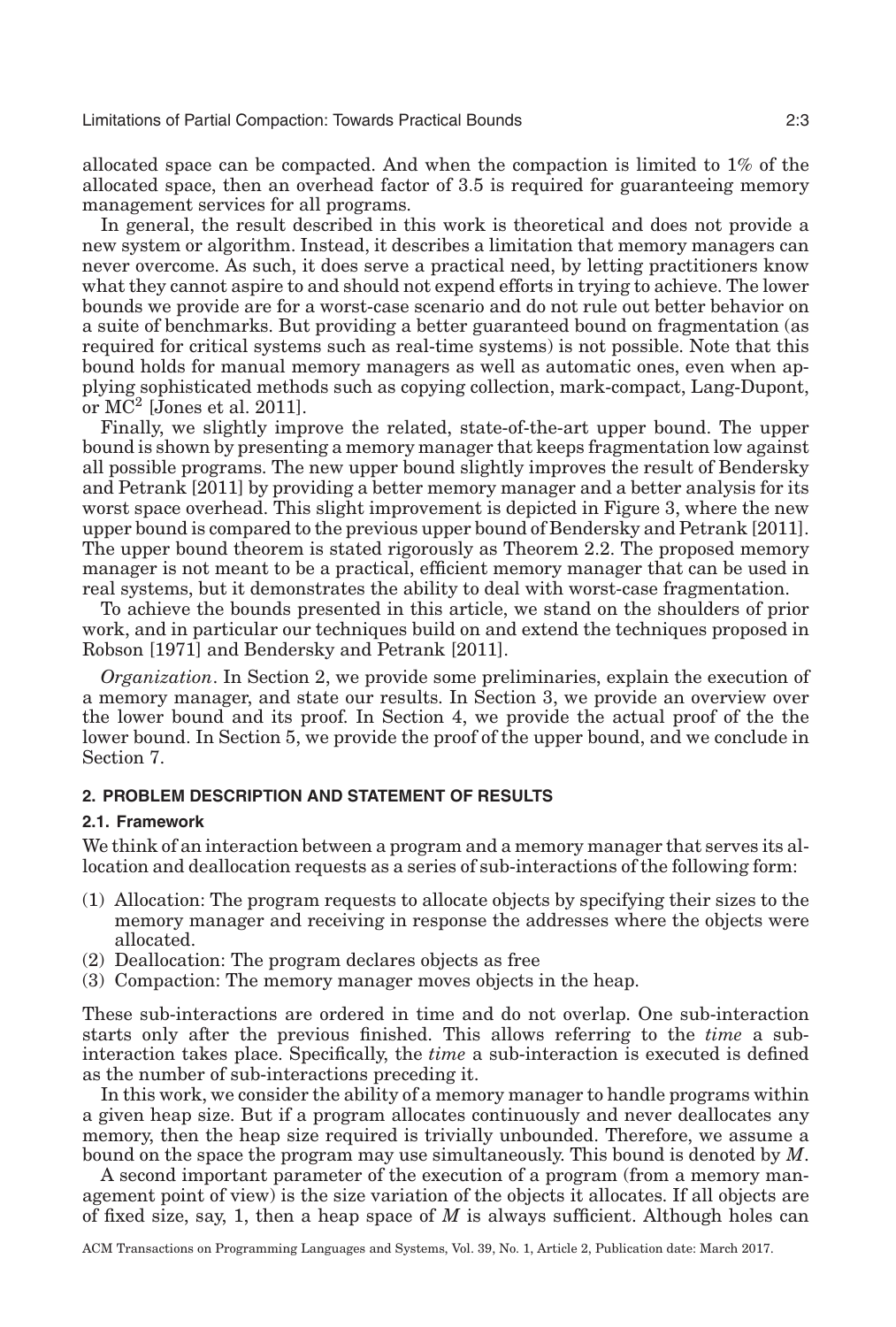be created by deallocating objects, these holes can always be filled by newly allocated objects. If we denote the least size of an object by 1, then the parameter  $n$  will denote the maximum size of an object. It can be thought of as the ratio between the largest and smallest allowable objects. We denote by  $\mathcal{P}(M, n)$  the (infinite) set of all programs that never allocate more than *M* words simultaneously and allocate objects of size at most *n*. We denote by  $P_2(M, n)$  the set of programs whose allocated objects sizes are always a power of 2.

As explained in the Introduction, if the heap is compacted after every deallocation, then fragmentation never occurs. However, frequent compaction is costly, and so memory managers either perform a full compaction infrequently or just move a small fraction of the objects occasionally. In this article, we adopt the definition of Bendersky and Petrank [\[2011\]](#page-42-3) and consider memory managers that limit their compaction efforts by a predetermined fraction of the allocated space. For a constant  $c > 1$ , a memory manager is a *c*-partial memory manager if it compacts at most  $\frac{1}{c}$  of the total space allocated by the program. We denote the set of *c*-partial memory managers by  $A(c)$ .

Given a program *P* and a memory manager *A*, the execution of *P* where *A* serves as its memory manager is well defined. The total heap size that *A* uses in this case is denoted by  $HS(A, P)$ . For simplification, we consider the input to the program as part of the program. This makes it easier to discuss the behavior of a program that interacts with a memory manager without the complication of specifying the input. All results can easily be extended to a model where the input is specified separately from the program.

To present a lower bound on the space overhead required by any memory manager, it is enough to present one bad program whose allocation and deallocation demands would require that all memory managers have a large heap space. For an upper bound, we need to provide a memory manager that would maintain a limited heap space for all possible programs.

Our model is phrased above as one that lets the program know the address of each allocated object. Namely, the program makes decisions dynamically based on the locations in which the allocator places the objects. The knowledge of these addresses helps the program create the fragmented memory. One may wonder whether such a program can operate in a Java-like setting where the program is not given access to addresses of objects. One way to answer that is to note that it is enough for the program to know the the memory manager's algorithm (and GC triggering) in order to compute the addresses of allocated objects by itself. A second answer is that we can view this result as stating that for each possible memory manager there is program that beats it. Using the quantifiers in this manner means that the program has all the information that it needs to know.

## **2.2. Previous work**

For programs that allocate only objects whose size is a power of 2, the size of largest object *n* divides *M*, and for all memory managers that do not use compaction, Robson [\[1974,](#page-43-0) [1971\]](#page-43-1) proved lower and upper bounds that match. For his lower bound, he presented a "bad" program  $P_0 \in \mathcal{P}_2(M, n)$  that forces any memory manager (that does not use compaction) to have a large heap. Specifically,

$$
\min_{A \in \mathcal{A}(\infty)} HS(A, P_o) \geq M \cdot \left(\frac{1}{2} \lg(n) + 1\right) - n + 1.
$$

Note that here, and throughout the article,  $\lg \triangleq \log_2$ . For an upper bound, Robson presented an allocator *Ao* that satisfies the allocation requests of any program in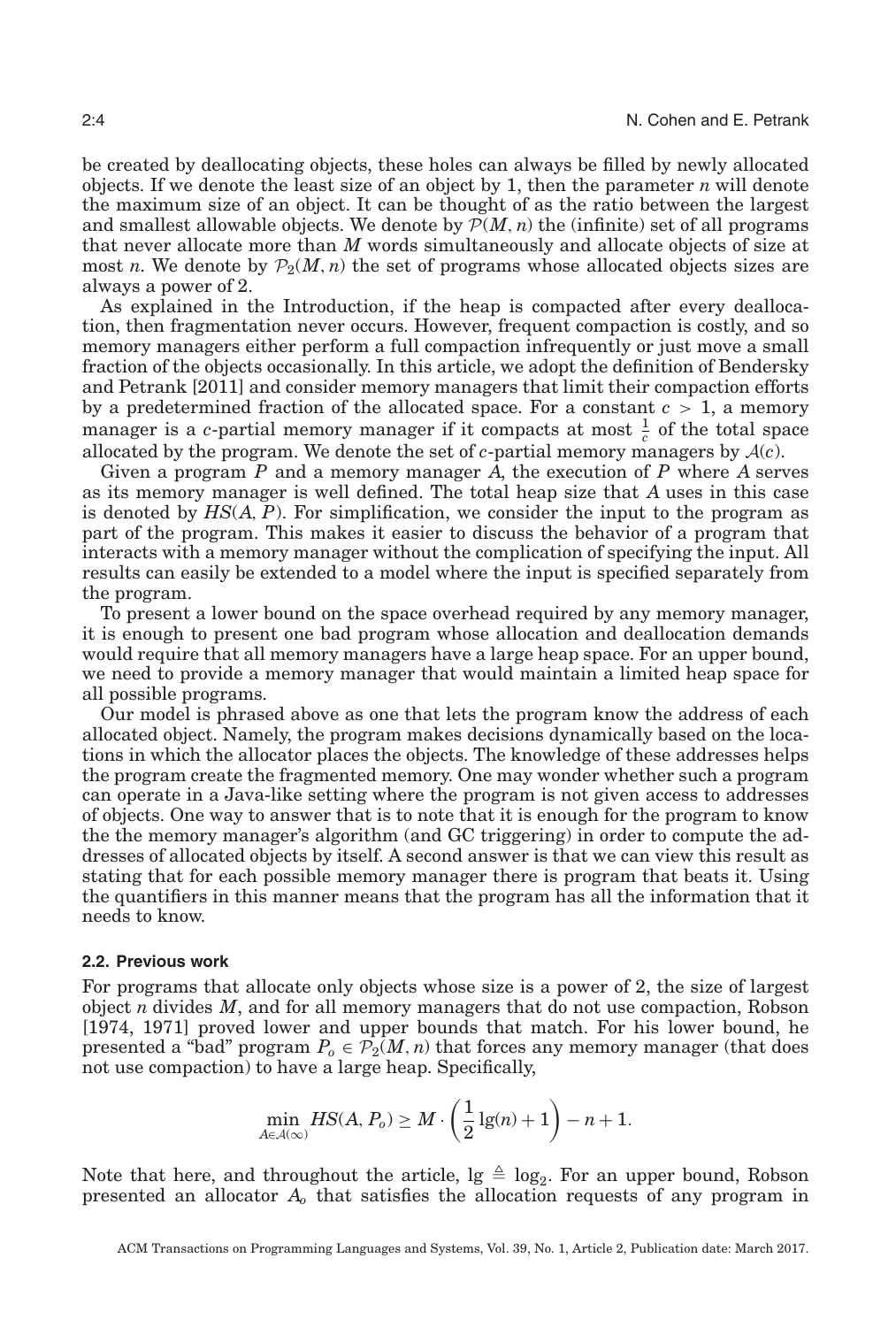$P_2(M, n)$  using a heap size of

$$
\max_{P \in \mathcal{P}_2(M,n)} HS(A_o, P) \leq M \cdot \left(\frac{1}{2} \lg(n) + 1\right) - n + 1.
$$

For programs that may allocate objects of arbitrary size (and not only powers of 2), a weaker result is shown:

<span id="page-4-2"></span>
$$
\max_{P \in \mathcal{P}(M,n)} HS(A_o, P) \le M \cdot (\lg(n) + 1). \tag{1}
$$

The techniques in the proof of Robson [\[1971\]](#page-43-1) actually yield a slightly stronger result for (realistic) cases in which  $M \gg n$ :

$$
\max_{P \in \mathcal{P}(M,n)} HS(A_o, P) \leq M \cdot \left(1 + \sum_{j=1}^{\lg n} \frac{2^j}{2^j + 1}\right) + n(\lg(n) + 1).
$$

In the rest of this article, we think of that result as being Robson's best upper bound and show how we improve over that.

Subsequent to the above work, Robson [\[1974\]](#page-43-0) went on and improved the *asymptotic* heap size upper bound to be

$$
\max_{P \in \mathcal{P}(M,n)} HS(A_o, P) \leq M \cdot (0.85 \lg(n) + O(1)).
$$

However, the latter has an asymptotic additive term *O*(1) that is too large in practice, making it irrelevant for practical parameter settings.<sup>[1](#page-4-1)</sup>

When some compaction is allowed (but not an unlimited compaction effort), much less is known. For the upper bound, Bendersky and Petrank [\[2011\]](#page-42-3) have shown a simple compacting collector  $A_c \in \mathcal{A}(c)$  that uses a heap space of at most

$$
\max_{P \in \mathcal{P}(M,n)} HS(A_c, P) \le (c+1) \cdot M
$$

words, when run with any program in  $P(M, n)$ .

They have also shown a "bad" program  $P_W$  that forces all memory managers with a *c*-partial compaction bound to use a large heap:

$$
\min_{A \in \mathcal{A}(c)} HS(A, P_W(c)) \ge \begin{cases} \frac{1}{10}M \cdot \min\left(c, \frac{\lg n}{\lg c + 1} - \frac{5n}{M}\right) & \text{for } c \le 4 \lg n \\ \frac{1}{6}M \cdot \frac{\lg n}{\lg \lg n + 2} - \frac{n}{2} & \text{for } c > 4 \lg n \end{cases}.
$$

#### **2.3. This Work**

Our main contribution is a new lower bound on the ability of a memory manager to keep the heap de-fragmented. While the lower bound of Bendersky and Petrank [\[2011\]](#page-42-3) is important for modeling the problem, providing some tools for solving it, and although the authors provide some tools for solving it, this bound is meaningful only for huge objects and heaps. In particular, it is higher than the obvious *M* only for  $M > n > 16TB$ . In this work we extend the theory enough to obtain meaningful results for practical values of *M* and *n*.

<span id="page-4-0"></span>THEOREM 2.1. *For any c-partial memory manager A and for any*  $M > n > 1$ *, there exists a program*  $P_F \in \mathcal{P}_2(M, n)$  *such that for any integral*  $\gamma \le \lg(\frac{3}{4}c)$ :  $\gamma \in \mathbb{N}$ ,

$$
\min_{A \in \mathcal{A}(c)} HS(A, P_F) \ge M \cdot h,\tag{2}
$$

<span id="page-4-1"></span><sup>&</sup>lt;sup>1</sup>In fact, this constant is at least 30 for any asymptotic improvement over the result of Equation [\(1\)](#page-4-2).

ACM Transactions on Programming Languages and Systems, Vol. 39, No. 1, Article 2, Publication date: March 2017.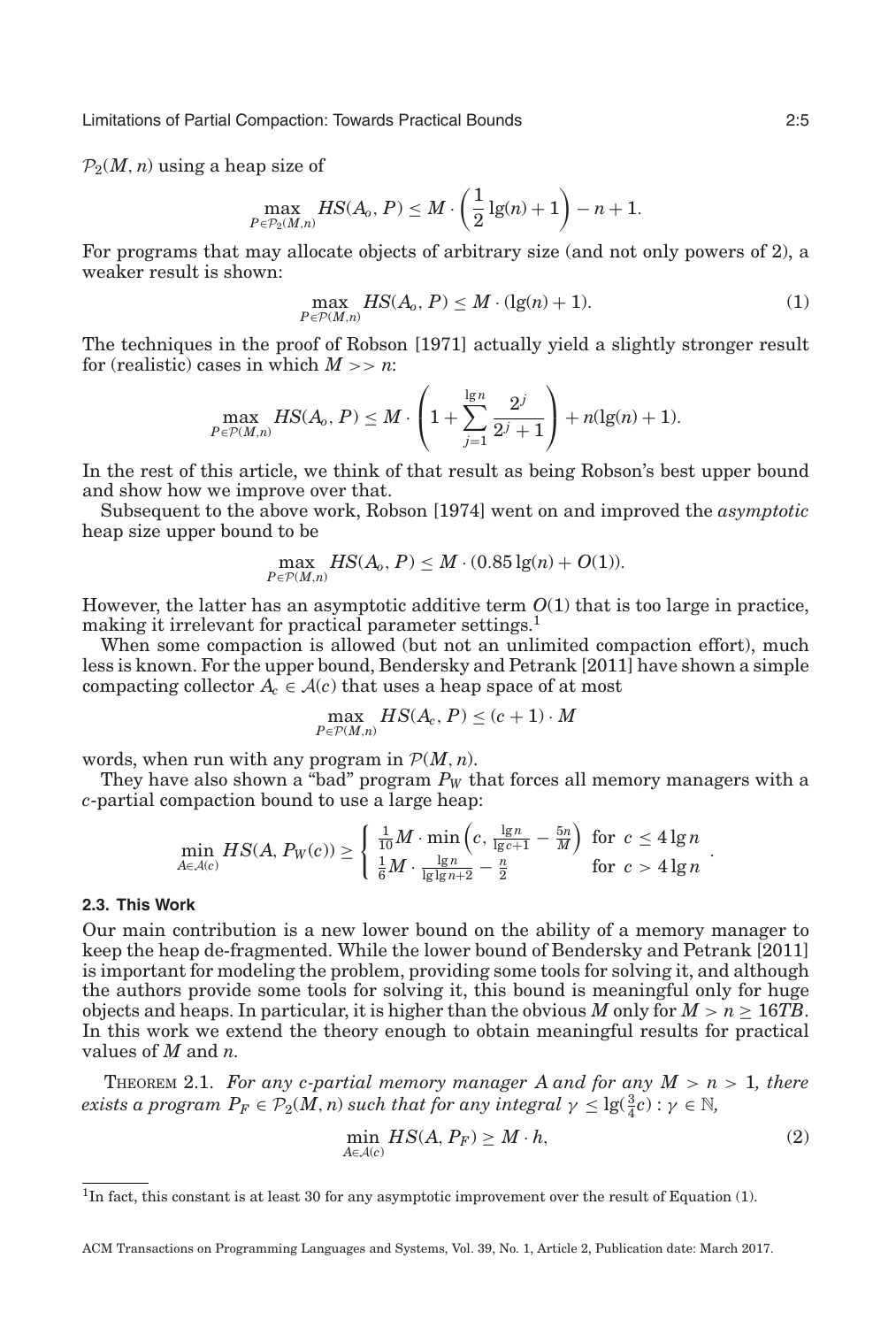2:6 N. Cohen and E. Petrank

*where h is set to:*

<span id="page-5-0"></span>
$$
h = \frac{\frac{\gamma + 2}{2} - \frac{2\gamma}{c} \left(\gamma + 1 - \frac{1}{2} \sum_{i=1}^{\gamma} \frac{i}{2^i - 1}\right) + \left(\frac{3}{4} - \frac{2\gamma}{c}\right) \frac{\lg(n) - 2\gamma - 1}{\gamma + 1} - \frac{2n}{M}}{1 + 2^{-\gamma}\left(\frac{3}{4} - \frac{2\gamma}{c}\right) \frac{\lg(n) - 2\gamma - 1}{\gamma + 1}}.
$$
(3)

We remark that the theorem makes use of an integral parameter  $\gamma$ . The theorem holds for any  $\gamma \leq \lg(\frac{3}{4}c)$ :  $\gamma \in \mathbb{N}$ , but obviously there is one  $\gamma$  that makes *h* the largest and optimizes the bound. Determining this  $\gamma$  mathematically is possible (if we do not require integral values), but the formula is complicated. In practice, however, there are very few (integral)  $\gamma$  values that are relevant for any given setting of the parameters, and so it can be easily computed.

Since *h* is given in a complicated formula, the implications of  $HS(A, P_F) > M \cdot h$ are not very intuitive. Therefore, we chose some realistic parameters to check how this bound behaves in practice. We chose *M*, the size of the allocated live space to be 256MB, and *n*, the size of the largest allocatable object, to be 1 MB. With these parameters fixed and with the parameter  $\gamma$  set to the value that maximizes the bound, we drew a graph of *h* as a function of the compaction quota bound *c*. This graph appears in Figure [1.](#page-1-0) The *x*-axis has *c* varying between 10 and 100. Setting  $c = 10$  means that we have enough budget to move 10% of the allocated space, whereas setting  $c = 100$  means that we have enough budget to move 1% of the allocated space. For these *c*'s, the *y*-axis represents the obtained lower bound as a multiplier of *M*. For example, when compaction of 2% of all allocated space is allowed  $(c = 50)$ , any memory manager will need to use a heap size of at least  $3.15 \cdot M$ . Even with 10% of the allocated space being compacted, a heap size of  $2 \cdot M = 512MB$  is unavoidable. For these practical parameters, previous results in Robson [\[1974\]](#page-43-0) and in Bendersky and Petrank [\[2011\]](#page-42-3) do not provide any bound, except for the obvious one that the heap must be at least of size *M*.

We also depicted the lower bound as a function of a varying maximum object size n. We fixed the compaction budget to  $c = 50$  and the total size of live objects to  $M = 256n$ . The rationale for the last parameter setting is that, typically, a single object does not make up a significant part of the heap (larger than half a percentage). Setting *M* to a larger value does not change the bound. We argue below that fixing  $c = 50$  (i.e., compacting 2% of the allocated objects) represents a realistic setting. Under stable conditions, where the space occupied by live objects is stable and the heap is partially compacted whenever it is full, one can translate the ratio *c* of compacted objects over allocated objects into a bound on compaction as a percentage of the live objects space *M*. As an example, suppose the live space *M* forms a third of the entire heap space *HS* and suppose we compact when the heap is exhausted. In that case, 2*M* words are allocated before compaction happens and then compacting 2% of the allocated space 2*M* means compacting 4% of the live space *M*. Such partial compaction reflects realistic settings. For example, Pizlo et al. [\[2008\]](#page-42-11) executes partial compaction every five garbage collection cycles. In each partial compaction cycle, at most 10% of the pages that are less than 50% occupied are compacted. In the setting above, this means compacting 1% of the 3*M* heap size once 2*M* memory is allocated or *c* = 66. In another system, Bacon et al. [\[2003\]](#page-42-8) employs partial compaction and measures the amount of compaction compared to the live size (during a garbage collection cycle). The amount of compaction falls in the range of 0.6%–4.11%. Translating into *c* values, this correlates to the range of 48–300.

We let the size of the largest object *n* vary between 1KB and 1GB, and for these *n* values, the *y*-axis represents the obtained lower bound as a multiplier of *M*. The graph is depicted in Figure [2.](#page-6-2) We could also depict the lower bound as a function of *M*, where *n* and *c* remain fixed. However, in a practical setting, the size of the largest object is much smaller than the total live space (i.e.,  $n/M$  is small). Hence, the lower bound as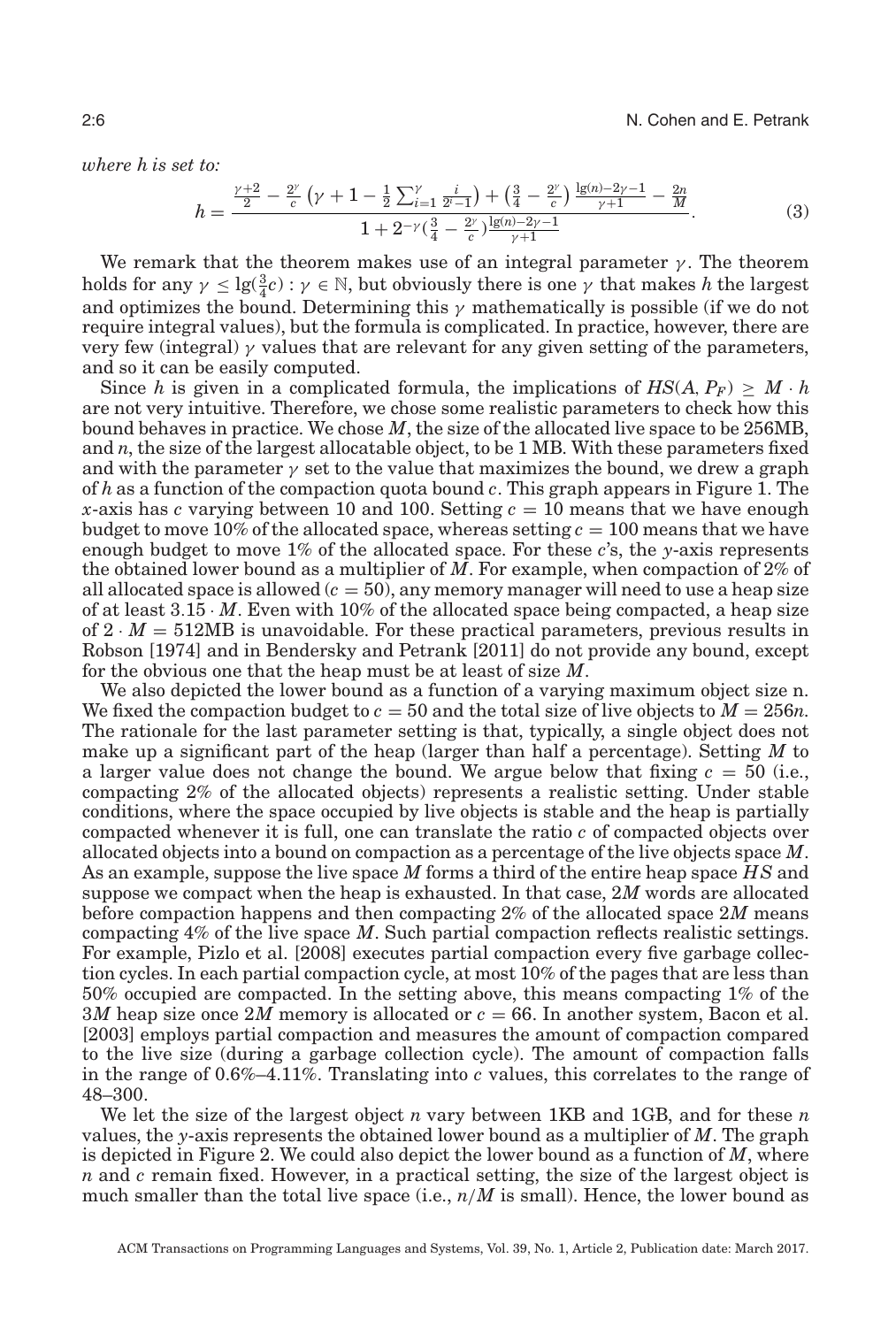<span id="page-6-2"></span>

<span id="page-6-0"></span>Fig. 2. Lower bound on the waste factor *h* as a function of  $n (c = 50, M = 256n)$ .



Fig. 3. Upper bound on the waste factor for realistic parameters ( $M = 256MB$  and  $n = 1MB$ ) as a function of *c*.

a function of *M* is very close to a constant function and does not provide additional interesting information.

We also consider the upper bound on the size of heap required. In Bendersky and Petrank [\[2011\]](#page-42-3), an upper bound of the form  $(c + 1)M$  was presented. However, this upper bound may become non-interesting when Robson's upper bound is stronger, meaning that the same heap size may be obtained without moving objects at all. This happens when  $c > \lg n+1$ . As partial compactors often use a large *c* to limit the fraction 1/*c* of moved objects, such a scenario seems plausible. We provide some improvement to Robson's algorithm when little compaction is allowed and obtains better upper bound as follows.

<span id="page-6-1"></span>**THEOREM 2.2.** There exists a c-partial memory manager  $A \in \mathcal{A}(c)$  that satisfies allo*cation requests of any program*  $\overline{P} \in \mathcal{P}(M, n)$  *with heap size at most* 

$$
\max_{P \in \mathcal{P}(M,n)} HS(A_C, P) \leq M \cdot \left(\sum_{i=0}^{\lfloor \text{lg } n \rfloor} a_i\right) + n(\lg(n) + 1),
$$

*where*  $a_0 = 1$  *and the values of*  $a_i$ ,  $i = 1, \ldots, \lg(n)$ *, satisfy the following recursive formula:* 

$$
a_i = \frac{2^{i+1}}{2^i+1} \cdot \left(1 - \sum_{j=0}^{i-1} \max\left(\frac{1}{2c+2}, \frac{\lfloor 2^{j-1}+1 \rfloor}{2^i}\right) \cdot a_j\right).
$$

As the formulas in this theorem are also not easy to grasp, we drew a graph comparing previously known bounds with the new result. It can be seen in Figure [3](#page-6-0) that for *c*'s between 20 and 100, Theorem [2.2](#page-6-1) improves the upper bound, with the largest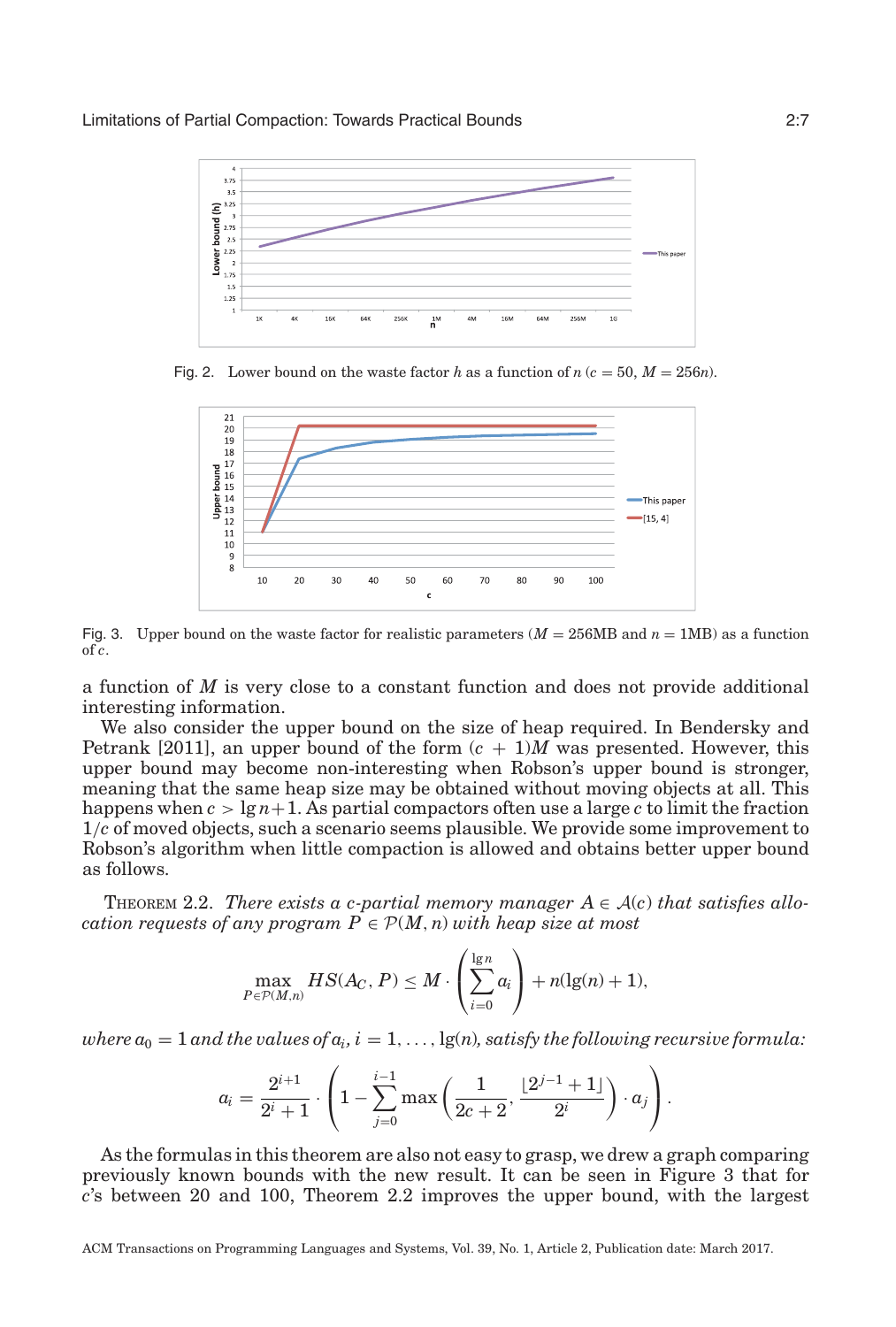improvement being  $15\%$  at  $c = 20$ . We consider this result minor and the lower bound the major result in this article.

#### **2.4. Alternative Budgeting Models**

Following previous work [Bendersky and Petrank [2011\]](#page-42-3), we budget compaction as a fraction of the total allocation space. The main reason for that is that this model is clean and it is possible to prove strong rigorous theoretical results on it. Practitioners that build garbage collected systems may think of this budgeting as unnatural because, in practice, compaction is run with garbage collection, and the volume of compaction depends on the amount of live objects (because that determines the triggering of a collection) and on the shape of the heap (e.g., freeing memory pages that are sparsely occupied). See, for example, Bacon et al. [\[2003\]](#page-42-8), Detlefs et al. [\[2004\]](#page-42-10), and Pizlo et al. [\[2008\]](#page-42-11). Let us say a few words about the alternatives.

Perhaps the most natural alternative is to budget allocation as a fraction of the amount of live space. But this alternative is not as clean, it is harder to work with, and it poses some problems. First, to adopt this budgeting model, one must also specify how often a fraction of the live space can be moved. Triggering of garbage collection may vary in practice because the size of the heap is usually not fixed. But suppose we fix the size of the heap and trigger garbage collection when the heap is exhausted. When do we decide that the heap is full?

In practice, that would depend on fragmentation. But suppose that we also ignore fragmentation to make the budgeting cleaner. We claim that in this simplified case and under the additional assumption that the amount of live space is stable, the resulting budget is correlated to the one used in this article (i.e., a percentage of the allocated objects). To see this, think of the amount of live space as stable and denote this size by *M*. The space allocated between two garbage collection cycles becomes fixed in this case: HeapSize (*HS*) minus *M*. So after allocating *HS* − *M* words, we allow moving a fraction of *M*. Since we have assumed that *HS* and *M* are fixed, then we can write *HS* as a multiple of *M*. For example,  $HS = 3M$  is common in practice. In this setting, a fraction of *M* is also a fraction of  $HS - M$ .

For example, Theorem [2.1](#page-4-0) implies that  $HS = 3 \cdot M$  is impossible to serve with  $c = 50$ . Alternatively, this may be phrased as an impossibility to serve a live fraction that is bigger than a third of the heap. In this case, one can think of the memory manager as being restricted from compacting more than  $\frac{1}{25} \cdot M$  words after allocating 2 · *M* words. In general, we stick to the budgeting model of Bendersky and Petrank [\[2011\]](#page-42-3) because it is clean and requires no further assumptions and we can produce meaningful results with it.

It is worthwhile to notice that under the assumptions discussed above, namely that the amount of live space is stable and the heap size is fixed, the ratio between the heap size and *M* is the live ratio. Thus no allocator can keep the live ratio bigger than  $\frac{1}{h} = M/HS$  in all cases. Recall that *h* is the lower bound presented in Theorem [2.1](#page-4-0) whose value is set in Equation [\(3\)](#page-5-0).

## **3. OVERVIEW AND INTUITIONS**

<span id="page-7-0"></span>In this section, we review the proof of the lower bound. The main tool in this proof is the presentation of a "bad" program that causes large fragmentation. Our bad program will always allocate objects whose size is an exponent of 2. Furthermore, to simplify the discussion (in this overview), we assume that the memory manager is restricted to aligned allocation. This means that an object of size  $2^i$  is placed at an address divisible by  $2^i$ .

The bad program will work in steps, allocating, in each step, only objects of size  $2^i$ , for some *i* that it will determine. Consider such a step and consider a memory region that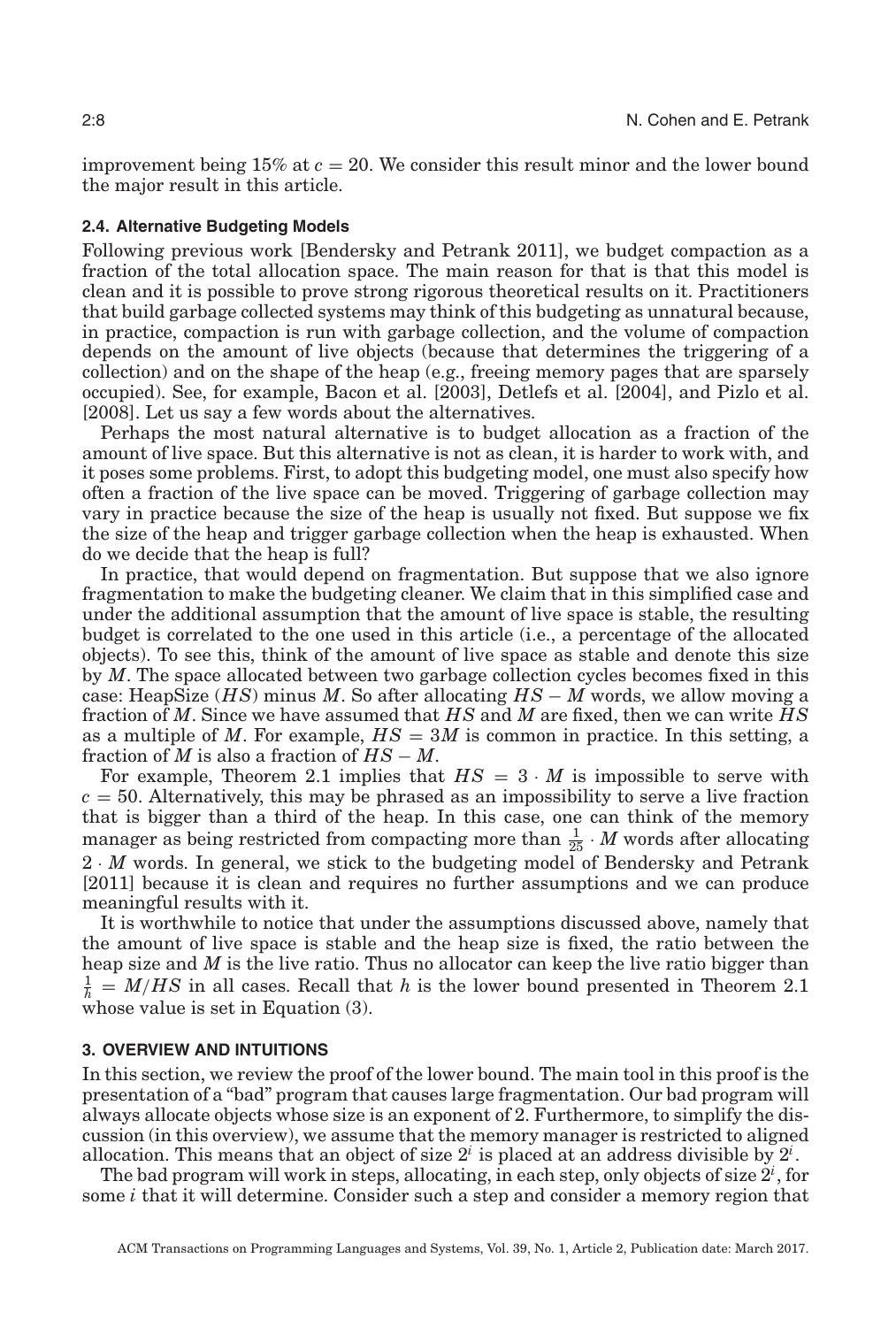<span id="page-8-0"></span>

Fig. 4. Example of different densities.

starts at an address divisible by  $2<sup>i</sup>$  and spans  $2<sup>i</sup>$  words. Denote such a memory region a chunk. If a chunk is fully populated by objects, then there is no fragmentation in this chunk. At the other extreme, if a chunk is empty, a new object of size 2*<sup>i</sup>* can be placed in this "hole," creating a fully populated chunk. Fragmentation actually occurs (w.r.t. a chunk) when a chunk is sparsely populated. In this case, utilization of this chunk is low, yet no new object can be placed there. When no compaction is allowed, a "bad" program should attempt to leave a small object in each such chunk by deallocating as many objects as possible, leaving one object in each chunk.

In Figure [4,](#page-8-0) we illustrate objects that a program deallocates in order to create fragmentation. In each such chunk, we also mark the *density* of allocated space remaining in the chunk after the deallocation. For example, in the third chunk, one of four equally sized objects is left in the chunk, making the density of live space 1/4.

The bad program always tries to deallocate as much space as possible, while keeping chunks occupied by objects that hinder their reuse by the allocator. Recall that the program is restricted to allocating at most *M* words at any time. Therefore, the larger the deallocated space, the larger the space that can be allocated in the next step, and the larger the heap that the allocator must use. This is the main design goal of the bad program: Never allow chunk reuse, and allocate as much as possible at each step (by deallocating as much as possible in the previous step).

When compaction is allowed, avoiding reuse is more difficult. In particular, a sparsely populated chunk can be evacuated and reused by the memory manager. If the populated space on a chunk is of size 2*<sup>i</sup>* /*c* or smaller, then the memory manager can move the allocated objects away, losing a compaction budget of at most 2*<sup>i</sup>* /*c*, but then allocating an object of size 2*<sup>i</sup>* on the cleared chunk and gaining a compaction budget of 2*<sup>i</sup>* /*c*. So reuse of sparsely allocated chunks becomes beneficial for the memory manager.

In order to create fragmentation in the presence of compaction, the bad program attempts to maintain dense-enough chunks. If the allocated space for a chunk is, say,  $2 \cdot 2^{i}/c$ , then either the memory manager does not reuse this chunk or it does reuse it but then must pay at least  $2 \cdot 2^{i}/c$  of its compaction budget. Allocation of a new object recharges the compaction budget by 2*<sup>i</sup>* /*c*; thus the memory manager remains with a minus of 2*<sup>i</sup>* /*c* words. This allows bounding the overall reuse by bounding the overall compaction budget.

Finally, let us discuss how we deal with objects that are not aligned and thus reside on the border of two chunks. If objects are aligned, then an object is allocated exactly on one full single chunk. In order to allocate an object, the chunk it is put on must be entirely free of objects. When an object's allocation is not aligned, it may reside on two chunks. We start by looking at smaller chunks, whose size is one-quarter of the allocated object. This means that a non-aligned allocated object must entirely fill three chunks (and partially sit on two more chunks). These three chunks must be completely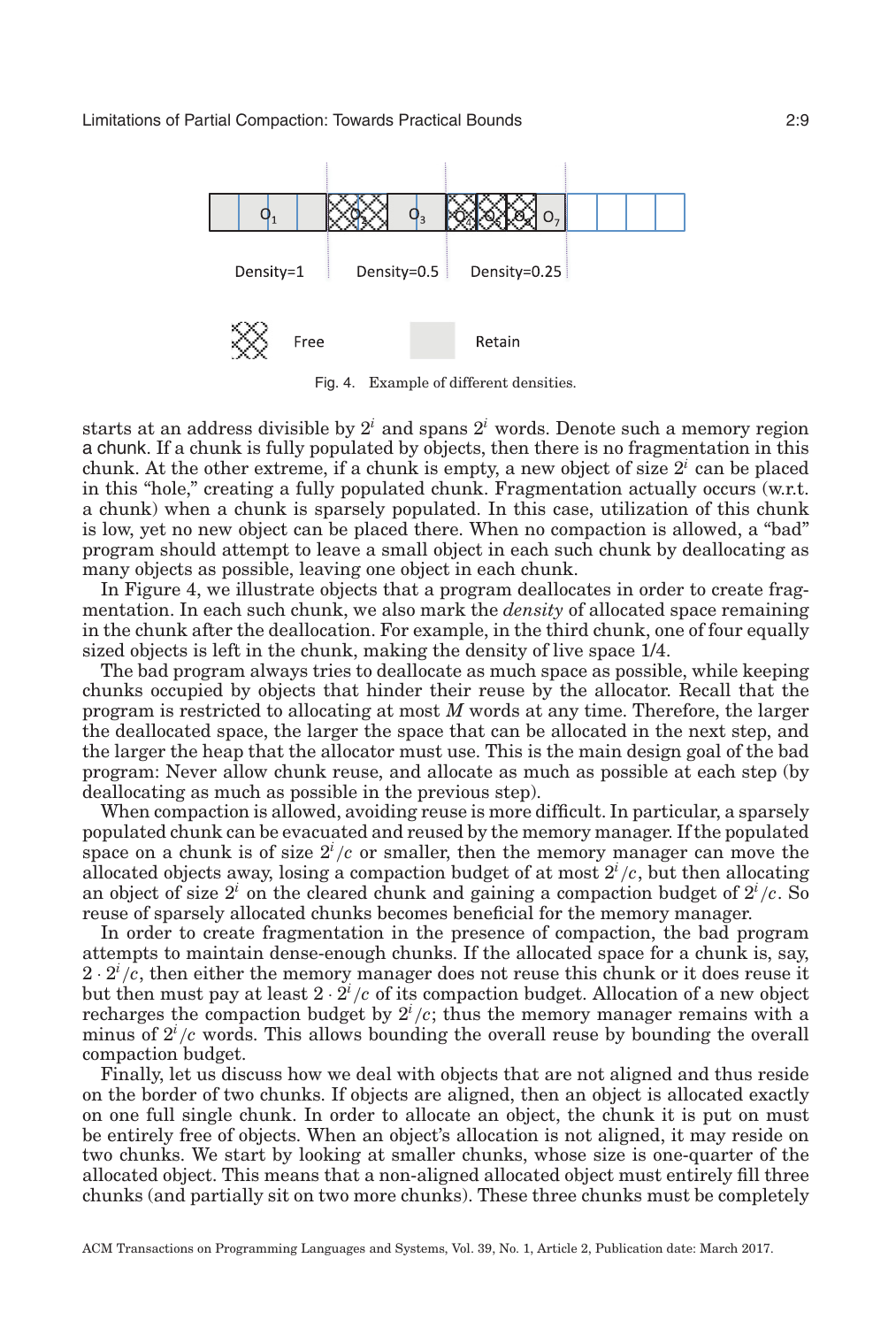free of allocated objects before the allocation can take place. If one of these three chunks is about to be reused, then the memory manager compacts away every object that resides (even partially) on the reused chunk and loses some compaction budget. Note that we have to make sure that if two adjacent chunks are reused, we do not double count budget loss due to the moving of a non-aligned object that resides on both.

# **3.1. Improvements Over Prior Work [Bendersky and Petrank 2011]**

In this subsection, we give an overview of the three main improvements of this work over Bendersky and Petrank [\[2011\]](#page-42-3). These improvements allowed us to achieve a better lower bound, meaningful with realistic parameter settings.

The first improvement follows from noting that, in the first steps, the allocated objects are large while chunk sizes are small. Compaction is of no benefit to the memory manager in this case. Therefore, in these first steps, we run a program that is very similar to Robson's [1974] bad program but adapted to this case. We develop a reduction theorem to show that this program creates fragmentation even when compaction is allowed. Furthermore, these first steps nicely integrate with the algorithm that runs in the second stage during the rest of the steps. This improvement of using Robson's simpler algorithm for the first stage cannot be extended to the second stage. When moving into later steps where the chunk sizes get large, it becomes possible for the memory manager to gain substantially from moving objects. Moving a relatively small object and gaining a free chunk for further allocations is highly beneficial for the memory manager in order to be able to work with a smaller heap. Robson's bad program is not appropriate to be used in such a setting, because it assumes no compaction happens. Therefore, we go back to using the ideas from Bendersky and Petrank [\[2011\]](#page-42-3) and use a program similar to theirs in the second stage. This program attempts to keep the density of objects high in each chunk. When the density of allocated objects is high enough in a chunk, too much space needs to be moved from a chunk in order to allow allocating on it again.

The second improvement consists of a small twist in the algorithm that creates more regimented behavior during the execution, making it possible to analyze the execution and obtain the improved bound. Recall that the bad program attempts to deallocate as much space as possible in each step so it can allocate as many objects as possible in the next step. It turns out that this behavior can create scenarios that are hard to analyze. This happens when we allocate a lot of objects in one step and then very few in the following steps. In our algorithm, we bound the memory allocated per step. This, perhaps, does not use all the space that can be used in one step, but it guarantees sufficient allocation in all steps.

Finally, the third improvement concerns non-aligned object allocation. When an object is not aligned, it consists of two parts that lie on two different chunks. The reuse of one of these chunks for allocation requires moving this object, but such a move may also allow use of the other neighboring chunk. The analysis of these scenarios is not simple. We gain more control over the analysis by virtually assigning the non-aligned object to one of its underlying chunks. Of course, in order to reuse a chunk, this object must still be moved, but the virtual assignment of an object to one of its underlying chunk allows for easier algorithmic decisions and also computing tighter bounds on the amount of reuse that the memory manager can achieve.

# **4. LOWER BOUND: CREATING FRAGMENTATION**

<span id="page-9-0"></span>In this section, we prove a lower bound on the ability of a memory manager to keep the heap defragmented when its compaction resources are bounded. In particular, we introduce a program  $P_F$  that forces any *c*-partial memory manager to use a large heap size to satisfy all of  $P_F$ 's allocation requests.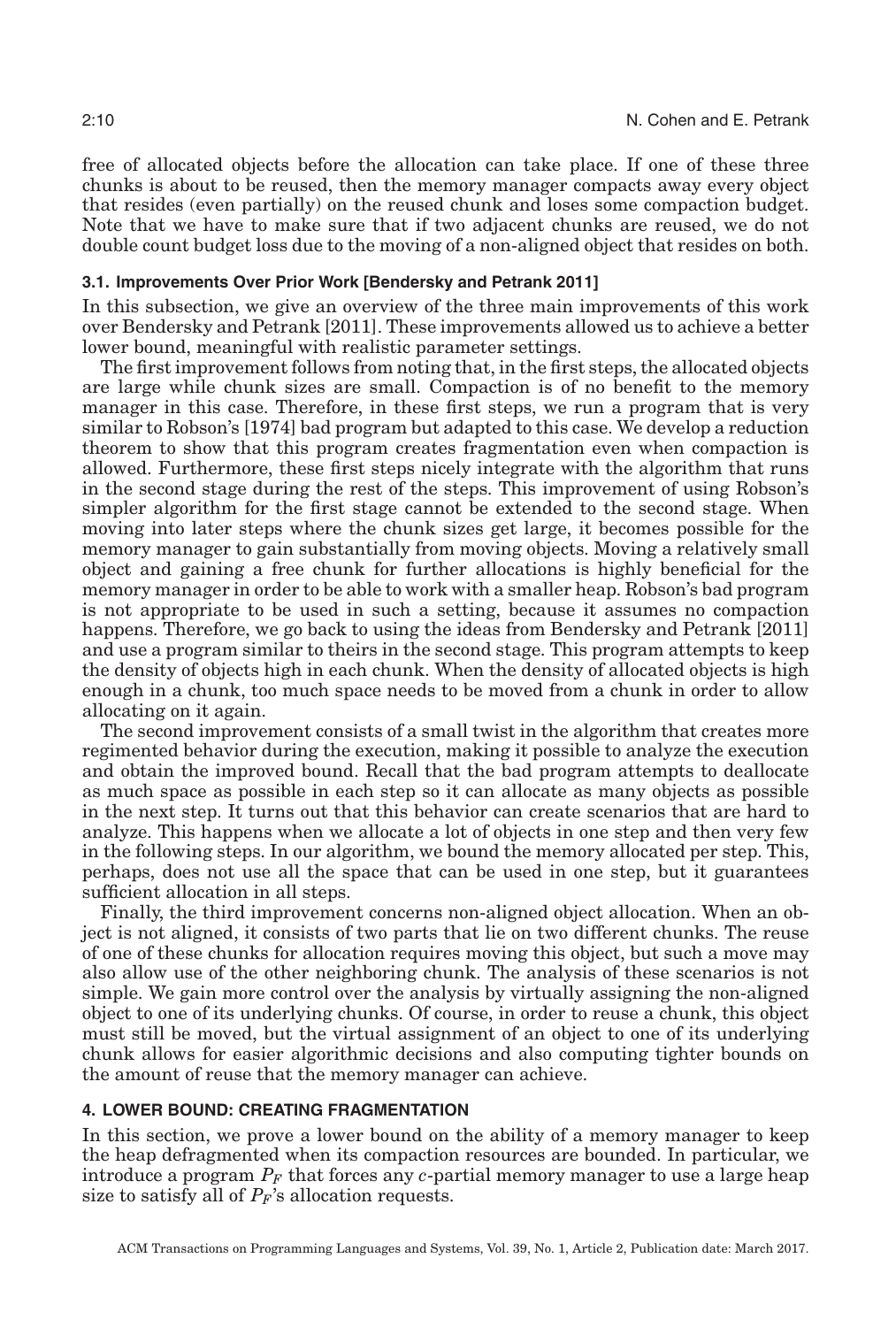Let us start by explaining the ideas behind the construction of  $P_F$ . The program  $P_F$ works in two stages. The second stage is probably the major contributor to the fragmentation, but the first stage is also necessary to obtain our results. The first stage is an adaptation of Robson's malicious program [Robson [1974\]](#page-43-0), which attempts to fragment the memory as much as possible, when working against a memory manager that cannot move objects. We will discuss in Section [4.2](#page-19-0) how this algorithm behaves against a memory manager that can move objects and show that it buys some fragmentation in this case as well. After running for  $2\gamma$  steps, a second stage starts, which behaves differently. The second stage works in steps  $i = 2\gamma, \ldots, \lg(n)-2$ , and in each step it only requests allocations of objects of size  $2^{i+2}$  words. At each such step of the execution, we consider a partition of the heap space into aligned chunks of size  $2<sup>i</sup>$  words. This means, for example, that each allocated object either consumes four full consecutive chunks if its allocation is aligned, or it consumes at least three full consecutive chunks.

Our goal is to show that the memory manager must use many chunks. If, at any point in the execution,  $x + 1$  chunks of size  $2<sup>j</sup>$  are used, then the heap must contain at least *x* chunks even if only one word of each chunk is used. (The last chunk may not be entirely contained in the heap.) This means that the memory manager must use a heap size of at least  $x \cdot 2^j$  words.

Since we do not assume aligned allocation, objects may spread over more than one chunk. Nevertheless, each chunk that has a word allocated on it (at any point of the execution) must be part of the heap. Given an execution of the program  $P_F$  with some given memory manager, we associate with each chunk a set of objects that were allocated on it at some point in the execution. This enables tighter analysis. An object is associated with one of the chunks it resides on. This means that at least one word of the object resides on the associated chunk at the time the object is allocated. We then aim to show that  $x + 1$  chunks have objects associated with them and obtain the bound as above.

The association of objects with chunks is chosen carefully to establish the bound. Note that chunk sizes dynamically change as we move from step to step. On a step change, each pair of adjacent chunks becomes a single joint chunk. So the association of chunks with objects changes between steps. The association is also updated during the execution, as objects get allocated and deallocated. The program actively maintains the set of objects associated with each chunk and also uses this set in the second stage to determine which objects to deallocate. An object is only de-associated from a chunk when it is deallocated by  $P_F$ . It is not de-associated when an object is compacted. Note that when an object is moved, it is usually possible to put it in partially used chunks that are not fully occupied. Since the analysis gains nothing from checking the object's new location, we just let the bad program immediately deallocate any object that is being moved. In other words, rather than attempting to consider the location to which it was moved, we simply deallocate it and use the reclaimed space for future allocations. Note that the chunk that it did occupy will remain part of the heap forever, so associating it with the old chunk as evidence that that chunk has been used is always fine.

We denote by  $O_D(t)$  the set of objects that  $P_F$  associates with chunk D at time t, and we sometimes omit the *t*, when its value is clear from the context. When an object lies on the border of two chunks, we sometimes choose to associate it with both. In this case, we associate exactly half of it with each of the chunks (ignoring the actual way the object is split between them). This even split in association is used to preserve the property that object sizes (and association sizes) are a power of 2. This refinement of association implies that a chunk may be associated with half an object, and a single object may be associated with two chunks.

From the memory manager point of view, a chunk that contains a small number of allocated words is a good candidate for compaction and reuse. Compaction allows reuse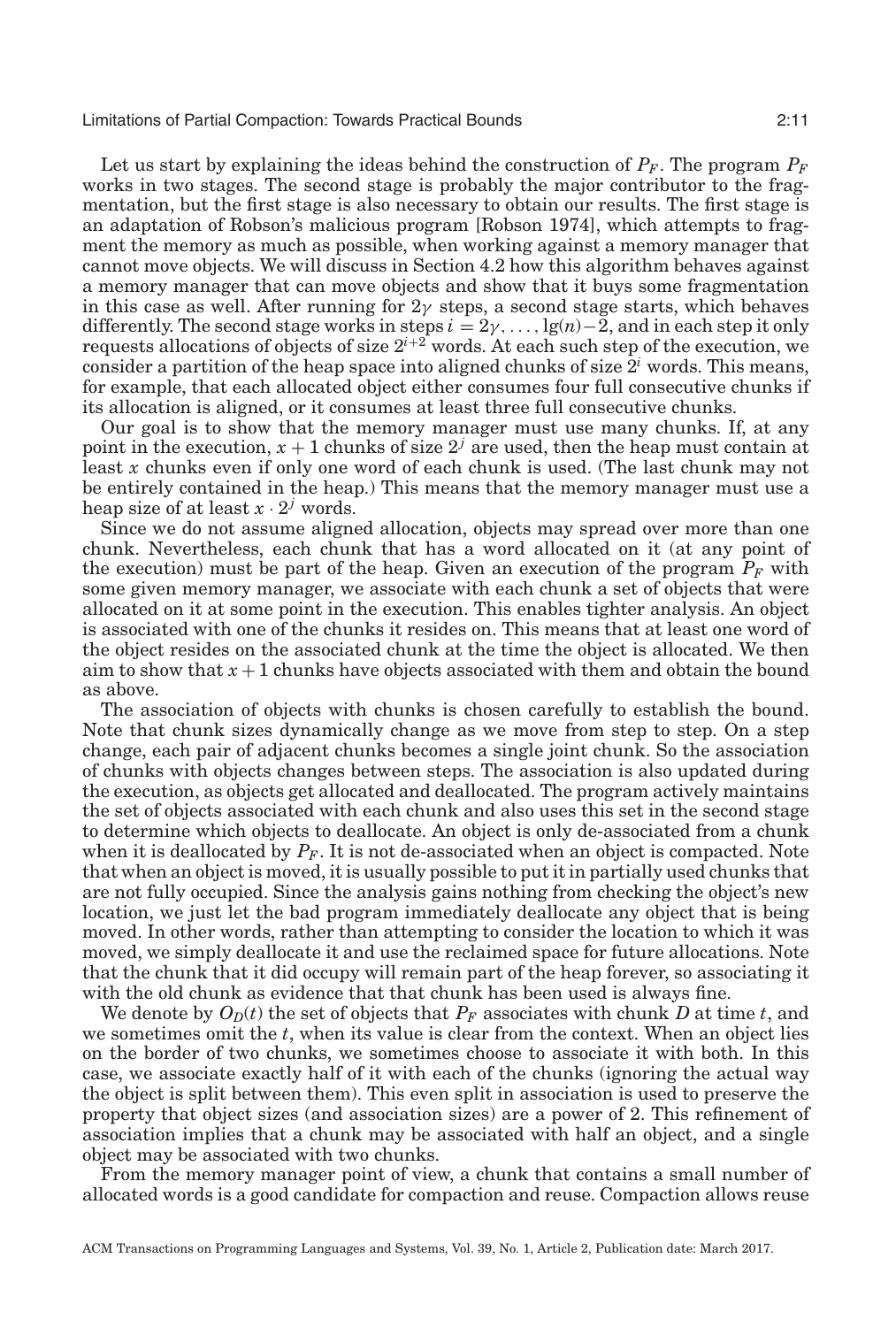

<span id="page-11-0"></span>Fig. 5. Association of objects and half objects with chunks.  $O_3$  is associated with Chunk  $C_9$  (only), so its density is 0.25, even though only one of the eight words of  $O_3$  is covered. In addition, half of  $O_2$  is associated with  $C_8$  even though only a quarter actually intersects  $C_8$ . The other half is associated with  $C_7$ . This makes the densities of  $C_7$ ,  $C_8$ , and  $C_9$  0.25.

of a chunk's space for more allocations. As the program *PF* controls which objects get deallocated,  $P_F$  will attempt to ensure that each chunk has enough associated objects to make it non-beneficial for the memory manager to clear a chunk. The *density* of a chunk is the total size of objects associated with it, divided by the chunk size. We define a *density parameter*  $2^{-\gamma}$  so  $P_F$  attempts to keep the density of a chunk at least  $2^{-\gamma}$ . This means that the program  $P_F$  will never choose to deallocate an object if doing so makes a chunk too sparse, in the sense that its density goes below  $2^{-\gamma}$ . This density will be chosen to be larger than  $1/c$  to make the compaction of objects from such a chunk non-beneficial, as explained next.

Loosely speaking, according to the compaction budget rules, when the memory manager allocates an object *o* of size  $|o|$  it gains an extra compaction budget of  $\frac{1}{c} |o|$ . However, if it needs to move 2<sup>−</sup><sup>γ</sup> ·|*o*| words to make space for this allocation, then its overall compaction budget decreases. (Recall that  $2^{-\gamma} > \frac{1}{c}$ .)

An example of density threshold and association set is depicted in Figure [5.](#page-11-0) Let the density threshold  $2^{-\gamma}$  be 1/4, which consists of 2 words per chunk of size 8. Half of *O*<sup>2</sup> is associated with Chunk *C*7, the other half is associated with Chunk *C*8, and the object  $O_3$  is associated with Chunk  $C9$  only. These objects suffice to make the density of each chunk at least  $1/4$ . The program can free the object  $O_1$  since a density of  $1/4$  is preserved even without it. In this example, we actually count the associated space of an object rather than the actual space the object occupies on a chunk. When clearing a chunk, an entire object must be moved, even if only one word of it resides on the chunk. For the sake of the analysis, we count half of this moving cost for each of the object's chunks. If we move the object, then we pay for the compaction of its entire size, but both chunks gain space for allocation.

For the first steps in the computation, maintaining a high-enough density is irrelevant: Chunks are small enough so when even one word is allocated on the chunk, the density is 2<sup>−</sup><sup>γ</sup> . Therefore, it is never useful for the memory manager to compact, and we can simply adopt Robson's "bad" program [Robson [1974\]](#page-43-0) with a technical variation that enables it to deal with compaction. While compaction is not beneficial to the memory manager, it may still occur and our bad program must deal with it, even though Robson's original program does not. We build a program *PF* that will be "similar" to Robson's program in the sense that it will keep a similar heap shape, it will make very similar decisions on which objects to deallocate, and it will allocate the same amount of space in each step. We will then present a reduction showing that if there exists a memory manager *M* that can maintain low fragmentation while serving *PF* with bounded compaction, it is possible to create another memory manager *M* that does not move objects and maintains low fragmentation against Robson's program. Since no memory manager can keep low fragmentation against Robson's program, we get the lower bound we need.

When objects are moved by the memory manager, the simulation of the original interaction of Robson's program with its memory manager cannot simply proceed, because Robson's program does not handle movements of objects. Several new factors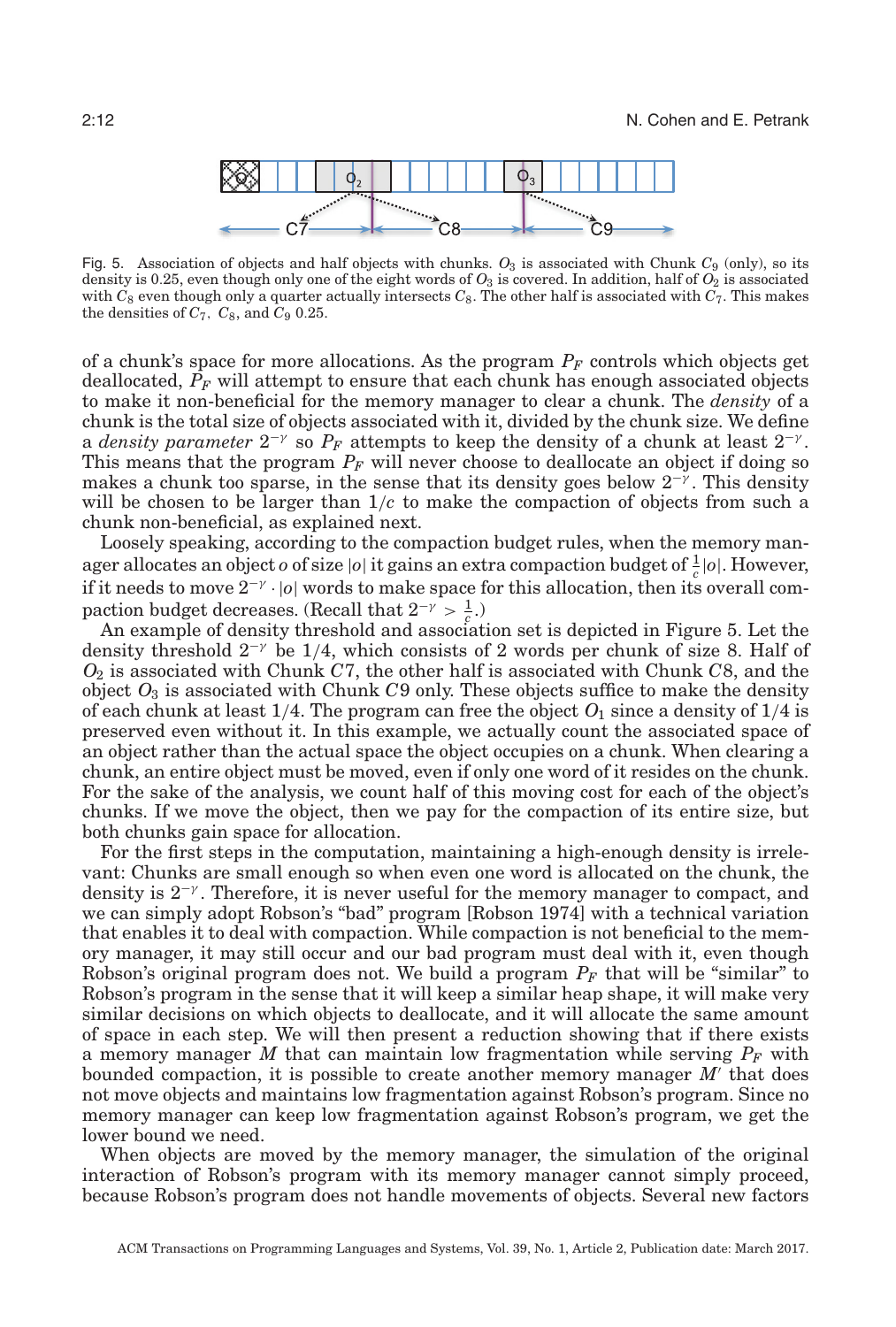<span id="page-12-0"></span>

Fig. 6. Ghost objects. When objects are moved by the memory manager at Stage I, they become ghosts until they are de-allocated by Stage I of *PF* that simulates the behavior of Robson's algorithm. In Stage 2, moved objects are deallocated immediately by  $P_F$ , and so ghost objects are not required.

might influence the execution. First, the space the object is moved to becomes occupied, so new objects can no longer be allocated there. Second, vacancy is created in the old space from which an object was moved, so objects might be allocated there. And, finally, the different shape of allocated objects may change the deallocation decisions of the bad program. To handle newly occupied space, *PF* simply deallocates each moved object immediately after it gets moved. This ensures that new objects can be allocated as before. To handle the other two problems, we introduce *ghost objects*, which are not really in the heap but are used by  $P_F$  to remember where objects existed so Robson's program behavior can still be imitated. The need to simulate Robson's program only occurs in the first stage of  $P_F$ . After that, a different algorithm is used, and ghost objects are not needed anymore.

The program  $P_F$  maintains a list of ghost objects along with their original locations. These are objects that have been relocated by the memory manager. For all of its deallocation considerations,  $P_F$  makes the same object deallocation decisions as Robson's original program, except that it treats ghost objects as if they still reside at their original location. In fact, each ghost object continues to exist until the original deallocation procedure of Robson's program determines that it should be deallocated. Of course, these objects were deallocated in the execution of  $P_F$  when they became ghosts, so no actual deallocation is required in the current execution. Therefore, when Robson's program deallocates them, these objects are simply removed from the list of ghost objects and are not considered further by the deallocation procedure. A diagram presenting object states is provided in Figure [6.](#page-12-0)

Note that memory space on which ghost objects reside may be used to allocate new objects by the memory manager, which is not aware of the ghost objects. This is fine. The deallocation procedure of  $P_F$  can view both objects as residing at the same location while making its decisions. This seeming collision is later resolved in the reduction theorem by means of a property of the deallocation procedure: The procedure is concerned only with the location of objects modulo  $2^i$ . Therefore, one can think of the ghost objects as existing in separate spaces at the same address modulo 2*<sup>i</sup>* . This additional space used for the ghost objects will not be counted as part of the heap size, but it will allow the program *PF* and a real memory manager to work consistently together. Details follow.

*Definition* 4.1 [A ghost object]*.* We call an object that was compacted by the memory manager during the execution and immediately deallocated by the program  $P_F$  a ghost object. In the first stage of the algorithm, such objects are considered by  $P_F$  as still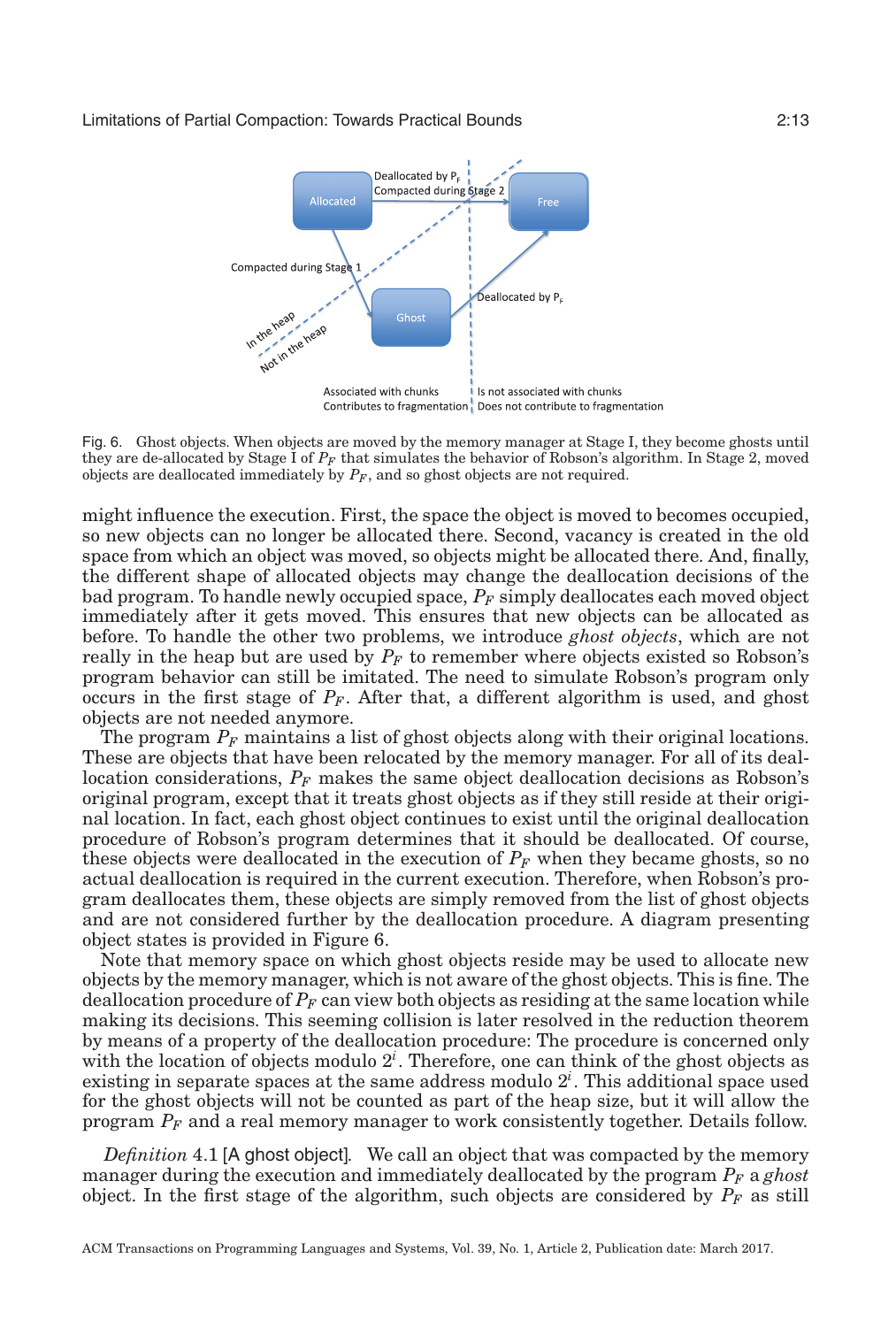residing as ghosts in the original location where they were allocated. They do not affect the behavior of the memory manager, which can allocate objects to a space occupied by ghosts. When ghost objects are deallocated by the program, they disappear and are no longer considered by  $P_F$  in subsequent steps.

At each step *i* of the first stage,  $i = 0, 1, \ldots, \gamma$ , the program  $P_F$  starts by considering a partition  $\mathcal{D}(i)$  of the heap into all aligned chunks of size  $2^i$ . (Aligned here means that they start on an address that is divisible by  $2^i$ .) The main decision that  $P_F$  makes at each step is which objects should be deallocated (by the malicious program). To this end, Robson's original program picks an offset  $f_i$ ,  $0 \le f_i \le 2^i - 1$ , and examines the word at offset *fi* (from the beginning of the chunk) for all chunks.

Deallocation then is executed for all objects that do not intersect the *fi* word of a chunk. Note that all objects that will be allocated thereafter are all of size at least 2*<sup>i</sup>* , and, therefore, two adjacent chunks that have their *fi* offset word occupied will never be able to hold a new object between them, even when the object is not aligned.

<span id="page-13-0"></span>*Definition* 4.2 [an *f*-occupying object with respect to step *i*]*.* For each step *i* during the execution of  $P_F$  and an integer f satisfying  $0 \le f < 2^i$ , an object is f-occupying with respect to step *i* if it occupies a word at address  $k \cdot 2^{i} + f$  for some  $k \in \mathbb{N}$ .

As a new step kicks in, the chunk size is doubled from  $2<sup>i</sup>$  to  $2<sup>i+1</sup>$ , where each chunk contains two adjacent chunks of the previous step *i*.  $P_F$  needs to pick a new offset  $f_{i+1}$ for the larger chunks of size  $2^{i+1}$ , that is,  $0 \leq f_{i+1} \leq 2^{i+1}$ . The new offset will be either the old offset on the left  $2^i$ -sized sub-chunk, that is,  $f_{i+1} = f_i$  or the old offset on the right  $2^i$ -sized sub-chunk, that is,  $f_{i+1} = f_i + 2^i$ . Robson chooses the new offset in a way that wastes the most space. In a way, Robson attempts to keep the smallest objects that will still occupy words at the  $f_{i+1}$  offset. So if one of these two offsets allows capturing more space with smaller objects, this becomes the new offset  $f_{i+1}$ . To formalize this, Robson chooses  $f_{i+1}$  to be either  $f_i$  or  $f_i + 2^i$ , according to which one maximizes

$$
\sum_{\text{o is } f_{i+1}\text{-occupying}} 2^{i+1} - |o|.
$$

It is not necessary to understand the details of Robson's analysis, as we adopt it with no modification for the first stage of our program.

After running Robson's program, the program  $P_F$  sets the step number *i* to  $2\gamma$ , as if skipping  $\gamma$  – 1 steps. This has the effect of increasing the chunk size, and therefore making all objects in the heap of size at most 2<sup>−</sup><sup>γ</sup> of the chunk size 2*<sup>i</sup>* . As will be shown in the analysis, having small objects allows good control over the deallocation and helps ensure that a lot of space can be deallocated by  $P_F$  even while maintaining a density of  $2^{-\gamma}$ . With much space deallocated,  $P_F$  gains ammunition for allocations in the steps of the second stage. Recall that  $P_F$  is limited and cannot allocate more than  $M$  words simultaneously, so it must deallocate enough space before it can allocate again.

The bad program  $P_F$  is presented in Algorithm 1 (on page 14). Recall that we denote the density that the program attempts to maintain in each chunk by 2<sup>−</sup><sup>γ</sup> . Other inputs to  $P_F$  include  $M$ ,  $n$ , which is the size of the largest allocatable object, and  $c$ , the compaction budget factor. A complete list of parameters appears in Table [I.](#page-14-0)

*PF* starts by running some steps that are similar to Robson's algorithm and proceeds with the newly designed algorithm to deal with compaction and maintain some density in each chunk. When the memory manager moves objects using its compaction quota, the program will not try to take advantage of the moved objects in their new location. There are not enough of those to justify the trouble. Instead, it will simply delete these objects immediately and use the reclaimed space for future allocation.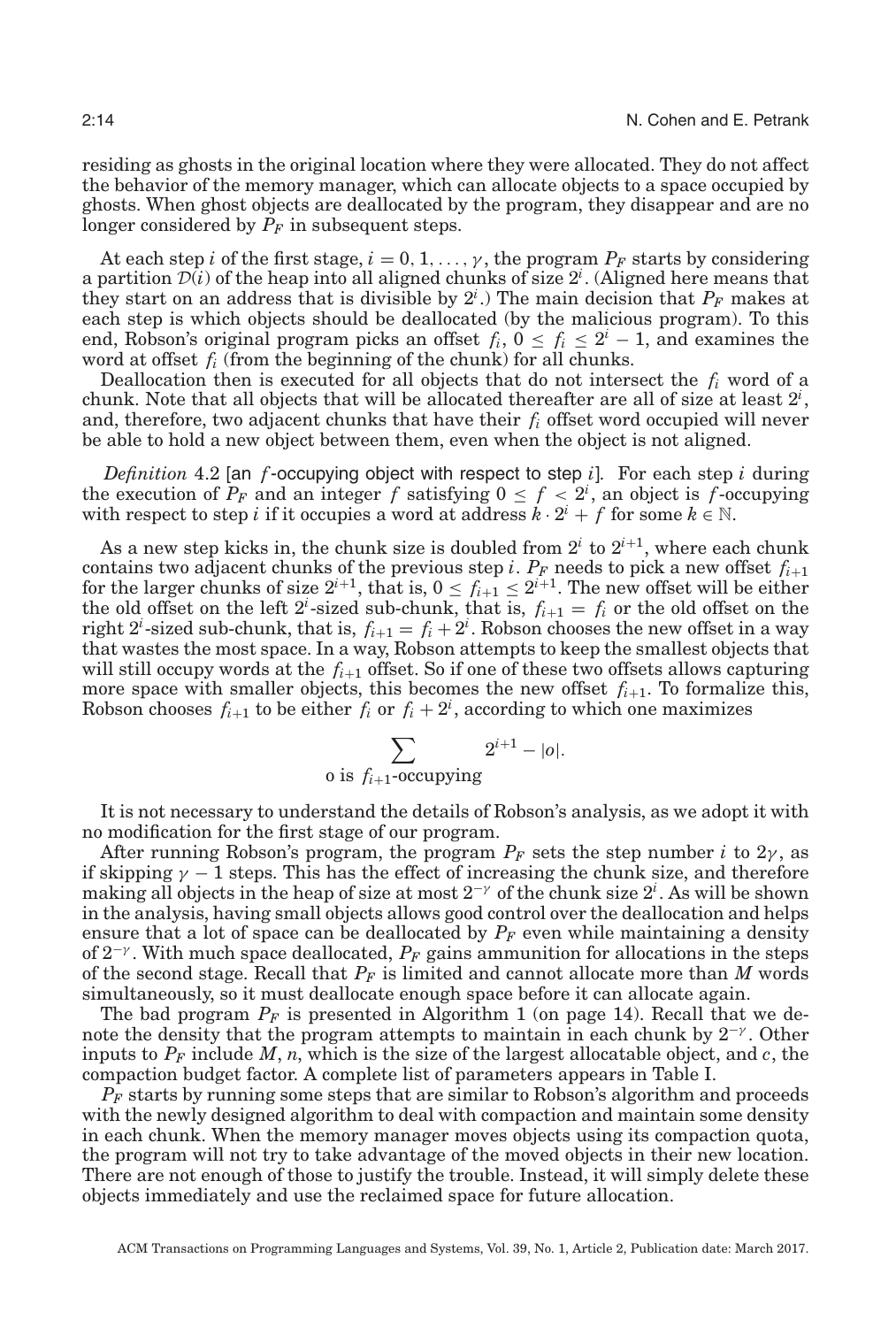<span id="page-14-0"></span>

| HS(A, P)                                                                               | $\triangleq$ | the heap size used by allocator $A$ when servicing program $P$ .                                                                                                                                                       |  |  |
|----------------------------------------------------------------------------------------|--------------|------------------------------------------------------------------------------------------------------------------------------------------------------------------------------------------------------------------------|--|--|
| $\boldsymbol{M}$                                                                       | $\triangleq$ | the maximum size of live objects                                                                                                                                                                                       |  |  |
| $\boldsymbol{n}$                                                                       | $\triangleq$ | the maximum size of an object                                                                                                                                                                                          |  |  |
| $\mathfrak{c}$                                                                         |              | $\triangleq$ the compaction bound                                                                                                                                                                                      |  |  |
| 0                                                                                      | $\triangleq$ | the size of an object of                                                                                                                                                                                               |  |  |
| $P_F$                                                                                  | $\triangleq$ | the bad program; Algorithm 1.                                                                                                                                                                                          |  |  |
| A chunk at Step i                                                                      | $\triangleq$ | the set of memory words $[k \cdot 2^i, (k+1) \cdot 2^i]$ for some integral k                                                                                                                                           |  |  |
| $2^{-\gamma}$                                                                          | $\triangleq$ | The desired density by $P_F$                                                                                                                                                                                           |  |  |
| $h_{\cdot}$                                                                            | $\triangleq$ | the memory overhead factor. Its value is defined in Theorem 2.1                                                                                                                                                        |  |  |
| $S_i$                                                                                  | $\triangleq$ | the total size of objects allocated at Stage $i$ $(i = 1, 2)$                                                                                                                                                          |  |  |
| $\triangleq$<br>the total size of objects compacted at Stage $i$ $(i = 1, 2)$<br>$q_i$ |              |                                                                                                                                                                                                                        |  |  |
| $\mathcal{D}(i)$                                                                       | $\triangleq$ | the set of all $2^i$ -aligned chunks of size $2^i$                                                                                                                                                                     |  |  |
| $u_D(t)$                                                                               | $\triangleq$ | the potential of chunk $D$ at time $t$ . See Definition 4.3                                                                                                                                                            |  |  |
| u(t)                                                                                   | $\triangleq$ | the potential function at time $t$ . A lower bound on the heap size. See Defini-                                                                                                                                       |  |  |
|                                                                                        |              | tion 4.4                                                                                                                                                                                                               |  |  |
|                                                                                        |              | Terms used in Stage 1                                                                                                                                                                                                  |  |  |
| $P_R$                                                                                  |              | $\triangleq$ Robson's bad program; Algorithm 2.                                                                                                                                                                        |  |  |
| Ghost objects                                                                          | $\triangleq$ | objects compacted during the first stage of $P_F$ and treated specially by $P_F$ . See<br>Definition 4.1                                                                                                               |  |  |
| a f <sub>i</sub> -occupying object $\triangleq$                                        |              | an object intersecting with word $k \cdot 2^i + f_i$ for some integral k. Used by Robson's<br>bad program. See Definition 4.2                                                                                          |  |  |
|                                                                                        |              | Terms used in Stage 2                                                                                                                                                                                                  |  |  |
| O <sub>D</sub>                                                                         | $\triangleq$ | a set of objects associated with a chunk $D$ . $O_D$ contains a subset of the objects<br>that intersect $D$ . A chunk cannot be reused for allocation unless the objects in<br>$OD$ are compacted. See Definition 4.12 |  |  |
| ε                                                                                      | $\triangleq$ | when three chunks are covered by 2 half objects, the middle chunk is in $\mathcal{E}$ .<br>This middle chunk is covered, even though no specific object is associated with<br>it. See Definition 4.13                  |  |  |
| q(o)                                                                                   |              | $\triangleq$ objects compacted to location <i>o</i> . See Definition 4.15.                                                                                                                                             |  |  |
| $x \cdot M$                                                                            | $\triangleq$ | the total size of memory allocated at each step of $P_F$ 's second stage. The value<br>of x is computed at the beginning of $P_F$ 's execution.                                                                        |  |  |

Table I. Table of Notations

# **4.1. Analysis of Program**  $P_F$

<span id="page-14-1"></span>We first claim that  $P_F$  always terminates. The only loop that is not strictly bounded is the while loop at Line 17. To see that this loop terminates, we need to see that the set *ChunksToHandle* eventually becomes empty. The size of this (finite) set decreases in each iteration by one, except when Line 26 is executed, in which case the set size is incremented by one. However, the number of times Line 26 is executed is bounded. Line 26 reduces the number of half-objects associated with chunks by 2 (because it combines two half objects into a single full object). Since the number of half objects is finite, the number of times Line 26 can be executed is bounded and therefore so is the while loop.

Let us now analyze the behavior of the program  $P_F$  when executing against a  $c$ partial memory manager *A*. We distinguish the behavior of the program in the two stages. We denote the set of objects that  $P_F$  allocates during the first stage by  $S_1$  and during the second stage by *S*2. We denote the total size of the objects in *S*<sup>1</sup> by *s*<sup>1</sup> and the total size of the objects in  $S_2$  by  $s_2$ . Finally, we denote the set of objects that the memory manager chooses to compact during the first stage by *Q*<sup>1</sup> and their total size by *q*1. Similarly, the corresponding set of compacted objects in the second stage is *Q*2, the accumulated size of which is  $q_2$ .

The execution of  $P_F$  proceeds in steps  $i = 0, 1, \ldots, 2\gamma - 1, 2\gamma, \ldots$ , lg(n) – 2. The steps 0, 1, ...,  $2\gamma - 1$  define the first stage (however, nothing is done in steps  $\gamma + 1, \ldots, 2\gamma - 1$ ).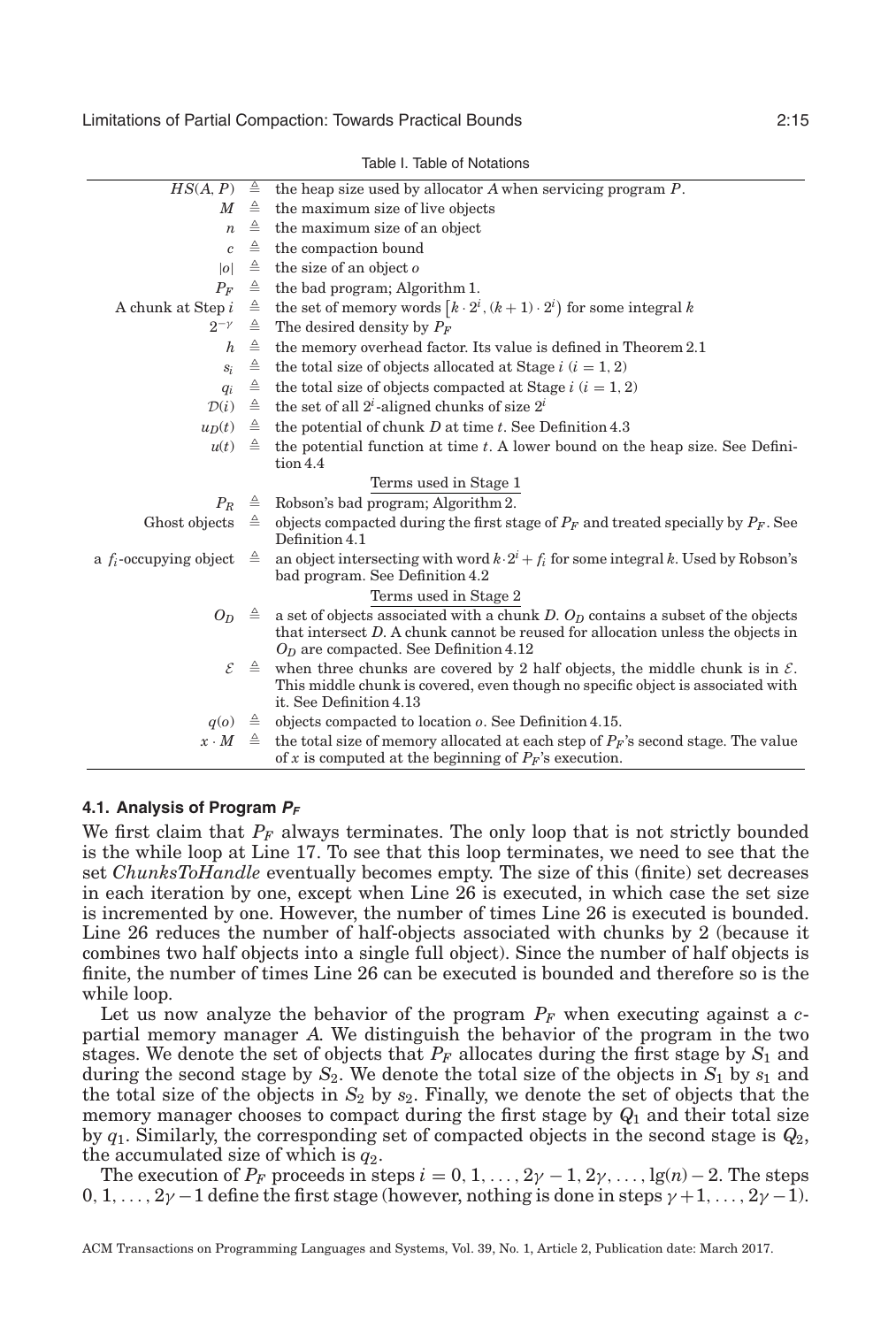The rest of the steps are executed in the second stage. At each first stage step, we use a partition of the heap into chunks of size  $2^i$ , in an aligned manner, that is, each chunk starts at an address that is divisible by  $2^i$ . We denote by  $\mathcal{D}(i)$  the set of all aligned chunks of size 2*<sup>i</sup>* .

Our analysis is simplified by using a potential function  $u(t)$ , which we define next. We will show that this function represents a lower bound on the amount of memory used during the execution, and thus it is also a lower bound on the heap size. Our goal will be to show that the potential function becomes large by the end of the execution. The function  $u(t)$  will be written as a sum of chunk functions  $u_D(t)$ , one for each chunk in  $\mathcal{D}(i)$ . The function  $u_D(t)$  will be zero for all chunks that have never been used to allocate objects. On the other hand,  $u_D(t)$  will always be at most  $2^i$  (which is the size of the chunk *D* at time *t*) for chunks that have been used until time *t*.

During the analysis of the second stage, we will need to give special treatment to some of the chunks. The set of special chunks will be denoted by  $\mathcal E$  and defined later in Definition [4.13.](#page-25-0) For the analysis of the first stage, one can simply think of  $\mathcal E$  as the empty set. Let us now set the terminology and then define the potential function.

<span id="page-15-0"></span>*Definition* 4.3 [The chunk function  $u<sub>D</sub>(t)$ ]. Let A be a *c*-partial memory manager, and let *t* be any time during the execution of  $P_F$  against *A* in step *i*. Let *D* be a chunk of size  $2^i$ . The function  $u_D(t)$  is defined as follows:

$$
u_D(t) = \begin{cases} 2^i & D \in \mathcal{E}(t) \\ \min(2^\gamma \cdot \sum_{o \in O_D(t)} |o|, 2^i) & \text{otherwise} \end{cases}
$$

Recall that |*o*| is the size of an object *o*. The above definition depends on the association of objects to the chunk *D*, as determined by the association function  $O<sub>D</sub>(t)$ . This association is computed explicitly by the program *PF*, and it dynamically changes during the execution. Let us now define the potential function *u*(*t*).

<span id="page-15-1"></span>*Definition* 4.4 [The potential function  $u(t)$ ]. Let A be a *c*-partial memory manager, and let *t* be any time during the execution of  $P_F$  against  $\overline{A}$ . Let *i* be the step in which *t* occurs. The function  $u(t)$  is defined as follows:

$$
u(t) = \left(\sum_{D \in \mathcal{D}(i)} u_D(t)\right) - \frac{n}{4}.
$$

Let us explain the intuition behind the potential function as a sum of the  $u<sub>D</sub>(t)$  items. The malicious program  $P_F$  attempts to keep the density of each chunk to at least  $2^{-\gamma}$ . If it succeeded for a chunk *D* at time *t*, then we consider *D* to be under the control of  $P_F$ ; thus,  $D$ 's size  $(2<sup>i</sup>)$  is added to the potential function. If, however, the density of the chunk is smaller than  $2^{-\gamma}$ , that is, the space consumed is  $\mu \cdot 2^{i} < 2^{-\gamma} \cdot 2^{i}$ , then we add  $2^{i} \cdot \mu/2^{-\gamma}$  to the potential function. This estimates the success of  $P_F$  in controlling this chunk as a fraction  $\mu/2^{-\gamma}$  of its length. Intuitively,  $P_F$ 's target is to increase the amount of memory under its control, which reflects increasing the potential function.

Let us explain why the function *u*(*t*) is a lower bound on the number of words in the heap. It will later be shown that, for any chunk  $D$ ,  $u_D(t)$  is non-zero only if there exists an object *o* that intersected with *D* at some point during the execution. We consider the heap to be the smallest consecutive space that the memory manager may use to satisfy all allocation requests. Now, if  $x + 1$  chunks of size  $2<sup>i</sup>$  are used during the execution, then at least *x* of them (all but the last chunk) must fully reside in the heap. Thus, the heap size must be at least  $x \cdot 2^i$  . As  $u(t)$  sums over all used chunks, and as it accumulates at most  $2^{i}$  for each, we get that  $u(t)$  is a lower bound on the heap size. A caveat to that is that  $u(t)$  may accumulate  $2^i$  also for the last chunk that is not fully used in the heap.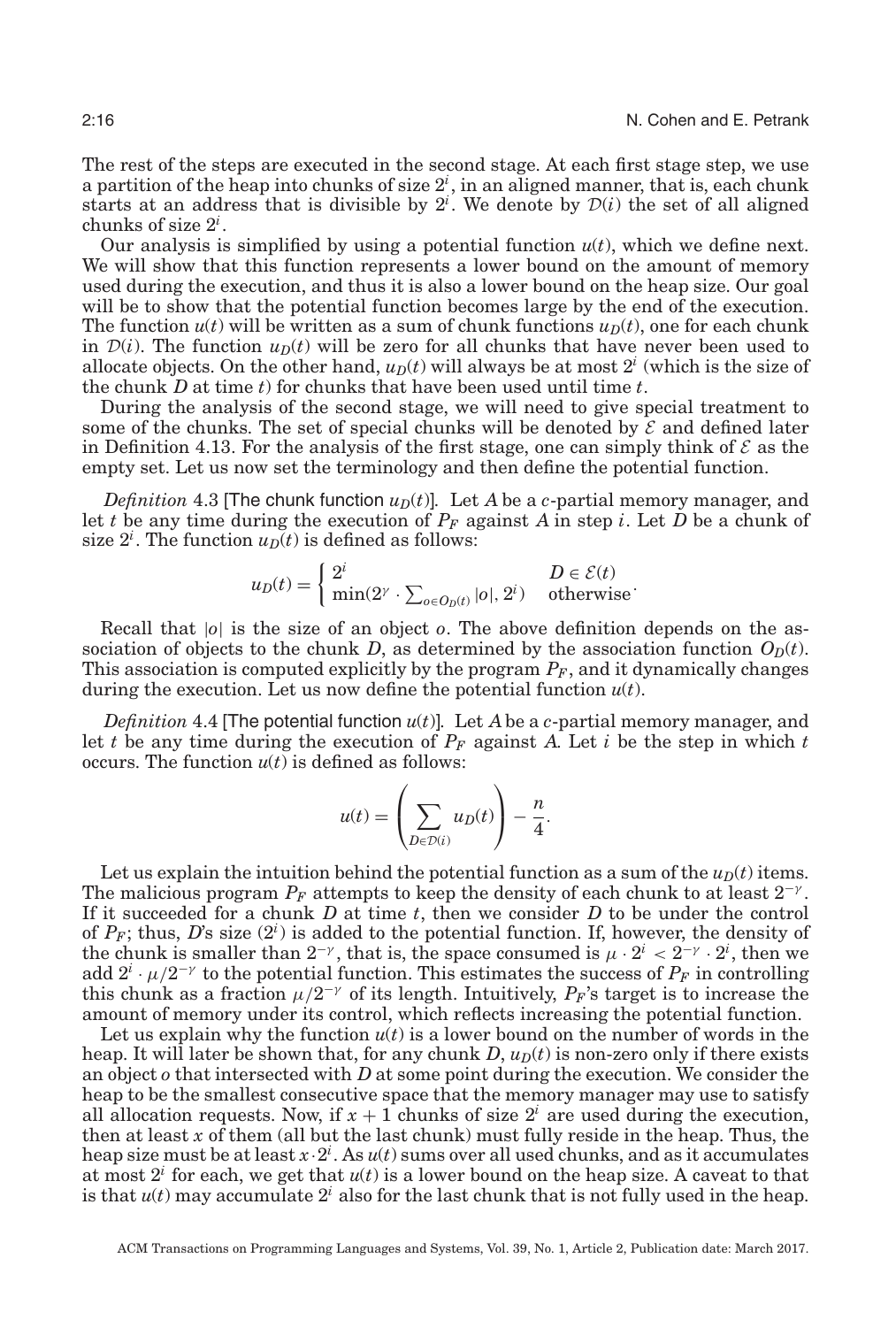# **ALGORITHM 1:** Program *PF*

- **1** Input: M,n,c,γ
- **2 Initially:** Compute  $x = \frac{1-2^{-\gamma} \cdot h}{\gamma+1}$
- **3 During the execution:** If the memory manager compacts an object, then ask the memory manager to deallocate this object immediately (before any other action is taken) but add this object to the set of ghost objects with the same address it held when it was allocated.
- **4** //**Stage I:**
- **5**  $f_0 := 0$
- **6** Allocate as many objects of size 1 as is possible (i.e., *M* such objects.)
- **7 for**  $i = 1$  *to*  $\gamma$  **do**
- **8** Pick  $f_i$  to be either  $f_{i-1}$  or  $f_{i-1} + 2^{i-1}$ , according to which of the two maximizes

$$
\sum_{(o \text{ is live or ghost}) \text{ and } o \text{ is } f_i\text{-occupying}} 2^i - |o|
$$

- **9** Free every live or ghost object that is non *fi*-occupying
- 10 Allocate  $\left| \left( M \sum_o \text{ is live or ghost } |o| \right) / 2^i \right|$  objects of size  $2^i$

#### **11 end**

- **12** Associate objects with chunks: consider the chunk partition  $\mathcal{D}(2\gamma 1)$  to chunks of size  $2^{2\gamma-1}$ . Each  $f_{\gamma}$ -occupying object is associated with the chunk that contains its  $f_{\gamma}$ -occupying word.
- **13** // **Stage II:**
- **14 for**  $i = 2\gamma$  *to*  $\lg(n) 2$  **do**
- **15** Consider the chunk partition  $D(i)$  of chunks of size  $2^i$ . Each chunk *D* is composed of chunks  $D_1$ ,  $D_2$  of the previous step, we set the association:  $O_D = O_{D_1} \cup O_{D_2}$
- **16** ChunksToHandle :=  $\mathcal{D}(i)$ .<br>**17** while ChunksToHandle  $\frac{1}{7}$
- 17 **while** ChunksToHandle  $\neq \emptyset$  **do**
- **18** Pick *D* ∈ ChunksToHandle
- **19** ChunksToHandle := ChunksToHandle \*D*
- **20** Pick a maximal set  $X \subset O_D$  such that  $\sum_{o \in O_D \setminus X} |o| \ge 2^{i-\gamma}$ .
- **21**  $O_D := O_D \setminus X$

| 22 | foreach $o \in X$ do                                                                                                       |
|----|----------------------------------------------------------------------------------------------------------------------------|
| 23 | <b>if</b> $o$ is half an object <b>then</b>                                                                                |
| 24 | Let o' be the other half of o, let $o_{full}$ be the entire object, and let D' be the                                      |
|    | chunk where $o'$ resides.                                                                                                  |
| 25 | Set $O_{D'} := O_{D'} \setminus \{o'\} \cup \{o_{full}\}$                                                                  |
| 26 | ChunksToHandle := ChunksToHandle $\cup D'$ .                                                                               |
| 27 | else                                                                                                                       |
| 28 | Free o                                                                                                                     |
| 29 | end                                                                                                                        |
| 30 | end                                                                                                                        |
| 31 | end                                                                                                                        |
| 32 | Allocate $x \cdot M \cdot 2^{-i-2}$ objects of size $2^{i+2}$ but not exceeding the bound M on the total                   |
|    | size of allocated memory.                                                                                                  |
| 33 | Each allocated object o fully covers 3 chunks $D_1, D_2, D_3$ , if it covers four, pick the first                          |
|    | three.:                                                                                                                    |
| 34 | Let o' and o'' be the first and second halves of o, and set $O_{D_1} := \{o'\}, O_{D_2} := \emptyset, O_{D_3} := \{o''\}.$ |
|    | 35 end                                                                                                                     |

It is for this reason that  $u(t)$  is defined as the sum of all  $u_D(t)$  minus a single  $n/4$ ; recall that  $n/4$  is the largest  $2^{i}$  possible. With this additional term,  $u(t)$  is guaranteed to be a lower bound on the size of the heap used. Next, we analyze the increase of *u*(*t*) during the execution.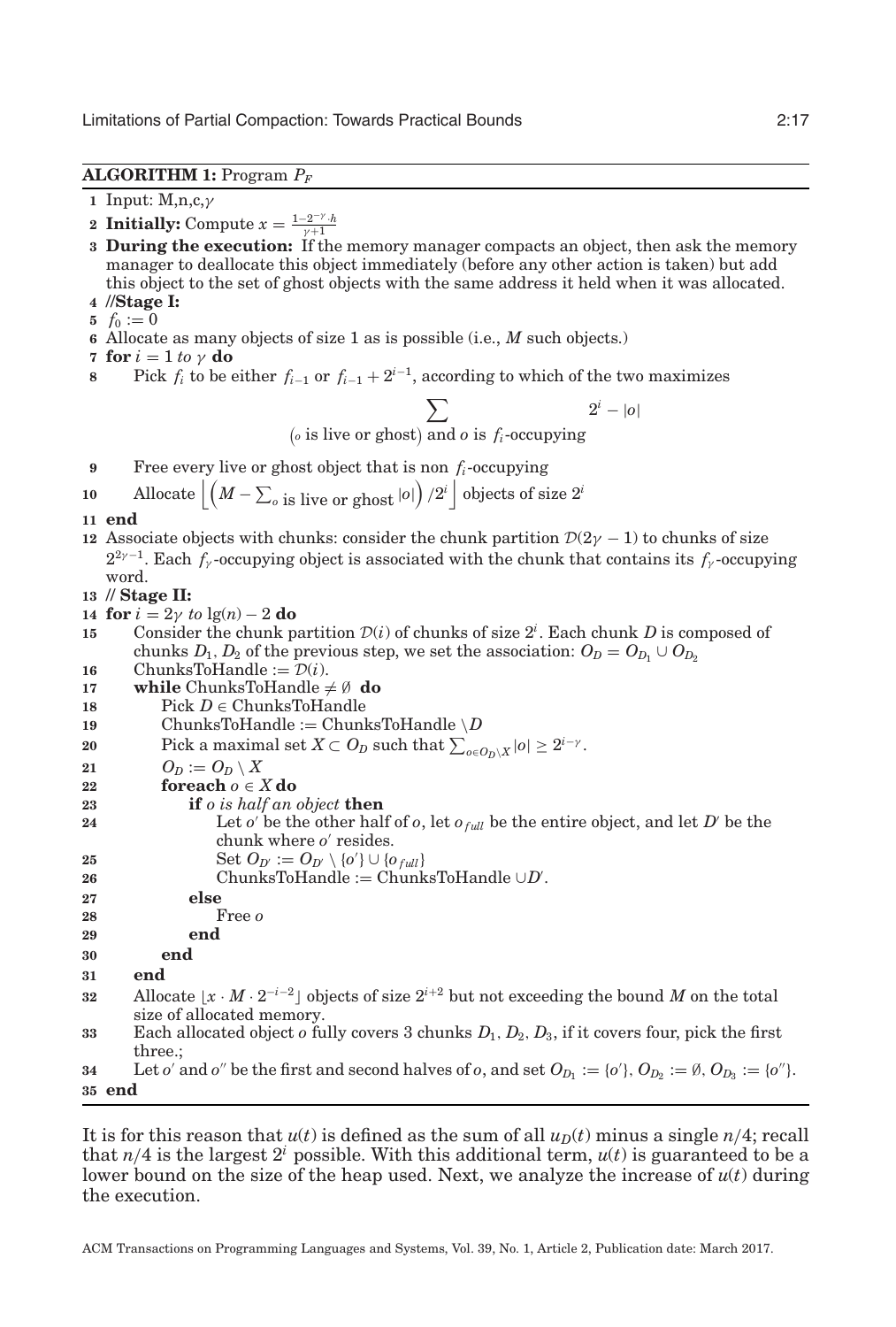When  $P_F$  allocates an object, the memory manager either places it on completely new chunks, which (as will be shown) increase the value of *u*(*t*), or places it on a chunk already occupied by other objects that have been compacted away. As compaction is bounded, the latter will infrequently occur, and, furthermore, it will be shown that such a combination of compaction and allocation does not decrease *u*(*t*). It will also be shown that a step change that influences  $u(t)$  does not decrease it. Finally, new objects may be placed on top of objects that were deallocated earlier by  $P_F$ . But the program *PF* will manage its deallocations to not allow reuse of a chunk unless some objects are compacted away from it. Thus, we get that the function grows sufficiently to provide a good lower bound on the heap size.

The guaranteed growth of  $u(t)$  and the implied lower bound are shown in two lem-mas, [4.5](#page-17-0) and [4.6.](#page-18-0) Lemma 4.5 asserts the increase of  $u(t)$  during the first stage and bounds from above the amount of space allocated during this stage. This bound will be used to prove the theorem. Recall that  $q_i$  (defined in the beginning of Section [4.1\)](#page-14-1) represents the amount of memory compacted at stage *i*, and *si* represents the amount of memory allocated at stage *i*.

<span id="page-17-0"></span>LEMMA 4.5. Let A be a c-partial memory manager, and let  $t_{first}$  be the time that  $P_F$ *finishes the execution of its first stage when executing with A as its memory manager. Then*

$$
u(t_{first}) \geq M \cdot \frac{\gamma + 2}{2} - 2^{\gamma} \cdot q_1 - \frac{n}{4}.
$$

*Moreover, the total size of allocated memory during the execution of the first stage s<sub>1</sub> is bounded by*

$$
s_1 \leq M\left(\gamma+1-\frac{1}{2}\sum_{i=1}^{\gamma}\frac{i}{2^i-1}\right).
$$

The analysis of the second stage is summarized in Lemma [4.6.](#page-18-0) This lemma again asserts that *u*(*t*) increases. However, the increase depends on the total space allocated in the second stage and also on the compaction budget in the second stage, which depends on the space allocated in both stages. Note that the allocator may have compaction budget left from Stage 1, so the amount of compaction at Stage 2 cannot be bounded as a fraction of allocation at Stage 2 only. To show that the increase in the potential function  $u(t)$  is high, this lemma also bounds from below the amount of allocated space  $s_2$ in the second stage. This second bound uses an additional parameter *h*, which depends on  $\gamma$ , *c*, *n*, and *M* and is set to the following complicated expression in order to achieve the strongest possible bound:

$$
h=\frac{\frac{\gamma+2}{2}-\frac{2^\gamma}{c}\left(\gamma+1-\frac{1}{2}\sum_{i=1}^\gamma\frac{i}{2^i-1}\right)+\left(\frac{3}{4}-\frac{2^\gamma}{c}\right)\frac{\lg(n)-2\gamma-1}{\gamma+1}-\frac{2n}{M}}{1+2^{-\gamma}(\frac{3}{4}-\frac{2^\gamma}{c})\frac{\lg(n)-2\gamma-1}{\gamma+1}}.
$$

The parameter *h* is the wasted space factor; recall that *M* is a bound on the live space allocated simultaneously by  $P_F$ , and  $h \cdot M$  is the lower bound we show on the size of the heap that the memory manager must use to satisfy the allocation requests of  $P_F$ . The analysis will show that either the memory manager uses more than  $M \cdot h$  space, in which case we are done with the proof of Theorem [2.1,](#page-4-0) or the program allocates a lot of space, as in the second part of the lemma, which will then be used to show that the heap space used in both stages is larger than  $M \cdot h$ , satisfying the assertion of Theorem [2.1.](#page-4-0)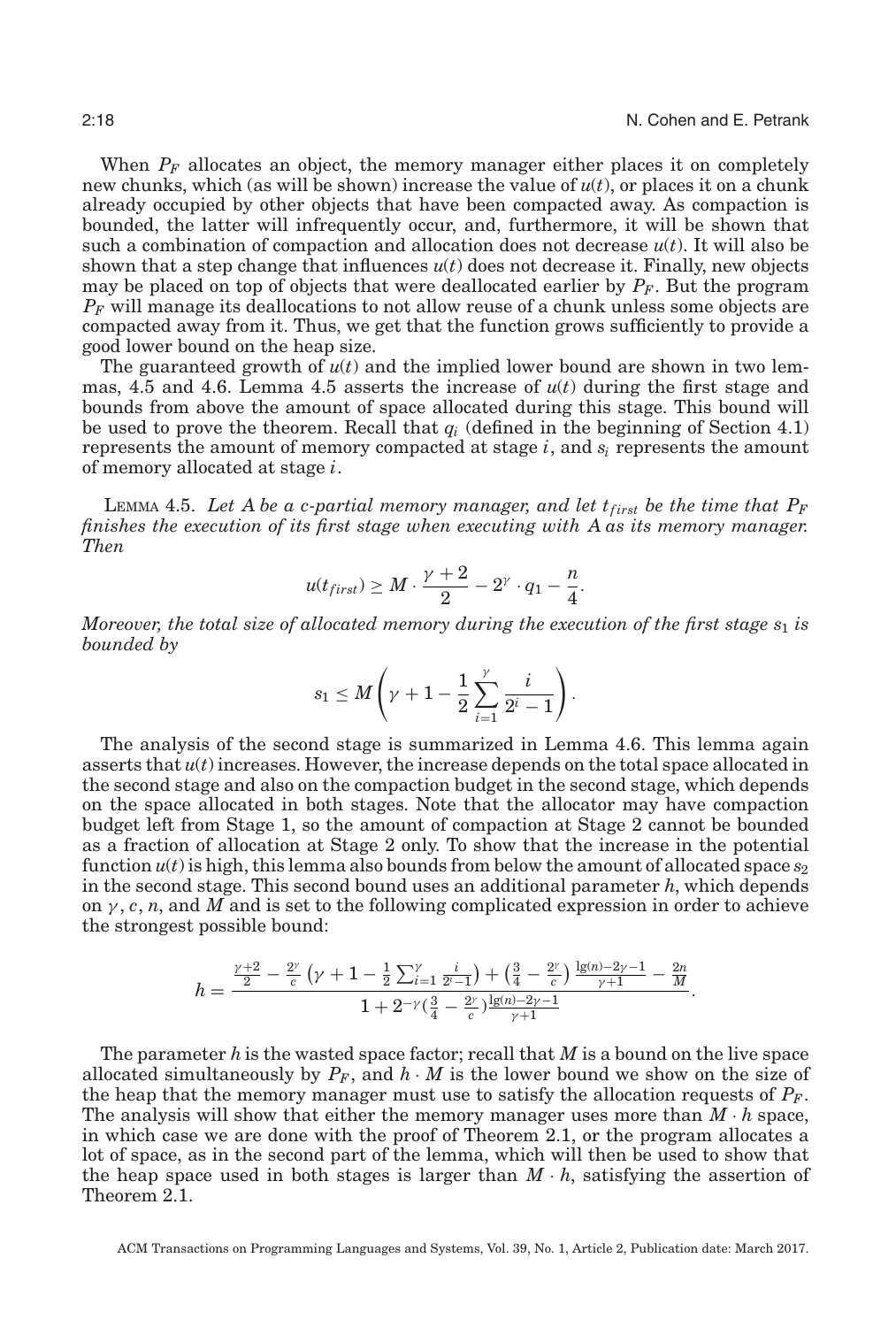<span id="page-18-0"></span>LEMMA 4.6. Let A be a c-partial memory manager, and let  $t_{finish}$  be the time that  $P_F$ *finishes its execution with A as its memory manager. Then,*

$$
u(t_{finish})-u(t_{first})\geq \frac{3}{4}s_2-2^{\gamma}\cdot q_2.
$$

*Additionally, either the memory manager uses more than M*·*h space or the accumulated size s*<sup>2</sup> *of space allocation in the second stage satisfies*

$$
s_2 \geq M\left(\frac{\lg(n)-2\gamma-1}{\gamma+1}\right)\left(1-2^{-\gamma}\cdot h\right)-2n.
$$

We now show how to obtain the lower bound stated in Theorem [2.1](#page-4-0) using Lemma [4.5](#page-17-0) and [4.6.](#page-18-0) Because the memory manager compacts at most  $\frac{1}{c}$  of the total allocation, we know that  $(q_1 + q_2) \leq \frac{1}{c}(s_1 + s_2)$ . Thus,

$$
HS(A, P_F) \ge u(t_{finish}) = u(t_{first}) + (u(t_{finish}) - u(t_{first}))
$$
  
\n
$$
\ge M \cdot \frac{\gamma + 2}{2} + \frac{3}{4}s_2 - 2^{\gamma} \cdot (q_1 + q_2) - \frac{n}{4}
$$
  
\n
$$
\ge M \cdot \frac{\gamma + 2}{2} + \frac{3}{4}s_2 - \frac{2^{\gamma}}{c}(s_1 + s_2) - \frac{n}{4}
$$
  
\n
$$
\ge M \cdot \frac{\gamma + 2}{2} - \frac{2^{\gamma}}{c}s_1 + \left(\frac{3}{4} - \frac{2^{\gamma}}{c}\right)s_2 - \frac{n}{4}.
$$

Now, if  $HS(A, P_F) \geq M \cdot h$ , then we are done. Otherwise, Lemma [4.6](#page-18-0) gives us a lower bound on *s*2. The lower bound can be used here since the assumptions of Theorem [2.1](#page-4-0) have  $\gamma \le \lg(\frac{3}{4}c)$  and so  $s_2$  appears in a positive term in the inequality for  $HS(A, P_F)$ . Therefore, we use the inequality

$$
s_2 \ge M\left(\frac{\lg(n)-2\gamma-1}{\gamma+1}\right)\left(1-2^{-\gamma}\cdot h\right)-2n.
$$

In addition, Lemma [4.5](#page-17-0) implies

$$
s_1 \leq M\left(\gamma+1-\frac{1}{2}\sum_{i=1}^{\gamma}\frac{i}{2^i-1}\right).
$$

In order to make the formula short and accessible, let us denote  $\tau = \frac{\lg(n) - 2\gamma - 1}{\gamma + 1}$  (which is one of the terms in Lemma [4.6\)](#page-18-0) and  $\ell = \gamma + 1 - \frac{1}{2} \sum_{i=1}^{\gamma} \frac{i}{2^i - 1}$  (the term in Lemma [4.5\)](#page-17-0). Now, substituting  $\tau$ ,  $\ell$  in the above expressions, we may write:

$$
s_2 \ge M \cdot \tau \left(1 - 2^{-\gamma} \cdot h\right) - 2n \qquad \qquad \text{(using Lemma 4.6)}
$$

 $s_1 \leq M \cdot \ell$  (using Lemma 4.5)

and  $h = \frac{2}{h}$ 

$$
\frac{\frac{\gamma+2}{2}-\frac{2^{\gamma}}{c}\cdot\ell+\left(\frac{3}{4}-\frac{2^{\gamma}}{c}\right)\cdot\tau-\frac{2n}{M}}{1+\left(\frac{3}{4}-\frac{2^{\gamma}}{c}\right)\cdot\tau\cdot2^{-\gamma}}
$$

(using Equation (3))

By our assumption  $M \cdot h > HS(A, P_F)$ ,

$$
M \cdot h > HS(A, P_F) \ge M \cdot \frac{\gamma + 2}{2} - \frac{2^{\gamma}}{c} \cdot M \cdot \ell + \left(\frac{3}{4} - \frac{2^{\gamma}}{c}\right) \cdot M \cdot \tau(1 - 2^{-\gamma} \cdot h) - 2n.
$$

ACM Transactions on Programming Languages and Systems, Vol. 39, No. 1, Article 2, Publication date: March 2017.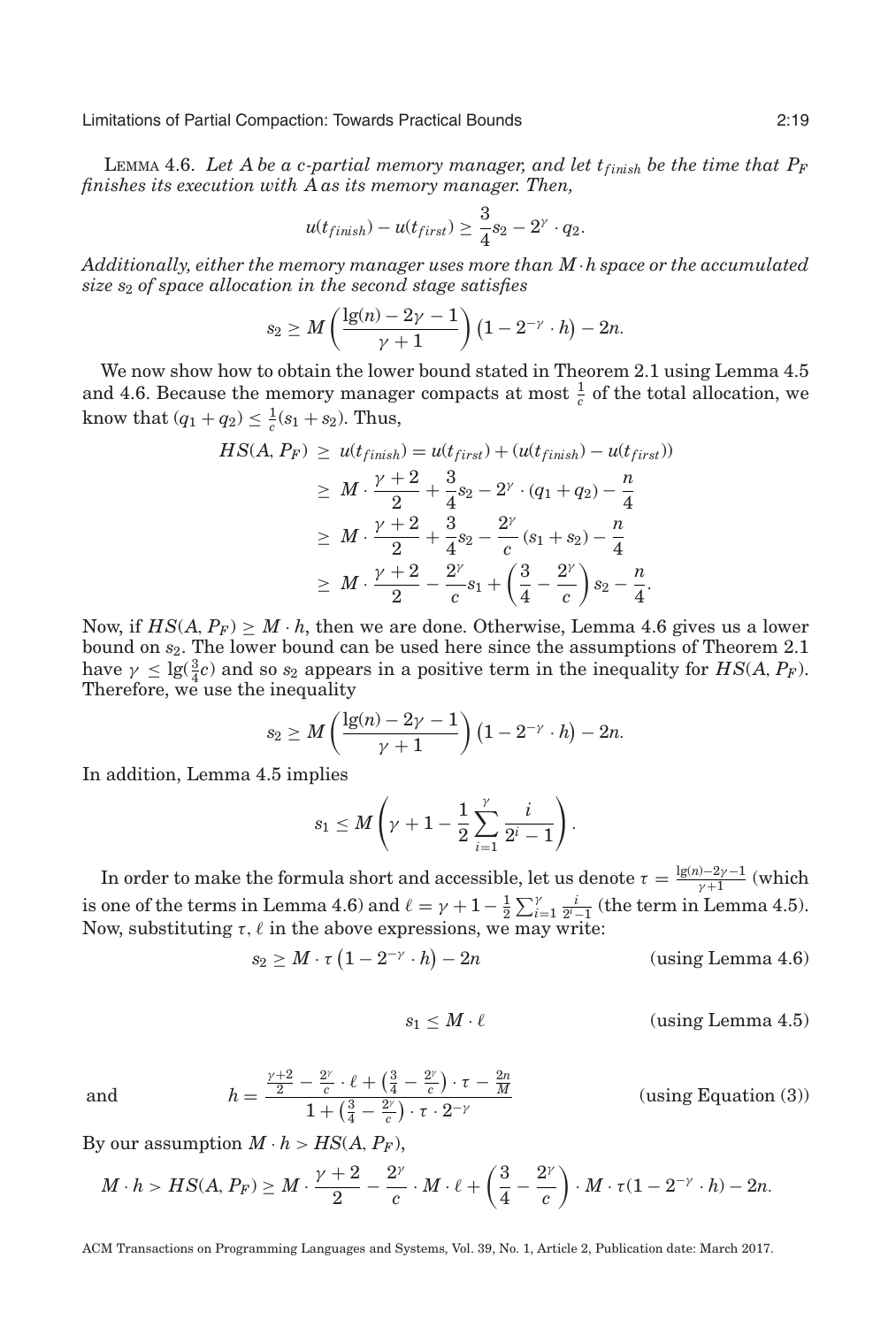<span id="page-19-1"></span>

Fig. 7. Illustrating *fi*-occupying objects. *O*<sup>3</sup> is *fi*−1-occupying but not *fi*-occupying. Therefore, the object *O*<sup>3</sup> will be freed in Line 4 of Algorithm 2.

Dividing the inequality by *M* and gathering multiplications of *h* on the left side, we get

$$
h+h\left(\frac{3}{4}-\frac{2^{\gamma}}{c}\right)\tau\cdot2^{-\gamma}>\frac{\gamma+2}{2}-\frac{2^{\gamma}}{c}\cdot\ell+\left(\frac{3}{4}-\frac{2^{\gamma}}{c}\right)\tau-\frac{2n}{M},
$$

and after dividing each side of the inequality by the common multiplier of *h*, we get

<span id="page-19-0"></span>
$$
h > \frac{\frac{\gamma+2}{2}-\frac{2^{\gamma}}{c}\cdot\ell + \left(\frac{3}{4}-\frac{2^{\gamma}}{c}\right)\cdot\tau - \frac{2n}{M}}{1+\left(\frac{3}{4}-\frac{2^{\gamma}}{c}\right)\cdot\tau\cdot2^{-\gamma}} = h,
$$

a contradiction. Thus, the assumption that  $HS(A, P_F) < M \cdot h$  cannot hold, and we are done with the proof of Theorem [2.1.](#page-4-0)  $\Box$ 

## **4.2. Analysis of the First Stage**

We now focus our attention on the first stage and prove Lemma [4.5.](#page-17-0) Consider an execution of the malicious program *PF* with any memory manager *A* and look at the first  $\gamma$  steps. In Step *i*, the size of the chunks is  $2^{i}$  words, and therefore the size of any chunk throughout the first stage is not larger than  $2^{\gamma}$  words. If any object is associated with a chunk, and since any object's size is at least one word, then the fraction (or density) of live space associated with that chunk must be at least  $2^{-\gamma}$ . When the density is guaranteed to be that high and compaction is limited by the  $1/c < 2^{-\gamma}$ fraction, it is of little benefit to the memory manager. Therefore, for these initial steps (of the first stage), we chose to use a program that is very similar to Robson's program for maximizing fragmentation when no compaction is allowed. We will analyze the slightly modified program to show that it is still useful when limited compaction is used by the memory manager.

For completeness, let us recall Robson's program in Algorithm 2. In the algorithm, we use the term *f -occupying objects*, which was defined in Definition [4.2.](#page-13-0) Also, an object is *live* if it is in the heap, that is, has not been deallocated. A simple example of the behavior of Algorithm 2 is depicted in Figure [7.](#page-19-1) In this example, the object  $O_3$  will be freed in Line 4, since it is not *fi*-occupying.

When compaction occurs,  $P_F$  immediately deallocates the moved objects. But we would still like to adopt the original analysis of Robson without reanalyzing for the slightly modified version that was used in the first stage of  $P_F$ . To this end, we use a thought experiment in which we let Robson's original malicious program *PR* run against an imaginary memory manager *A* that does not move objects. Clearly, Robson's analysis holds for the execution  $(P_R, A')$ , as it holds for all memory managers that do not move objects. From this analysis, we will also be able to deduce a lower bound on the heap size that  $A$  uses while satisfying  $P_F$ 's allocation and deallocation sequence. The only difference between the first stage of  $P_F$  and  $P_R$  is that  $P_F$  must deal with compacted objects. (Such objects are deallocated by  $P_F$  but still count for the decisions on future deallocation of all objects.) Otherwise, it behaves exactly like the original *PR*.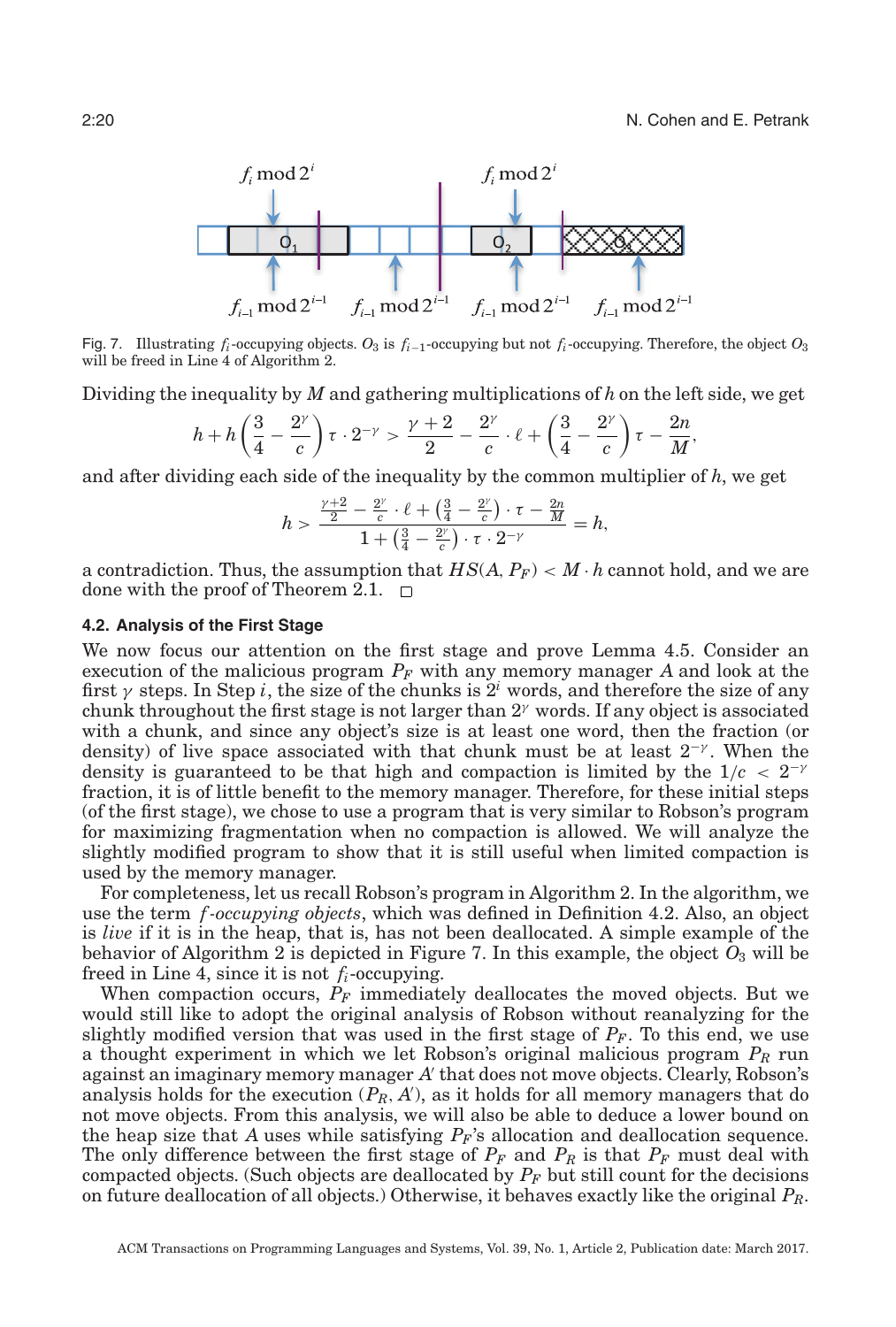**6 end**

| <b>ALGORITHM 2:</b> Robson's "Bad" Program $P_R$ |                                                                                                                               |  |  |  |  |  |
|--------------------------------------------------|-------------------------------------------------------------------------------------------------------------------------------|--|--|--|--|--|
|                                                  | 1 <b>Initially:</b> $f_0 := 0$ Allocate M objects of size 1.<br>2 for $i = 1$ to $\gamma$ do                                  |  |  |  |  |  |
| $3 -$                                            | Pick $f_i \in \{f_{i-1}, f_{i-1} + 2^{i-1}\}\$ that maximizes                                                                 |  |  |  |  |  |
|                                                  | $\sum_{i}$ $2^{i} -  0 $ .<br>o is live and $f_i$ -occupying                                                                  |  |  |  |  |  |
| $\overline{4}$<br>5                              | Free all non- $f_i$ -occupying objects<br>Allocate as many objects of size $2^i$ as possible (within the M live space bound.) |  |  |  |  |  |

In the discussion in this subsection, we are concerned only with the execution of the first stage of  $P_F$ . In what follows, when we mention  $P_F$ , we only look at the first stage of  $P_F$ .

The imaginary memory manager *A* is constructed only for this proof and has no use otherwise. We therefore do not care much about its efficiency or generality. *A* will be looking at the run of  $P_F$  against A in order to make its allocation decisions. Actually, it will make sure that the program  $P_R$  makes the same allocation requests as  $P_F$  makes when running against A. But  $A'$  will satisfy them with no compaction. Since  $P_R$  will make the same allocation sequence, *A* knows exactly which allocations to expect during the execution against *PR*.

The memory manager *A* will require more heap space to satisfy the demands of *PR* than the original memory manager *A* needs to satisfy  $P_F$ , but *A'* will make sure that the number of  $f_i$ -occupying objects in each step  $i$  is similar throughout the execution. This similarity is achieved by maintaining a one to one mapping between objects in the execution of  $(P_F, A)$  and objects in the execution of  $(P_R, A')$ , such that mapped objects are always the same size and are either both  $f_i$ -occupying or are both not  $f_i$ -occupying. Since the allocation sequence of  $P_R$  and  $P_F$  is determined by the space consumed by  $f_i$ -occupying objects, we get that these sequences are equal for both programs. Interestingly, the set of  $f_{\gamma}$ -occupying objects at the end of executing the first stage can be used to bound the value of the potential function  $u(t_{first})$  (from below) at the end of *PF*'s first stage.

It still remains to show how we handle the case that an object is compacted, and why this does not break the maintained mapping between objects. This is exactly the reason why ghost objects were defined and used. Objects that have been moved by the memory manager and immediately deallocated by the program  $P_F$  are considered by *PF* as remaining in their original location (where they were allocated) as ghosts. This means that the memory manager *A* can allocate space at this original location and it simply ignores these ghost objects. But the malicious program  $P_F$  does consider their sizes when it needs to decide which objects to delete and how many objects to allocate. If ghost objects are *f*-occupying, then they are counted in the summation there.

Let us now specify the imaginary memory manager *A* (which depends on the execution  $(P_F, A)$  such that the execution  $(P_F, A)$  is made similar to the execution  $(P_R, A')$ .

*Definition* 4.7 [Memory manager  $A'(A, P_F)$ ]. The memory manager  $A'(A, P_F)$  works as follows. The *k*th object that P' allocates is placed in a location in the memory whose address is equal modulo 2<sup>γ</sup> to where *A* places the *k*th object that  $P_F$  allocated. There are infinitely many such locations, and *A* arbitrarily chooses one that does not contain any other allocated object.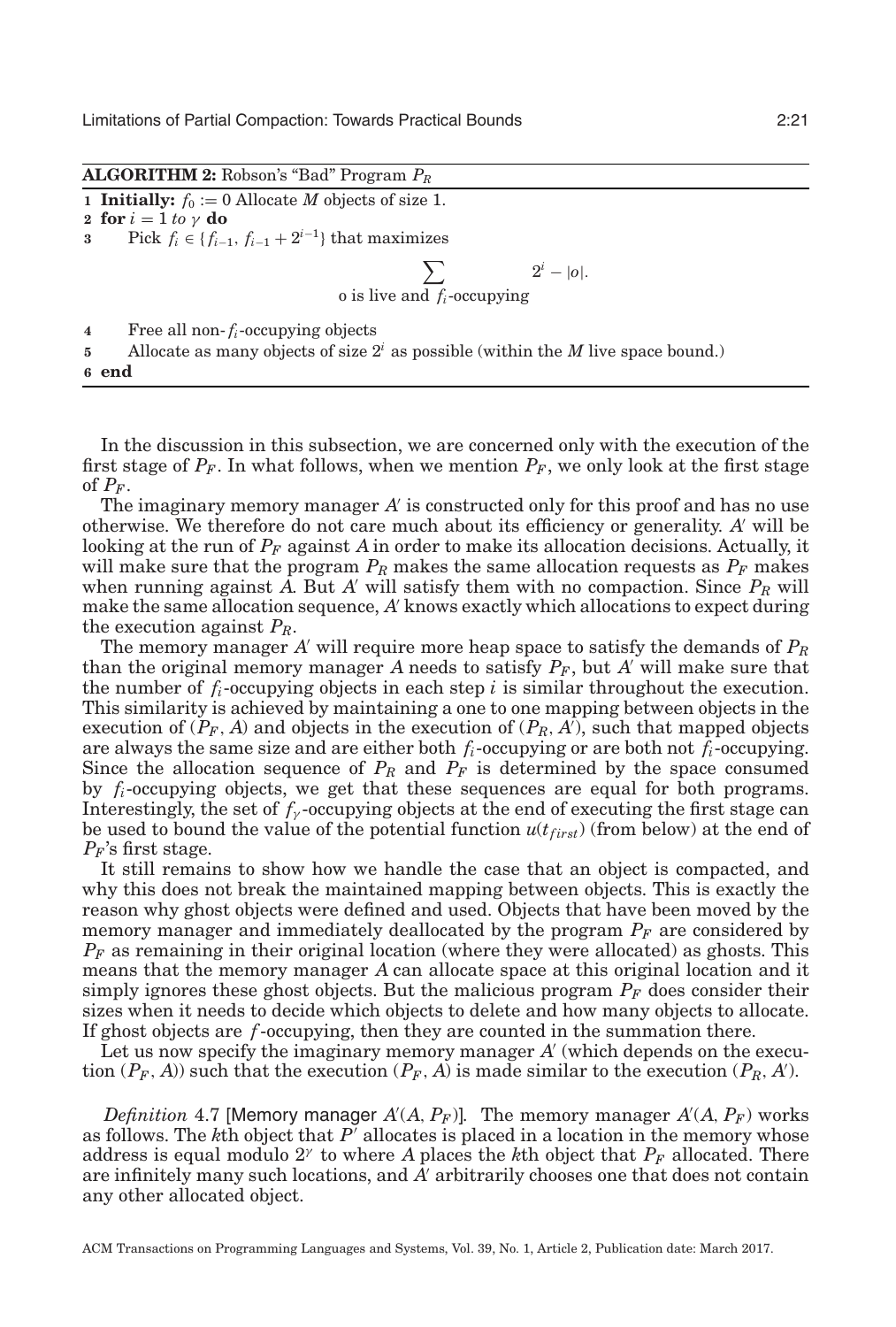Indeed the arbitrary location *A* uses to place the objects may seem too much, as *A* may use a huge heap for that. But all we care about in the end is the accumulated size of objects that are  $f_\gamma$ -occupying, and this set will be the same for both executions of  $(P_F, A)$  and  $(P_R, A')$ . Robson's analysis will guarantee that this set will be large, and we will deduce the bound we need.

We now prove that the mapping between objects in the execution of  $(P_F, A)$  and objects in the execution of  $(P_R, A)$  indeed exists and satisfies some useful properties.

<span id="page-21-0"></span>CLAIM 4.8. *Consider the execution of PF against a memory manager A, and the execution of PR against A* (*A*, *PF*)*, and suppose that both finished their Step i. There is one-to-one mapping between objects in A and objects in A with the following property.*

- $(1)$  *A live or a (non-deleted) ghost object in the execution*  $(P_F, A)$  *is mapped to a live object in the execution*  $(P_R, A')$  *and vice versa (a live object in*  $(P_R, A')$  *is mapped to either a live or a ghost object in* (*PF*, *A*)*).*
- (*2*) *The sizes of two mapped objects are equal.*
- (*3*) *The addresses of two mapped objects are equal modulo* 2<sup>γ</sup> *.*

## *Moreover, the total number of objects allocated during Step i is equal in both execution.*

PROOF. The one-to-one mapping we chose maps the  $k$ <sup>th</sup> object that  $P_F$  allocated to the *k*th object that *PR* allocated. By the definition of *A* , their address is equal modulo  $2^{\gamma}$  and we are done with the third property.

To show the first property, we need to show that an object is deallocated at Line 9 of program  $P_F$  if and only if the mapped object is deallocated at Line 4 of program  $P_R$ . Note that objects deallocated at Line 9 of  $P_F$  are permanently deleted, regardless of whether they were ghosts. An object that was not deallocated in one of these lines is either live or ghost (if it was compacted). We call objects that are not ghosts and not live *free* objects. We need to show that a non-free object is mapped to a non-free object. We combine this proof with showing that in each step the same number of objects are allocated. Since all objects allocated in Step  $i$  are of size  $2^i$ , this provides the second property as well, that is, that the size of objects that map to each other is equal.

We now prove that a non-free object is mapped to non-free object, and the total number of objects allocated during Step *i* is equal in execution of  $(P_F, A)$  and  $(P_R, A')$ . The proof is by induction on the number of steps. Before Step 1, both programs allocate *M* objects, and there are no free objects (since *PF* does not reach Line 28 and *PR* does not reach Line 4). So all objects are live and of the same size, which provides a base for the induction. Next, suppose that before starting Step  $i, i = 1, 2, \ldots$ , both programs allocated the same number of objects, and a non-free object is mapped to a non-free object. We show that the same holds for Step *i*.

In the beginning of the step execution, a new offset  $f_i$  is computed. To determine  $f_i$ , *PF* considers the set of live objects, plus the set of compacted objects (in their original location) that have become ghosts but have not yet been deleted (as ghosts). By the induction hypothesis, these objects are mapped to objects that are live in the execution of  $(P_R, A')$ , and thus these are exactly the objects  $P_R$  considers when computing its new offset *fi*. Moreover, by Property (3), an object is *fi*-occupying if and only if its mapped object is also *fi*-occupying, since by the induction hypothesis the object sizes are equal, and we also know that their addresses modulo  $2<sup>i</sup>$  are equal. Thus, both programs must compute the same new offset  $f_i$ . After setting the same  $f_i$ , we get that an object is non *fi*-occupying if and only if the mapped object is also non *fi*-occupying. Therefore, an object is freed at Line 9 of *PF* if and only if the mapped object is freed at Line 4 of *PR*.

Robson's program uses all extra space it has for allocation. Thus it allocates  $\lfloor (M - \sum_{o} \frac{1}{18} \rfloor \lfloor o \rfloor \rfloor / 2^{i}$  objects of size  $2^{i}$ . Meanwhile,  $P_F$  allocates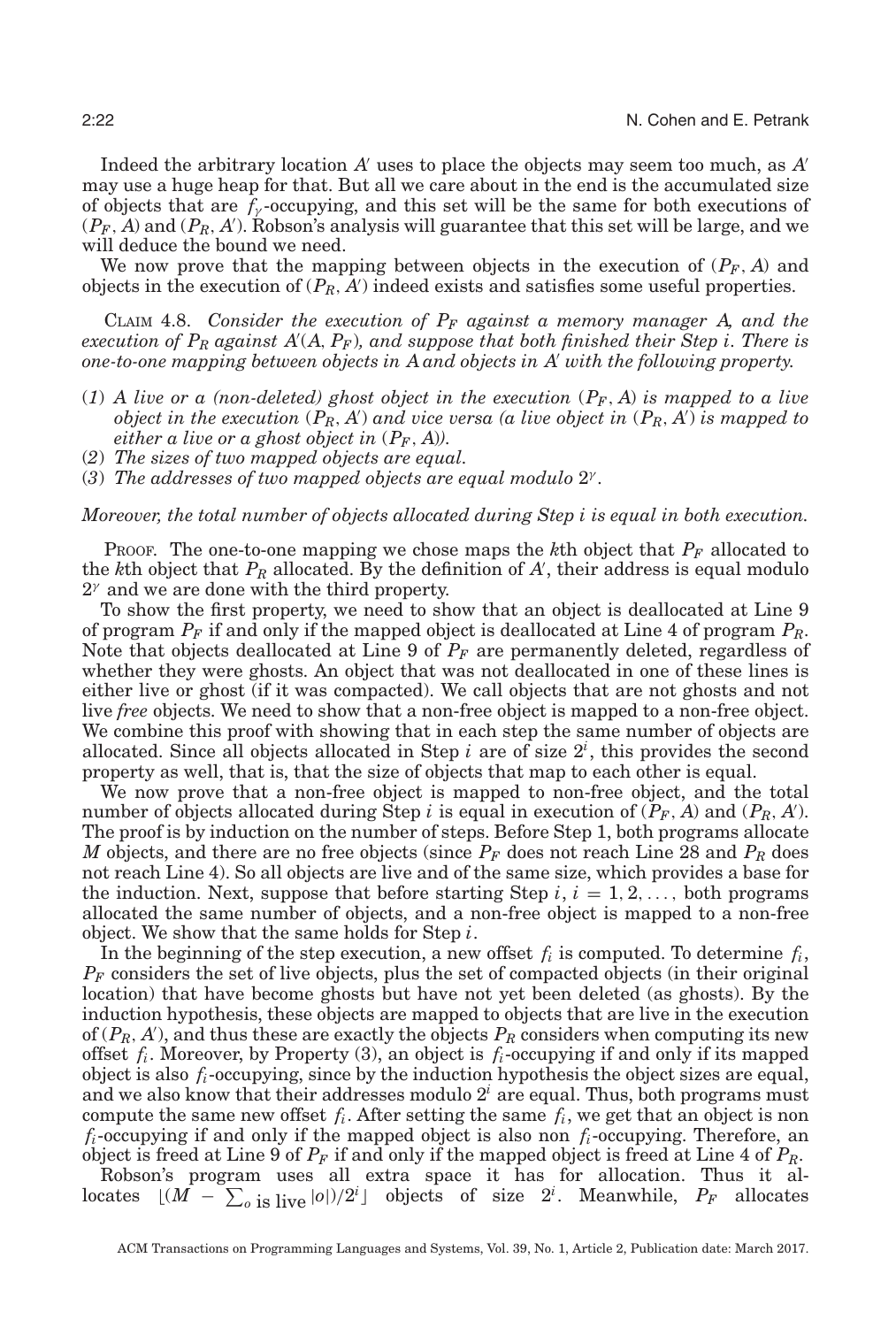$\lfloor (M - \sum_{o} \text{ is live or ghost } |o|)/2^{i} \rfloor$  such objects. But every live object in *A*' is mapped to a live or ghost object in *A*, so they allocate exactly the same number of objects, and we are done.  $\square$ 

The following is an implicit lemma from Robson's analysis that will help us bound the value of the potential function at the end of the first stage of  $P_F$ .

<span id="page-22-0"></span>CLAIM 4.9 (ROBSON [\[1974\]](#page-43-0), INEQUALITY 1). *After the execution of Step i of PR, there are at least*  $M^{\frac{i+1+1}{2^{i+1}}} = M^{\frac{i+2}{2 \cdot 2^i}}$  *objects that are f<sub>i</sub>-occupying.* 

We proceed with proving the first part of Lemma [4.5](#page-17-0) by using Claim [4.9](#page-22-0) and the mapping of Claim [4.8.](#page-21-0) Let us first recall the definition of the potential function. By Definition [4.3:](#page-15-0)

$$
u_D(t) = \min\left(2^{\gamma} \cdot \sum_{o \in O_D(t)} |o|, 2^i\right).
$$

Note that we ignore the members of  $\mathcal E$  in Definition [4.3.](#page-15-0) This is because  $\mathcal E$  is the empty set at the end of the first stage. By Definition [4.4](#page-15-1) the potential function is

$$
u(t) = \left(\sum_{D \in \mathcal{D}(i)} u_D(t)\right) - \frac{n}{4}.
$$

Recall also how  $f_{\gamma}$ -occupying objects are determined (Definition [4.2\)](#page-13-0). For an integer  $f_{\gamma}$ satisfying  $0 \leq f_\gamma < 2^i$  (computed by  $P_F$ ), an object is  $f_\gamma$ -occupying if it occupies a word at address  $k \cdot 2^{\gamma} + f_{\gamma}$  for some  $k \in \mathbb{N}$ . Finally, recall that  $t_{first}$  is the time immediately after executing Step 12. For a chunk *D*,  $O<sub>D</sub>(t)$  is the set of object that  $P<sub>F</sub>$  associates with the chunk. In the first stage, association is determined by the program  $P_F$  in Step 12, where  $P_F$  associates an  $f_\gamma$ -occupying object with the chunk that contains its  $f_{\gamma}$ -occupying word. Thus, the number of  $f_{\gamma}$ -occupying objects is related to  $O_D(t)$ , which is related to the value of the potential function at time  $t_{first}$ . This relation is next used to transfer Robson's guarantee for many  $f_\gamma$ -occupying objects into a lower bound on the potential function.

<span id="page-22-1"></span>CLAIM 4.10. Let A be a memory manager, and let  $t_{first}$  be the time  $P_F$  finishes the *execution of its first stage against A. Then*

$$
u(t_{first}) \ge M(\gamma/2 + 1) - 2^{\gamma} \cdot q_1 - \frac{n}{4}.
$$

PROOF. Consider the time when Robson's program  $P_R$  finished executing the first  $\gamma$ step. By Claim [4.9,](#page-22-0) there are at least  $M_{2,2}^{\gamma+2}$  live objects that are  $f_{\gamma}$ -occupying. Let  $t_{first}$ be the time immediately after  $P_F$  finished executing its first  $\gamma$  steps. By Claim [4.8,](#page-21-0) there exists a mapping between objects in the execution of  $P_R$  and  $P_F$ . Moreover, an object is  $f_\gamma$ -occupying in the execution of  $P_R$  if and only if the mapped object is  $f_\gamma$ -occupying in the execution of  $P_F$ . Thus, there are at least  $M_{\frac{2^{(2)}}{3^{(2)}}}^{\gamma+2}$  live or ghost objects that are  $f_{\gamma}$ -occupying at time  $t_{first}$  as well. Recall that  $q_1$  is the total size of objects compacted during *PF*'s first stage. Therefore, the number of objects compacted cannot exceed *q*1, and therefore the number of ghost objects is at most  $q_1$ . Thus, at the end of step  $\gamma$ , the  $\text{number of } live \text{ (non-ghost) } f_\gamma\text{-occupying objects is at least } M^{\gamma+2}_{2\cdot 2^\gamma} - q_1.$ 

Next, consider the partition of the heap into chunks of size  $2^{2\gamma-1}$ , and let *D* be a chunk in the partition. According to Step 12 of Algorithm  $P_F$ , the set  $O_D$  of the objects associated with chunk *D* is the set of live objects whose  $f_{\gamma}$ -occupying word falls inside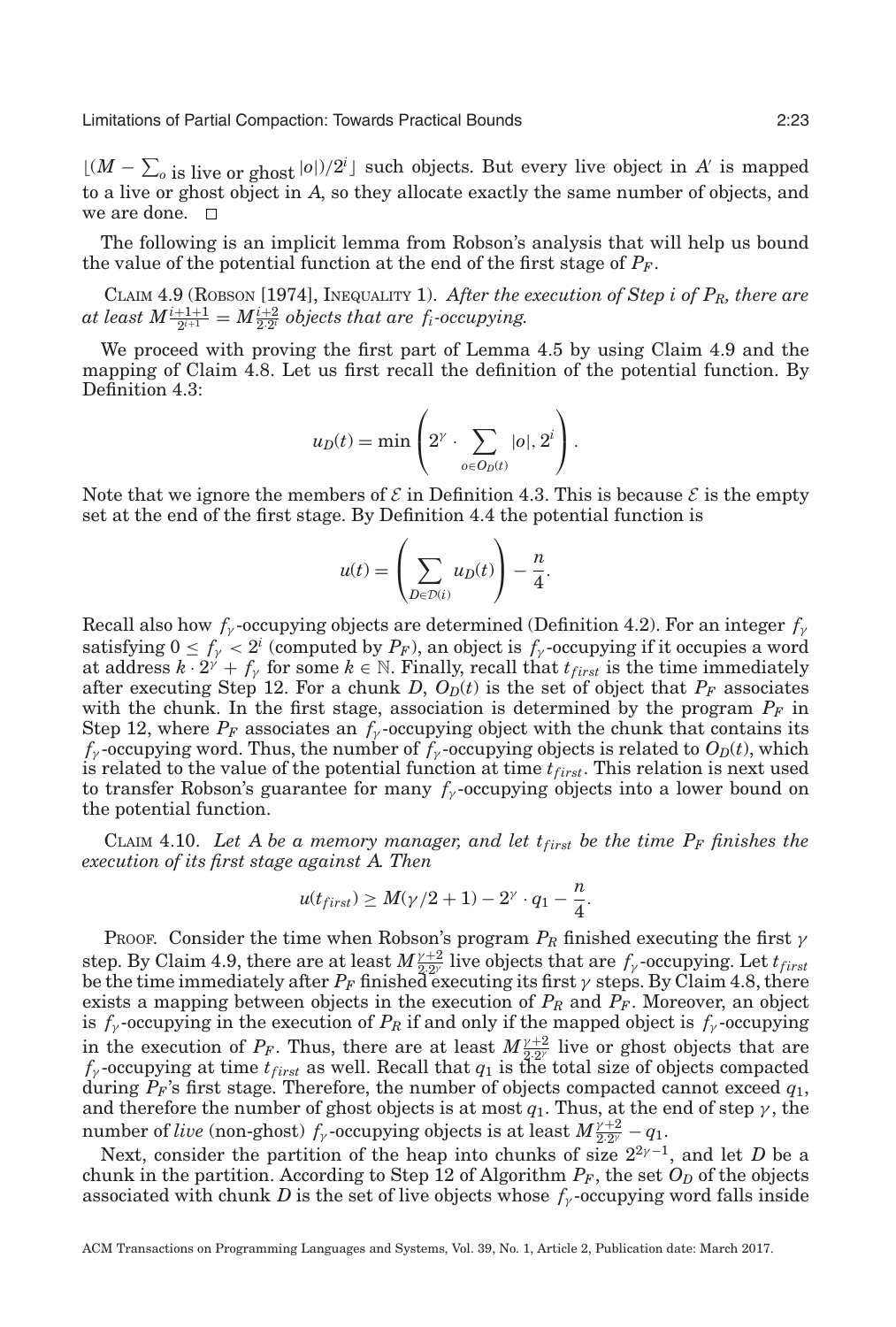*D*; there are at most  $2^{\gamma - 1}$  such objects since there are at most  $2^{\gamma - 1}$  words in *D* whose address equals  $f_\gamma$  moduli 2<sup>γ</sup>. According to Definition [4.3,](#page-15-0) the value of  $u_D(t_{first})$  is the cumulative size of objects in  $O_D$  multiplied by  $2^{\gamma}$ ; this value is capped by  $2^{2\gamma-1}$  in Step  $2\gamma - 1$ . Since the size of each associated object is at least 1, we have for each chunk *D*

$$
u_D(t_{first}) \ge \min\left(|O_D| \cdot 2^{\gamma}, 2^{2\gamma - 1}\right).
$$

Since a chunk *D* contains at most  $2^{\gamma-1}$  objects that are  $f_{\gamma}$ -occupying, we have

$$
u_D(t_{first}) \ge |O_D| \cdot 2^{\gamma}.
$$

The summation of  $u_D(t_{first})$  over all chunks in the heap is 2<sup>γ</sup> times the number of live *f*<sup>γ</sup> -occupying objects. Thus

$$
u(t_{first}) \ge 2^{\gamma} \cdot \left( M \cdot \frac{\gamma+2}{2 \cdot 2^{\gamma}} - q_1 \right) - \frac{n}{4} = M \cdot \frac{\gamma+2}{2} - 2^{\gamma} \cdot q_1 - \frac{n}{4}. \quad \Box
$$

Next we bound from above the memory allocated by Robson's algorithm. It is used to bound the compaction allowed for a *c*-partial memory manager.

<span id="page-23-0"></span>CLAIM 4.11. *Let A be a memory manager, and consider the execution of PF's first stage against A. The total size of memory that PF allocated is at most*

$$
s_1 \leq M\left(\gamma+1-\frac{1}{2}\sum_{i=1}^{\gamma}\frac{i}{2^i-1}\right).
$$

PROOF. Recall that by Claim [4.8,](#page-21-0) the number of objects allocated by *PF* (when working with the memory manager *A*) at each step equals the number of objects allocated by *PR* at that step, when working with the modified memory manager *A* . Thus, it is enough to bound the total size of objects allocated during the execution of  $P_R$  against  $A'(A, \overline{P})$ . In Step 0,  $P_R$  allocates *M* words. In Step *i*,  $P_R$  allocates  $\lfloor (M - \sum_o \frac{1}{18} \cdot \frac{1}{2} \cdot e^{-|o|})/2^i \rfloor$  objects, and the total allocated space is at most

$$
M - \sum_{o \text{ is live}} |o|.
$$

Let  $x_i$  be the number of objects that  $P_R$  allocated in Step *i*. The size of each object is  $2^i$  so the total space allocated is  $2^i \cdot x_i$ . By Claim [4.9,](#page-22-0) at least  $M_{2 \cdot 2^i}^{i+2}$  objects will be  $f_i$ -occupying live objects after the allocation of Step *i*. Exactly  $x_i$  of these are newly allocated objects (objects allocated during Step *i*) and the rest are old live objects. Therefore, before *PR* starts allocating objects in Step *i*, the total number of live objects is at least  $M \cdot \frac{i+2}{2 \cdot 2^i} - x_i$ , and clearly the total space they span is no smaller than that. If old objects take at least  $M \cdot \frac{i+2}{2 \cdot 2^i} - x_i$  words, then the space available for allocation in Step *i* is at most:

$$
2^{i} \cdot x_{i} \leq M - \left(M \cdot \frac{i+2}{2 \cdot 2^{i}} - x_{i}\right) = M \frac{2 \cdot 2^{i} - i - 2}{2 \cdot 2^{i}} + x_{i}.
$$

Subtracting  $x_i$  from the inequality and then multiplying by  $\frac{2^i}{2^i-1}$ , we get

$$
2^i \cdot x_i \le M \frac{2^i - 1 - \frac{i}{2}}{2^i - 1} = M - M \frac{i}{2(2^i - 1)}.
$$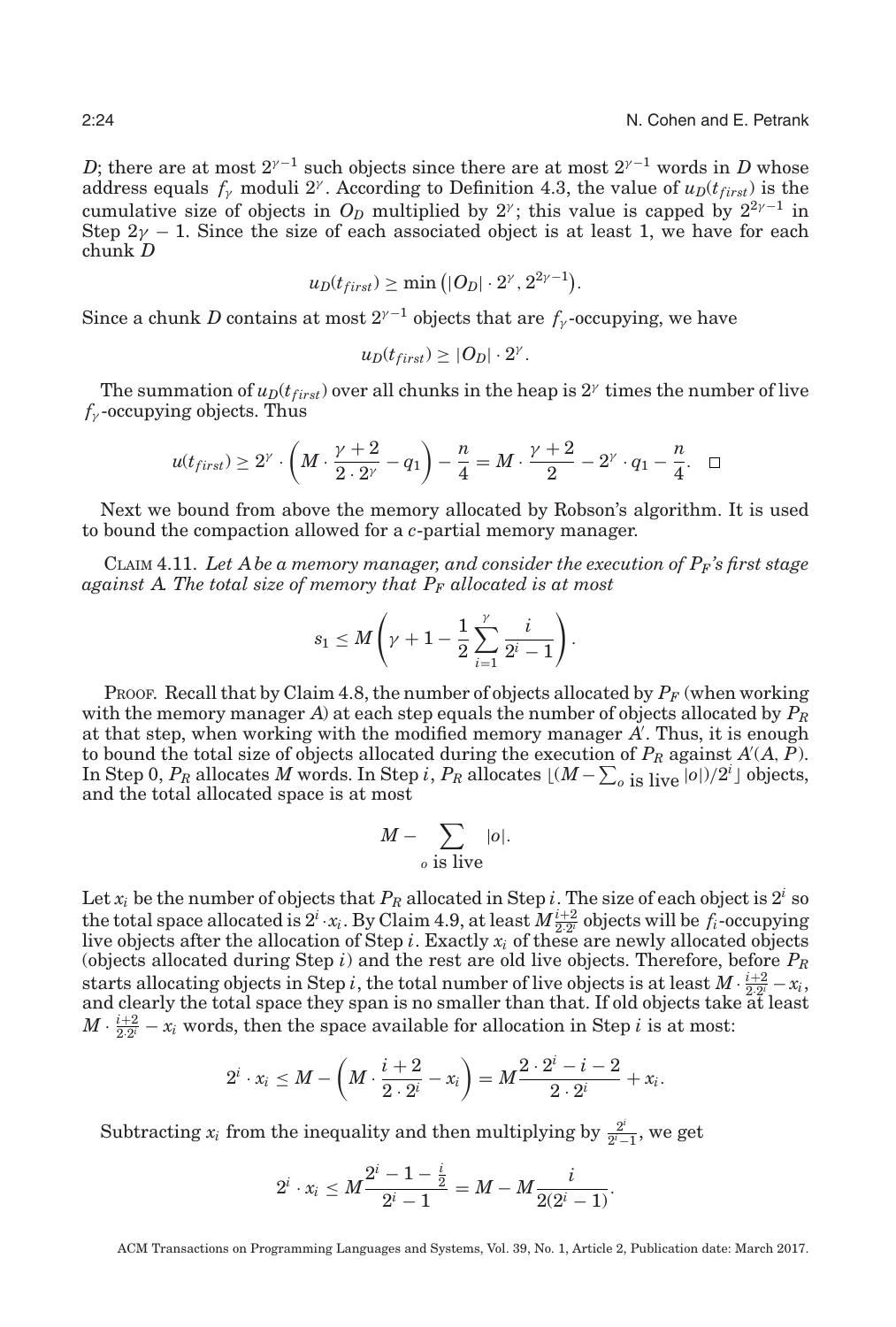Finally, the total size of memory that  $P_R$  allocates in the first stage is simply a summation over all steps in the first stage, that is,

$$
s_1\leq M+\sum_{i=1}^\gamma\left(M-M\frac{i}{2(2^i-1)}\right),
$$

as required.  $\square$ 

The proof of Lemma [4.5](#page-17-0) follows from Claim [4.10](#page-22-1) and Claim [4.11.](#page-23-0)

# **4.3. Analysis of the Second Stage**

In this section, we prove Lemma [4.6,](#page-18-0) which asserts a substantial growth in the potential function during the second stage. We let  $t_{first}$  represent the time where the first stage completes and  $t_{\text{finish}}$  the time the second stage (and the entire algorithm) completes.

Before restating the lemma, let us recall the variables' notations in the context of stage 2. The space allocated during the second stage is denoted by  $s_2$ ;  $q_2$  denotes the space compacted during the second stage, the variable *M* denotes the total size of objects that are live simultaneously, *h* is (by intuition) a lower bound on heap size used, and  $\gamma$  is a parameter set so 2<sup>- $\gamma$ </sup> is the desired density. Let us recall the statement of the lemma.

LEMMA 4.6. Let A be a c-partial memory manager, and let  $t_{\text{finish}}$  be the time that  $P_F$ *finishes its execution with A as its memory manager. Then,*

$$
u(t_{finish}) - u(t_{first}) \geq \frac{3}{4}s_2 - 2^{\gamma} \cdot q_2.
$$

*Additionally, either the memory manager uses more than M* · *h space or the allocated space s*<sup>2</sup> *in the second stage satisfies*

$$
s_2 \geq M\left(\frac{\lg(n)-2\gamma-1}{\gamma+1}\right)\left(1-2^{-\gamma}\cdot h\right)-2n.
$$

To show that this lemma holds, we look at changes to the potential function *u* that might occur during the execution. This includes allocation of new objects (initiated by  $P_F$ ), compaction of objects (by the memory manager), deallocation of objects (by  $P_F$ ), and a move from one step to the next one that changes the chunk sizes and therefore the summation over the chunks and each chunk's  $u_D(t)$  function. We will show that we get substantial growth of the potential function during allocations, and also that all other events do not decrease it.

Recall that the potential function is defined as (Definition [4.4\)](#page-15-1)

$$
u(t) = \left(\sum_{D \in \mathcal{D}(i)} u_D(t)\right) - \frac{n}{4},
$$

and we need to show that the value of the potential function grows by at least  $\frac{3}{4}s_2-2^{\gamma}\cdot q_2$ during the second stage of the execution.

Before we start the proof of this lemma, let us define the association of objects into chunks. This association is managed explicitly by  $P_F$ , and we state it here for completeness.

<span id="page-24-0"></span>*Definition* 4.12*.* Let *A* be a *c*-partial memory manager, let *t* be a time during the execution of  $P_F$  second stage, and let *i* be the step in which *t* occurs. Let *D* be a  $2^i$  chunk, and let  $O_D$  be the set of objects and half objects that  $P_F$  associates with the chunk D.

ACM Transactions on Programming Languages and Systems, Vol. 39, No. 1, Article 2, Publication date: March 2017.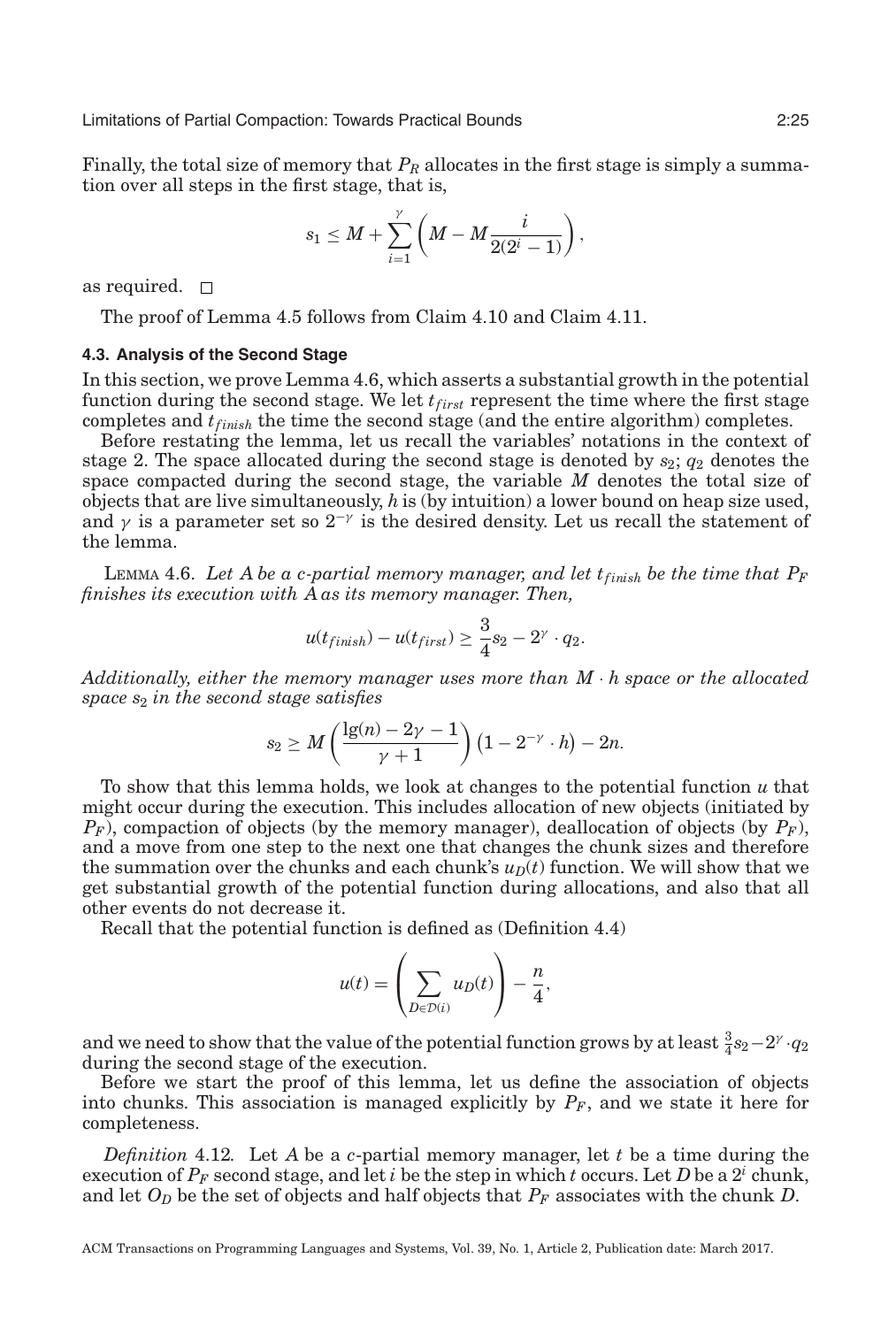- *Association*. An object or half an object is added to the associated set of a chunk *D* (associates with *D*) only in
	- $-P_F$  Line 12 (before the second stage started)
	- $-P_F$  Line 34 (a new object is allocated).
- *De-association*. An object is removed from the associated set of a chunk *D* (deassociated) only in
	- $-P_F$  Line 21 ( $P_F$  frees an object).
	- —*PF* Line 34. This case occurs when an object *o* is associated with a chunk *D* at time *t* − 1. If at time *t* a new object *o* is allocated and placed on the chunk *D*, then the association set of *D* is changed to contain only *o*, and *o* is deleted.
- Compaction of an object *does not* de-associate it. Even thought the object is not live (because of *PF* Line 3), it is still associated with the original chunk until *PF* removes the association at Line 34.
- *Changed*. The association set of a chunk *D* may change only at the following lines:
	- $-P_F$  Line 34. A new object is allocated.
	- $-P_F$  Line 21.  $P_F$  frees an object.
	- —*PF* Line 14. In this case a new step, *i*, kicks in, and two adjacent 2*<sup>i</sup>*−<sup>1</sup> chunks are merge into one 2*<sup>i</sup>* chunk. Objects never "disappear" during the merge; rather, the two association sets of the  $2^{i-1}$  chunks are merged into a single association set.

We start by looking at allocations and show that whenever  $P_F$  allocates an object, either the potential function gets larger or some compaction occurs (and the potential function does not decrease). (We will later use the fact that compaction is limited to get the potential function growth we need.) Suppose an object *o* is allocated during Step *i* of the execution of  $P_F$  with A. By the definition of  $P_F$ , the size of *o* is  $4 \cdot 2^i$ . Thus, when the memory manager places *o* in the heap, it consumes at least three full consecutive chunks (of size 2*<sup>i</sup>* ) and then some additional space from the chunks neighboring these. Denote by *D*1, *D*2, and *D*<sup>3</sup> the three chunks that are fully covered by *o* and are selected in Step 33 of Algorithm 1. All three must be empty when *o* is placed. We claim that this transition from empty chunks to full chunks makes the potential function grow. We will show that the value of  $u_{D_1}(t) + u_{D_2}(t) + u_{D_3}(t)$  grows, which implies that the value of  $u(t)$  grows. Note that  $u_D(t)$  for any other chunk *D* (other than  $D_1$ ,  $D_2$  or  $D_3$ ) is not affected by this allocation, because the set of associated objects as well as membership in  $\mathcal E$  (which we define in the next paragraph) only changes for  $D_1$ ,  $D_2$ , and  $D_3$ .

When an object *o* is allocated by  $P_F$  in Line 34,  $P_F$  associates  $D_1$  with the first half of *o* and *D*<sup>3</sup> with the second half of *o*. But since an object is associated with at most two chunks (each half can be associated with a chunk), it follows that  $D_2$  is left with no associated object, despite it being completely covered by the allocated object *o*. The goal of the set  $\mathcal E$  is to deal with these middle chunks. This set will contain all such middle chunks and make  $u_{D_2}(t)$  of Definition [4.3](#page-15-0) be set to  $2^i$ . We note that this "anomaly," of a chunk being covered by an object but with no associated object, is temporary and disappears at the next step change since the middle chunk is joined with either its left or right chunk, and they become a single chunk with which *o* (or *o*'s half) can be associated. Let us now define  $\mathcal{E}$ .

<span id="page-25-0"></span>*Definition* 4.13 [The set  $\mathcal{E}(t)$ ]. Let A be a memory manager, and consider any time *t* during the execution of  $P_F$ 's second stage with *A* as its memory manager. Let *i* be the step where *t* happens. The *set of middle chunks*  $\mathcal{E}(t) \subset \mathcal{D}(i)$  is the set of chunks whose left adjacent chunk and right adjacent chunk were fully covered by an object *o*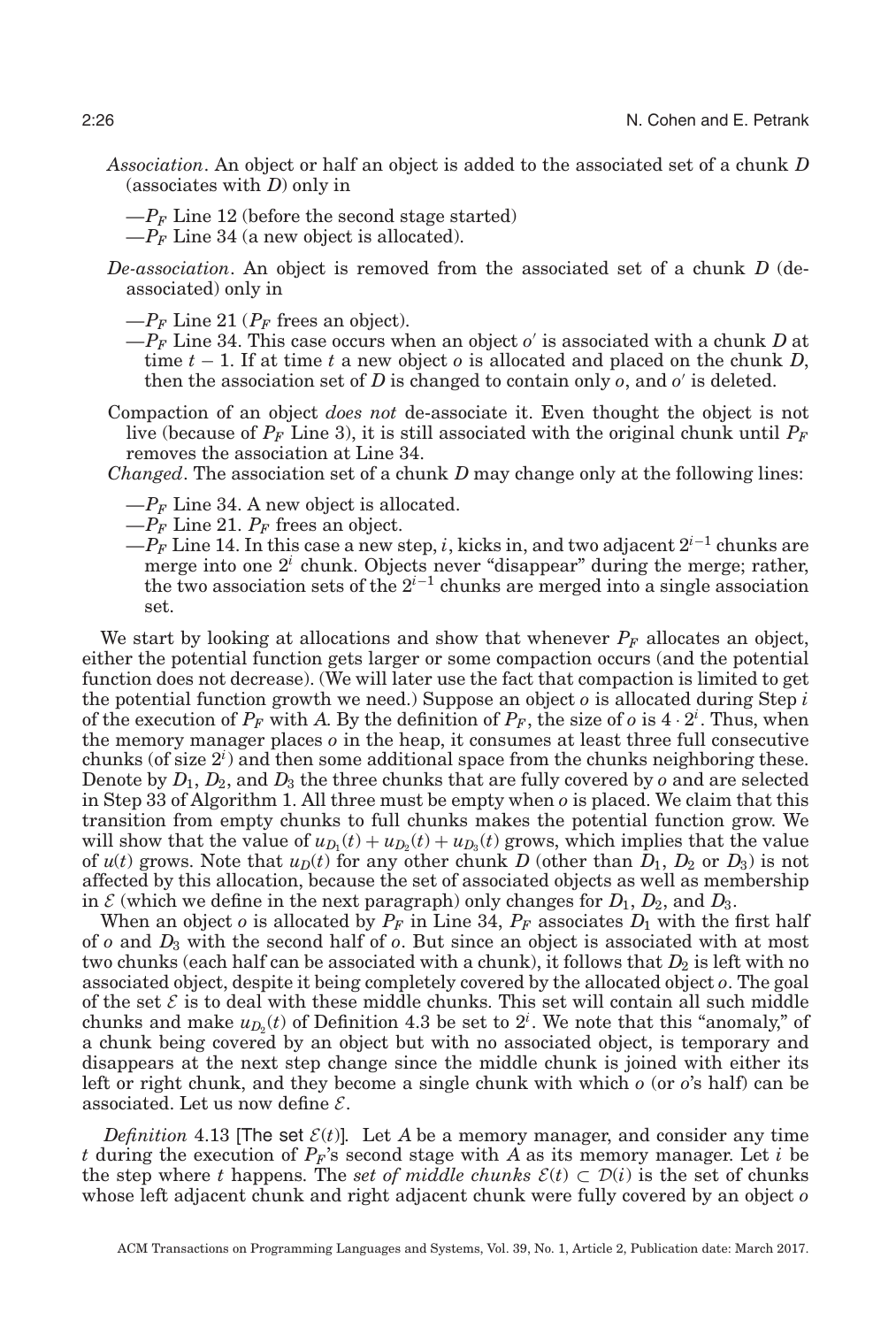allocated in Step *i* (thus, the chunk itself is also covered by *o*), but half of *o* was not associated with it. A chunk remains in  $\mathcal{E}(t)$  until either a new step kicks in or an object is associated with this chunk. The latter may occur if *o* was compacted during step *i*, and another object is allocated there.

Let us now claim a simple, intuitive property about chunks in  $\mathcal{E}$ : If a chunk is in  $\mathcal{E}$ , then the two chunks adjacent to it are associated with a "big" or "recently allocated" object.

<span id="page-26-1"></span>CLAIM 4.14. *Let t be a time during the execution of PF against a memory manager A, and let i be the step in which t occurs. Let D*<sup>1</sup> *and D*<sup>2</sup> *be two consecutive chunks such that D*<sub>1</sub>  $\in \mathcal{E}(t)$ *. Then there exists an object o that is allocated during Step i, such that at time t half of o is associated with D*<sub>2</sub>*. The same holds for D*<sub>1</sub> *when D*<sub>2</sub>  $\in \mathcal{E}(t)$ *.* 

PROOF. Let *t'* be the time when  $D_1$  joined the set  $\mathcal{E}(t)$ , and let *o'* be the object whose allocation caused  $D_1$  to enter  $\mathcal{E}$ . By definition of  $P_F$  in step 32, half of  $o'$  was associated with  $D_2$  at time  $t'$  . If this is still the case at time  $t$ , then we are done. Otherwise, let  $o''$  be the last object that changed the association of  $D_2$  before time *t* (which occurs in Step *i*). If half of  $o''$  was associated with  $D_2$ , then we are done. Otherwise,  $o''$  was associated with both chunks that neighbored  $D_2$ , which means that half of  $o''$  was associated with *D*<sub>1</sub>, contradicting the assumption that  $D_1 \in \mathcal{E}$ . It is easy to see that a similar argument holds for  $D_1$  in the case where  $D_2 \in \mathcal{E}(t)$ .  $\Box$ 

The chunks  $D_1$ ,  $D_2$ , and  $D_3$  were empty before the allocation. For each of these chunks, we distinguish between the case where an object was associated with it before the allocation and the case where no object was so associated. In the latter case, the value of the function  $u_D(t)$  for that chunk grows since an object gets associated with it. In the former case, it must be that the memory manager compacted away all objects that were allocated on the chunk and made it fully available for allocation. Note that the definition of  $P_F$  rules out a third possibility that these chunks were emptied due to deallocation of the objects that previously resided on them. Object deallocation is initiated by the program  $P_F$  only (and not by the memory manager). By the definition of *PF*, it only deallocates an object when there are enough other objects left on the chunk to make the remaining space size at least  $2^{i-\gamma}$ .

When the second case occurs, that is, the memory manager compacts away objects from a chunk before placing *o*, we are not able to show that the value of the potential function grows. However, we get that some compaction occurred, and we use that to bound the number of such events. To this end, we associate some compaction value with the newly allocated object. Note that the objects that were compacted away from a chunk and then deallocated immediately by *PF* are still considered associated with the chunk until a new object is placed on it. Recall (Definition [4.12\)](#page-24-0) that associations of objects with chunks are managed explicitly by  $P_F$ , and association changes only at Line 14 (phase change), Line 21 (*PF* frees objects), and Line 34 (a new object). An association terminates only when  $P_F$  frees the object in Line 14 or a new object is placed on top of its former location (and a new association kicks in) at Line 34. Therefore, to determine how much compaction occurred to free space for the allocation, we can just check the objects that were associated with these chunks right before the allocation. The formal definition follows.

<span id="page-26-0"></span>*Definition* 4.15 [Compaction space associated with an object]*.* Let *o* be an object allocated during the execution of  $P_F$ 's second stage against a memory manager A. Let  $t+1$  be the allocation time (and *t* be the time just before the allocation), and let  $D_1$ ,  $D_2$ , and  $D_3$  be the chunks picked by  $P_F$  in Step 33 of  $P_F$ , after allocating  $o$ . Then we define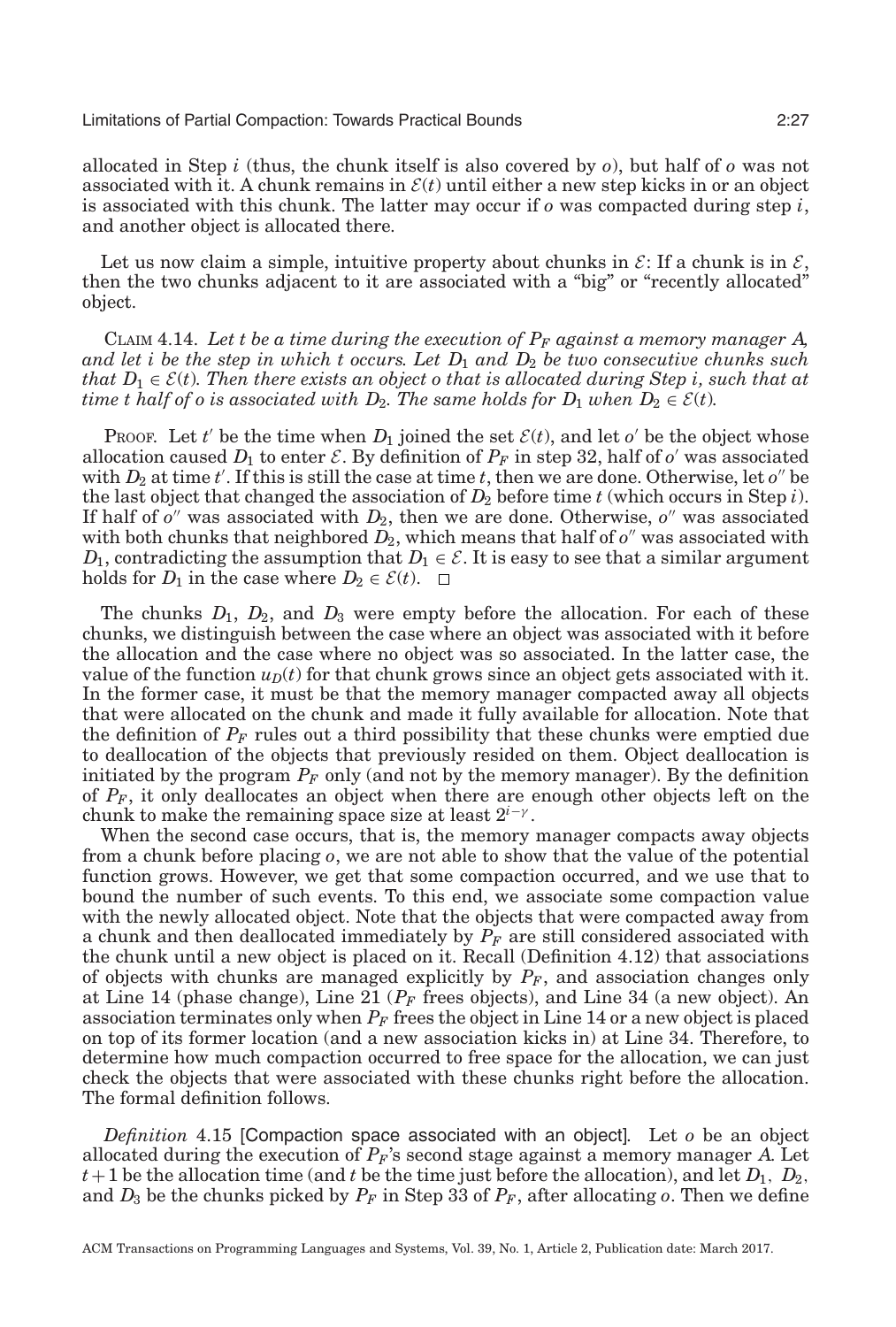*the compacted space associated with the object o* to be

$$
q(o) = \sum_{o' \in O_{D_1}(t)} |o'| + \sum_{o' \in O_{D_2}(t)} |o'| + \sum_{o' \in O_{D_3}(t)} |o'|.
$$

Next, we establish some properties of the set of objects associated with every chunk.

<span id="page-27-0"></span>CLAIM 4.16. *Consider any point of time in step i of the execution of PF's second stage against a memory manager A. Then the following three properties hold:*

- (1) The sets  $\{O_D : D \in \mathcal{D}(i)\}\$ are disjoint.
- (*2*) *Every live object o is either associated with a single chunk, or its two halves are associated with two chunks.*
- (*3*) *If a live object o is associated with a chunk D, then o intersects D.*

PROOF. A half-object is associated with a chunk only once (during allocation) and never gets reassigned, and so all half-objects satisfy the first property. When two halfobjects are merged to a single object, this single object is assigned to a single chunk and never reassigned again. Therefore, the first property always holds.

As for the second property, we show that if an object is not associated with any chunk, then the object is not live. First, note that when an object is allocated, it is associated (via its two halves) with two chunks. An object is de-associated only if either  $P_F$  frees this object (in steps 21 and 28) or another object is allocated and is associated with the same chunk with which the previous object was associated (in step 32). In the latter case, the object cannot reside on the same chunk where the new object resides. Thus, it was compacted by the memory manager and deallocated by *PF* immediately. In both cases,  $P_F$  frees the object, so it is not live.

To show that the third property holds, we note that an object (or half an object) *o* is associated with a chunk it intersects during allocation, and this association is preserved during step changes that unite chunks and their associated sets. A compacted object does not change association and therefore may foil the third property. However, *PF* immediately deletes such objects and they are therefore neither live nor associated any longer. Recall that a compacted object is freed by *PF*, so it is not live and does not preserve this property.  $\square$ 

We now show that the potential function  $u(t)$  indeed increases substantially. We will show that no event causes a decrease in it, while allocations cause sufficient increase. We will compute the potential function  $u(t)$  increase for each allocation and then sum over all allocations to obtain the total increase in  $u(t)$  during  $P_F$ 's second stage.

Before stating the claim, let us recall the definition of potential function that is used extensively in the proof of this claim.

*Definition* 4.3*.*

$$
u_D(t) = \begin{cases} 2^i & D \in \mathcal{E}(t) \\ \min(2^{\gamma} \cdot \sum_{o \in O_D(t)} |o|, 2^i) & \text{otherwise} \end{cases}.
$$

*Definition* 4.4*.*  $u(t) = (\sum_{D \in \mathcal{D}(i)} u_D(t)) - \frac{n}{4}$ .

<span id="page-27-1"></span>CLAIM 4.17. *Let A be a memory manager, let u*(*t*) *be the potential function as defined in Definition [4.4,](#page-15-1) and let q*(*o*) *be the compaction associated with an object as defined in Definition [4.15.](#page-26-0) Then, during the execution of PF against A, the following properties of u*(*t*) *hold:*

- (*1*) *No event in the execution causes u*(*t*) *to decrease.*
- (2) *During an allocation of an object o, u(t) increases by at least*  $\frac{3}{4}$ | $o$ |  $-2^{\gamma} \cdot q(o)$ *.*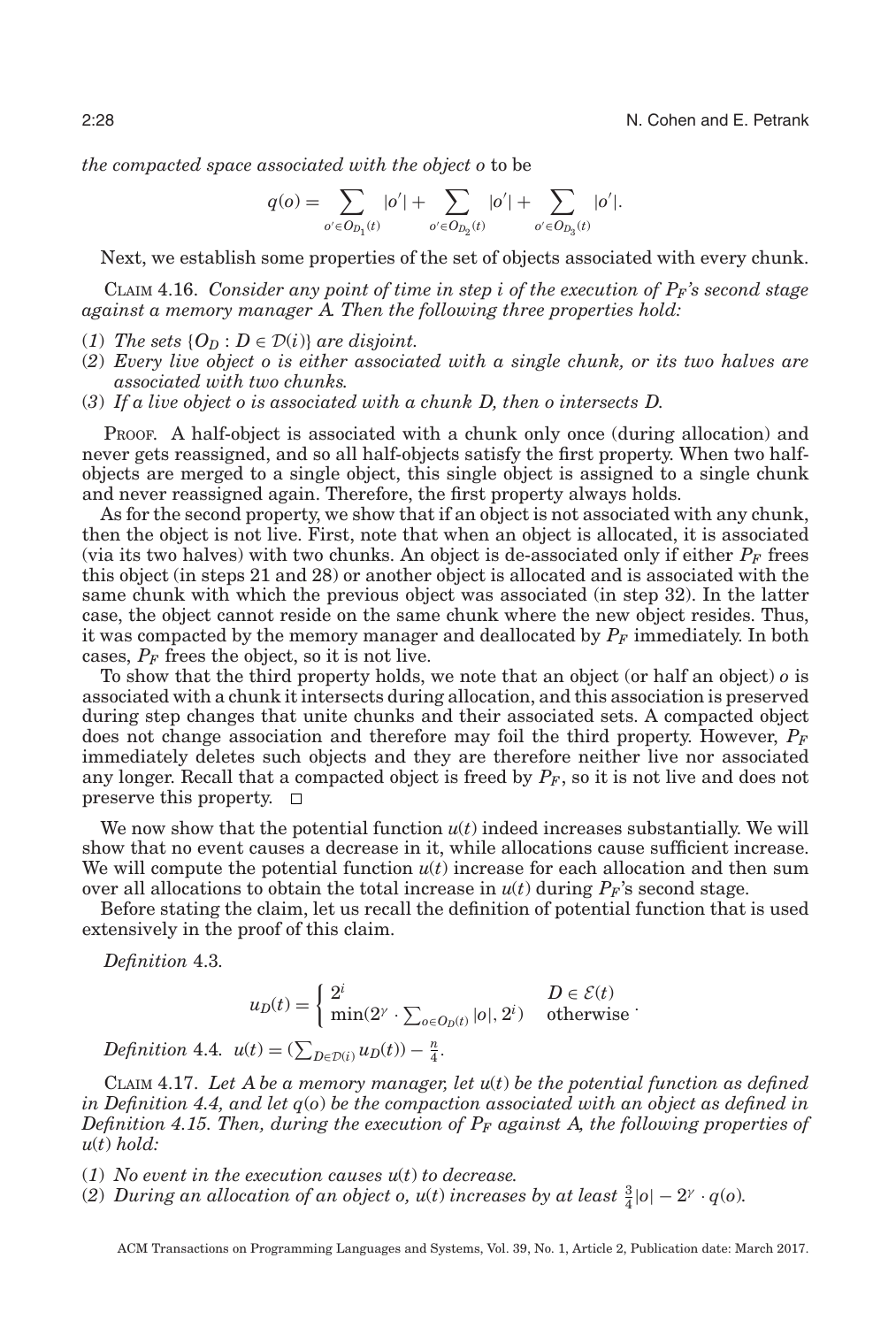PROOF. The potential function only changes when the set of chunks changes during step transition or when the set of associated objects of a chunk changes. By Definition [4.12,](#page-24-0) there are three types of events that may cause such a change. Note that compaction of an object by *A* is not an event that influences the potential function, since the object association remains unchanged.

*A step transition causes*  $P_F$  *to repartition the heap.* Consider the time *t* when  $P_F$ repartition the heap (when a new step *i* kicks in) and  $t - 1$  is a time that still belongs to Step *i* − 1. Let *D* be a chunk of Step *i* (of size 2*<sup>i</sup>* ). *D* is composed of two chunks *D*<sup>1</sup> and  $\overline{D_2}$  of Step  $i - 1$  (and of size  $2^{i-1}$ ). It suffices to show that  $\overline{u}_D(t) \ge u_{D_1}(t) + u_{D_2}(t)$ .

If either  $D_1, D_2 \in \mathcal{E}(t-1)$ , then by Claim [4.14](#page-26-1) there exists an object *o* that was allocated in Step *i* −1, and half of *o* is associated with either *D*<sup>1</sup> or *D*2. Objects allocated in Step *i* − 1 are of size 2*<sup>i</sup>*<sup>+</sup>1. Since half of *o* is associated with *D*, and the size of half of *o* is  $2^i$ , it holds that  $\sum_{o' \in O_D} |o'| \ge 2^i$ . Also note that, by Definition [4.13,](#page-25-0)  $D \notin \mathcal{E}$  since chunks are inserted to  $\mathcal E$  only after the allocation step. Thus, by Definition [4.3](#page-15-0) of  $u_D(t)$ ,

$$
u_D(t) \ge \min(2^{\gamma} \cdot 2^i, 2^i) = 2^i \ge u_{D_1}(t-1) + u_{D_2}(t-1).
$$

The last inequality follows since, by Definition [4.3,](#page-15-0)  $u_{D}(t) \leq 2^{i-1}$  for every chunk *D'* in step *i* − 1. Otherwise, both chunks are not in  $\mathcal{E}$ , and we know that the objects associated with them are disjoint. Therefore, according to Step 14 in  $P_F$ ,

$$
\sum_{o\in O_D}|o|=\sum_{o\in O_{D_1}}|o|+\sum_{o\in O_{D_2}}|o|.
$$

In this case, the statement follows since

$$
\min\left(2^{\gamma}\sum_{o\in O_{D_1}}|o|+2^{\gamma}\sum_{o\in O_{D_2}}|o|,~~2^i\right)\geq\min\left(2^{\gamma}\sum_{o\in O_{D_1}}|o|,~~2^{i-1}\right)+\min\left(2^{\gamma}\sum_{o\in O_{D_2}}|o|,~~2^{i-1}\right),
$$

which follows by the mathematical inequality  $\min(A+B, C+D) \geq \min(A, C) +$  $min(B, D)$ .

*PF deallocates an object*. By definition of *PF* Step 32, *PF* does not free an object from a chunk *D* if the deletion decreases  $\sum_{o \in O_D} |o|$  below  $2^{i-\gamma}$ . Let *t* be a time (in step *i*) when an object was deleted from a chunk  $D$ . Thus,  $\sum_{o \in O_D} |o| \ge 2^{i-\gamma}$  , which implies that  $u_D(t) \geq 2^i$  . Since  $2^i$  is the maximal value of  $u_D(t)$  in step *i*, it was not higher before the deletion, and the claim holds in this case.

 $P_F$  *allocates an object o*. Let *t* be the time  $P_F$  allocates an object *o*, and let  $D_1$ ,  $D_2$ ,  $D_3$  be the three chunks that  $P_F$  picked. By definition of  $P_F$  Step 34, only the sets  $O_{D_1}, O_{D_2}, O_{D_3}$ are changed during allocation. To show that the value of  $u(t)$  increases by  $\frac{3}{4}|o| - 2^{\gamma}q(o)$ after the allocation of *o*, it is sufficient to show that  $u_{D_1}(t)+u_{D_2}(t)+u_{D_3}(t)-u_{D_1}(t-1)+u_{D_2}(t)$  $u_{D_2}(t-1) + u_{D_3}(t-1) \geq \frac{3}{4}|o| - 2^{\gamma}q(o).$ 

After the allocation, the size of each half an object is  $2 \cdot 2^i$ , so  $u_{D_1}(t) = u_{D_3}(t)$  $\min(2^{\gamma} \cdot 2 \cdot 2^i, 2^i) = 2^i$ , and  $D_2 \in \mathcal{E}(t)$ . Therefore,

$$
u_{D_1}(t) + u_{D_2}(t) + u_{D_3}(t) = 3 \cdot 2^i = \frac{3}{4} |o|.
$$

Next we show that  $2^{\gamma} \cdot q(o) \geq u_{D_1}(t-1) + u_{D_2}(t-1) + u_{D_3}(t-1)$ , which finishes the proof for the allocation case. Recall that, by Definition [4.15,](#page-26-0) we have

$$
q(o) = \sum_{o' \in O_{D_1}(t-1)} |o'| + \sum_{o' \in O_{D_2}(t-1)} |o'| + \sum_{o' \in O_{D_3}(t-1)} |o'|.
$$

ACM Transactions on Programming Languages and Systems, Vol. 39, No. 1, Article 2, Publication date: March 2017.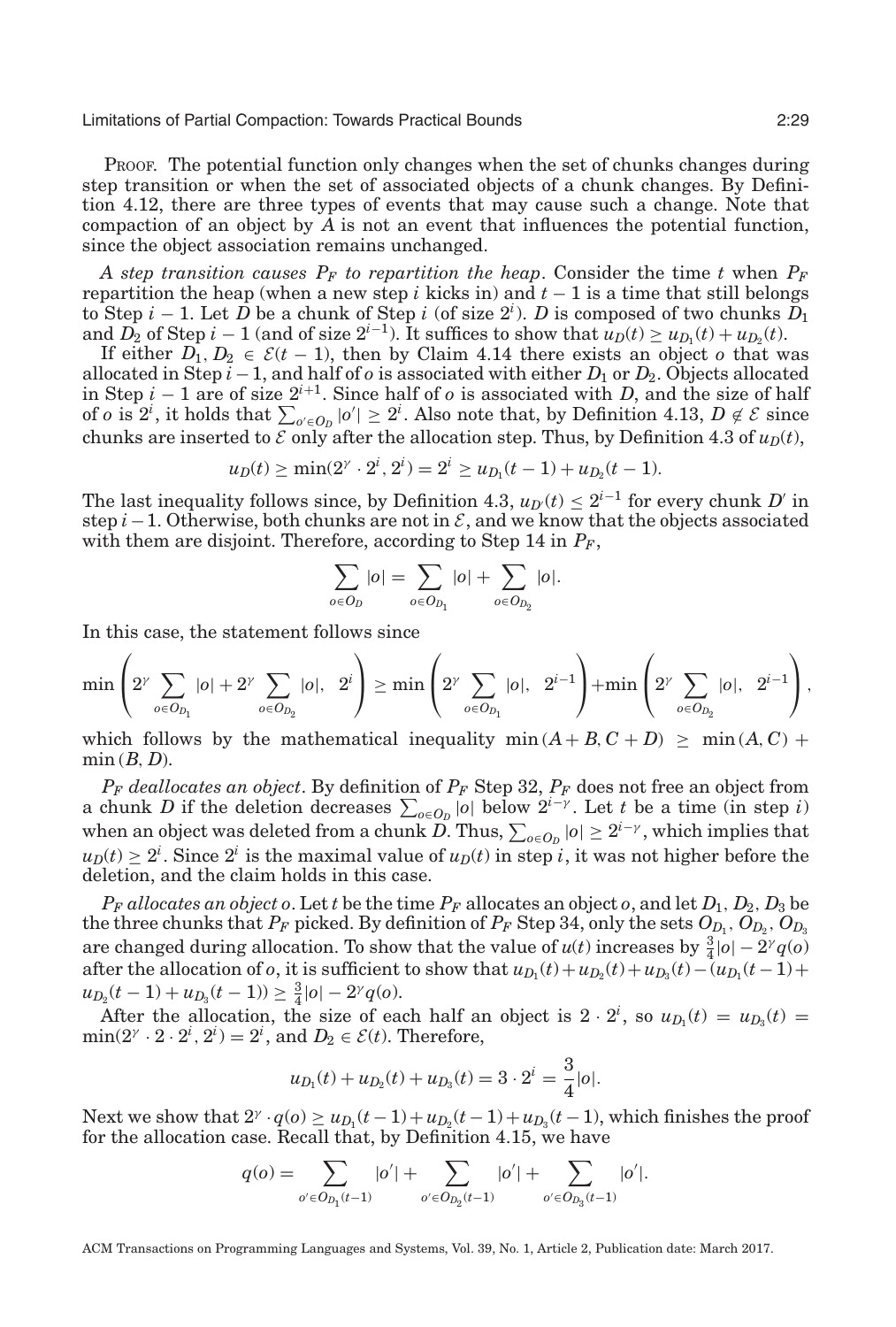Before the allocation, if either chunk was contained in  $\mathcal{E}(t-1)$ , then by Claim [4.14](#page-26-1) there exists an object  $o''$  allocated in step *i*, and half of  $o''$  is associated with  $D_1, D_2$ , or  $D_3.$  Since  $o''$  was allocated at Step  $i$ , the size of half of  $o''$  is  $2^{i+1}.$  In this case,  $q(o) \geq 2^{i+1},$ and  $2^{\gamma} \cdot q(o) \ge 2^{\gamma} \cdot 2^{i+1} \ge 3 \cdot 2^i \ge u_{D_1}(t-1) + u_{D_2}(t-1) + u_{D_3}(t-1)$ . The second inequality follows since  $\gamma \geq 1$ , and the last inequality follows since, by Definition [4.3,](#page-15-0)  $u_D(t) \leq 2^i$ for every chunk *D*.

If none of the chunks are contained in  $\mathcal{E}(t-1)$ , then  $u_{D_i}(t-1) = \min(2^{\gamma} \cdot$ *o f* the chunks are contained in  $\mathcal{E}(t - 1)$ , then  $u_{D_i}(t - 1) = \min(2^{\gamma} \cdot \sum_{o' \in O_{D_i}(t-1)} |o'|, 2^i) \leq 2^{\gamma} \cdot \sum_{o' \in O_{D_i}(t-1)} |o'|$  for *i* = 1, 2, 3. Thus,  $2^{\gamma}q(o) = 2^{\gamma} \sum_{o' \in O_{D_i}(t-1)} |o'| +$  $2^{\gamma} \sum_{o' \in O_{D_2}(t-1)} |o'| + 2^{\gamma} \sum_{o' \in O_{D_3}(t-1)} |o'| \geq u_{D_1}(t-1) + u_{D_2}(t-1) + u_{D_3}(t-1)$ . In both cases, we have  $2^{y}q(0) \ge u_{D_1}(t-1) + u_{D_2}(t-1) + u_{D_3}(t-1)$  and we are done. □

We now turn to bound the memory that  $P_F$  allocates during the execution of its second stage. By its definition, in Step 32,  $P_F$  attempts to allocate  $x \cdot M \cdot 2^{-i-2}$  objects of size  $2^{i+2}$  without exceeding the *M* bound for the total size of allocated memory. In Lemma [4.6](#page-18-0) the growth in potential function depends positively on the memory allocated. Thus, we would like to show that  $P_F$  allocates a lot of memory. To this end, we need to maximize  $x$  but also show that there is enough allocation budget so the bound of *M* simultaneously live words does not hinder allocation. Namely, we need to show that there is enough allocation "budget" or that the space occupied by live objects in the heap is bounded from above.

The next proposition pertains to the shape of chunks. It asserts that any chunk *D* in the heap is either empty, it contains a single (large) object, or the total space of its associated objects  $O_D$  is bounded exactly by  $2^i/2^\gamma$ , which is the density that  $P_F$ attempts to preserve in each chunk. This proposition will later be used to bound the total size of live objects in the heap. Before stating the proposition we recall Lines 20 and 21 of the program  $P_F$ . These lines stand at the heart of the proposition.

Line 20: Pick a maximal set  $X \subset O_D$  such that  $\sum_{o \in O_D\setminus X} |o| \geq 2^{i-\gamma}.$ **Line 21:**  $O_D := O_D \setminus X$ .

<span id="page-29-0"></span>PROPOSITION 4.18. *Consider the execution of P<sub>F</sub>'s second stage against a memory manager A. Let t be a time in step i when PF allocates an object. Then for every chunk*  $D \in \mathcal{D}(i)$ , either  $|O_D(t)| \leq 1$  or  $\sum_{o \in O_D(t)}^{\infty} |o| \leq 2^{i-\gamma}$ .

PROOF. Objects are allocated only in Lines 32–34 of  $P_F$ , so it is sufficient to prove the proposition during the execution of this line. Fix the time  $t'$  after  $P_F$  finished the execution of Line 31 in Step *i*. We show that the Proposition holds at time *t* , and it does not change during Lines 32–34 of *PF*.

Consider a chunk  $\overline{D}$ , and the set of objects associated with this chunk  $O_D(t')$ . By Line 20 of  $P_F$ ,  $O_D(t)$  is minimal in the sense that deallocating any object associated with *D* would break the density inequality  $\sum_{o \in O_D(t')} |o| \ge 2^{i-\gamma}$ . If  $O_D(t')$  contains an object larger than or equal to 2*<sup>i</sup>*−<sup>γ</sup> , then this is the only object associated with *D*, and we are done, since  $|O_D(t)| \leq 1$ .

Otherwise, all objects associated with *D* are smaller than 2*<sup>i</sup>*−<sup>γ</sup> . The size of all objects associated with *D* is a power of 2; only such objects are allocated, and  $P_F$  associates either an object or half an object with a chunk. The reader should note that object sizes are always integral; objects of size 1 are allocated in the first stage and are not broken into two halves. Now, suppose by way of contradiction that  $\sum_{o \in O_D(t')} |o| > 2^{i-\gamma}$ . Let the size of smallest object in  $O_D(t')$  be  $2^k < 2^{i-\gamma}$ . Since this object was not de-associated in Step 21, we know that  $\sum_{o \in O_D(t')} |o| < 2^{i-\gamma} + 2^k$ . Combining this inequality with our  $\text{assumption, we get } 2^{i-\gamma} < \sum_{o \in O_D(t')} |o| < 2^{i-\gamma} + 2^k.$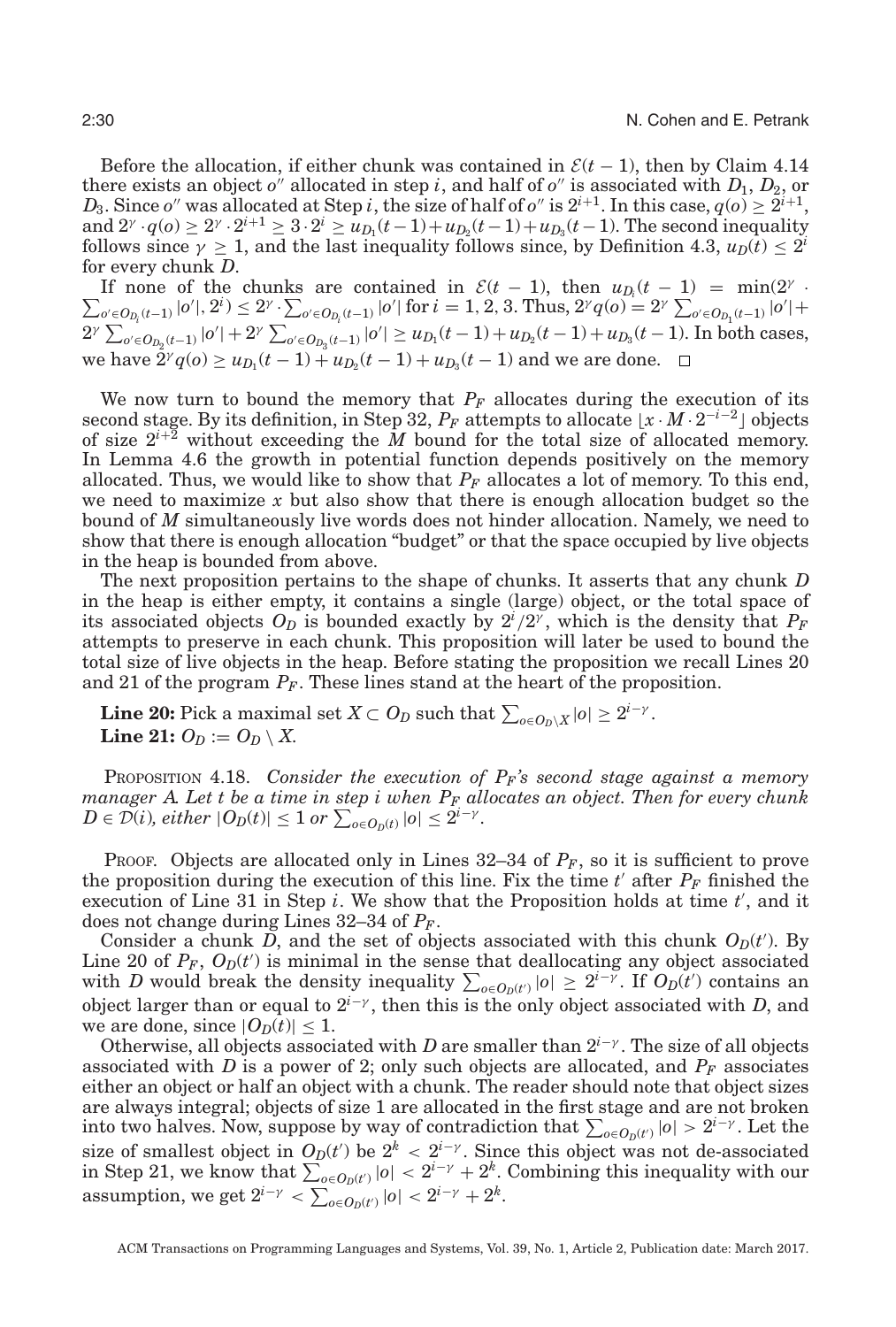But since object sizes are powers of two, their sum  $\sum_{o \in O_D(t')} |o|$  must be divisible by the size of the smallest object  $2^k$  and we get a contradiction.

Finally, we show that the execution of Lines  $32-34$  of  $P_F$  does not break the guarantee of the proposition. If the set  $O<sub>D</sub>(t)$  changed during the execution of Line 34, then at most a single half object is associated with the chunk *D*. Therefore, the Proposition holds at any time *t* during execution of Line 34, as required.  $\Box$ 

Next, we can give a lower bound on the space that  $P_F$  allocates during its second stage.

<span id="page-30-1"></span>CLAIM 4.19. *Consider the execution of PF against a memory manager A. Then either A* uses more than  $M \cdot h$  heap space or the number of words that  $P_F$  allocates during its *second stage satisfies*

$$
s_2 \geq (\lg n - 2\gamma - 1)M \frac{1 - h \cdot 2^{-\gamma}}{\gamma + 1} - 2n.
$$

Proof. Recall that the second stage consists of Steps  $i = 2\gamma$ . lg  $n - 2$ . We will show for each such step that either *A* uses more than  $M \cdot h$  heap space for allocation or  $P_F$ allocates

$$
\lfloor M \cdot x \cdot 2^{-i-2} \rfloor \cdot 2^{i+2} \ge M \cdot x - 2^{i+2}
$$

words during the execution of the step, where *x* is the algorithm constant that is determined at the beginning of Algorithm  $1 (P_F)$  to be

<span id="page-30-0"></span>
$$
x = \frac{1 - h \cdot 2^{-\gamma}}{\gamma + 1}.\tag{4}
$$

The claim then follows by summing the allocation space at the  $\lg n - 2\gamma - 1$  steps of *PF*'s second stage:

$$
\sum_{i=2\gamma}^{\lg(n)-2} (M \cdot x - 2^{i+2}) = \sum_{i=2\gamma}^{\lg(n)-2} M \cdot x - \sum_{i=2\gamma}^{\lg(n)-2} 2^{i+2} \leq (\lg n - 2\gamma - 1) M \cdot x - 2n.
$$

Assume that *A* uses less than *M* · *h* heap space, and let us show that allocation of  $[M \cdot x \cdot 2^{-i-2}]$  chunks of size  $2^{i+2}$  is possible, in the sense that it does not exceed the total of *M* live words. In fact, we will show that it is possible to allocate  $M \cdot x$  words, which is enough. Recall that Claim [4.16](#page-27-0) states that every live object is associated with a chunk. Thus, it is sufficient to show that, after allocation of  $M \cdot x$  words, the total size of objects associated with some chunk is bounded by *M*.

We consider chunks according to the space consumed by their associated objects. First, consider chunks whose associated objects (and half-objects) are small, that is, at most 2*<sup>i</sup>*−<sup>γ</sup> words. By Proposition [4.18,](#page-29-0) the total space of objects associated with such a chunk is at most  $2^{i-\gamma}$ .

Next consider chunks with large associated objects of size at least  $2^{i-\gamma+1}$  and at most  $2^{i+2}$ . By Proposition [4.18,](#page-29-0) if a non-small object is associated with a chunk, then this object is the only object associated with this chunk. So to bound the space such objects take, we simply bound the maximum possible space allocated by all associated large objects. Since each stage has its object size, then large objects are objects that have been allocated recently. More specifically, an object's size is at least  $2^{i-\gamma+1}$  if it was allocated in Step  $i - \gamma - 1$  or thereafter. We will have the maximum number of such associated objects if all possible objects are allocated in each of the steps  $j = i - \gamma - 1, \ldots, i$ , and all of them are still associated with chunks at the time we consider the chunks. In each of these steps, at most  $\lfloor M \cdot x \cdot 2^{-j-2} \rfloor$  objects of size  $2^{j+2}$  are allocated, and at this point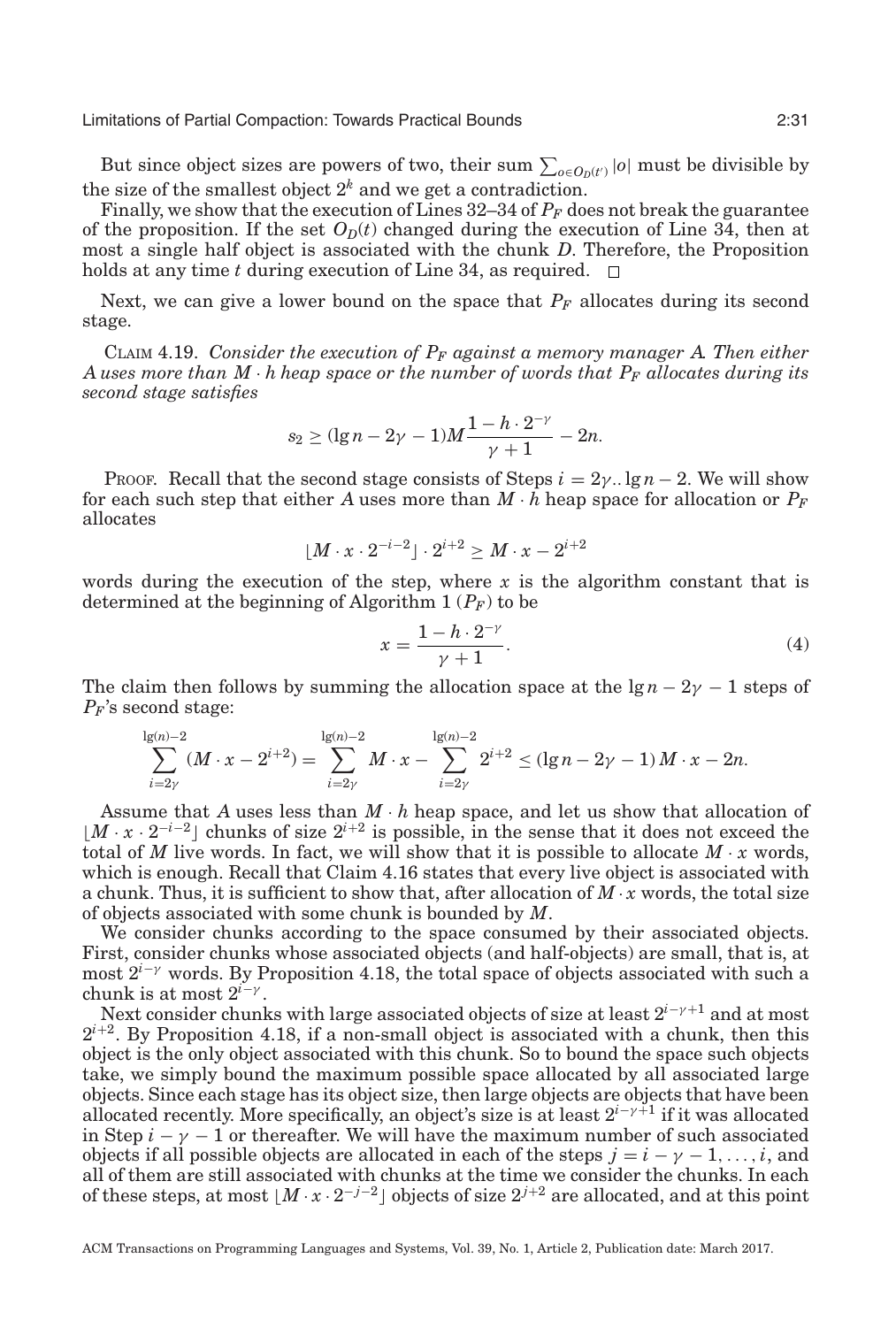$(in Step *i*), each of them can be associated with a single chunk, or two half-objects can$ be associated with two chunks.

The maximum is obtained when for each recent step *j* (except the last) there are *M* ·  $x \cdot 2^{-j-2}$  objects of size  $2^{j+2}$ , and each is associated with a single chunk. For the most recent step *i*, allocated objects are of size 2*i*+<sup>2</sup> and they are split into halves and associated with two chunks. The most space is allocated when there are  $M \cdot x \cdot 2^{-i-2}$ objects of size  $2^{i+2}$  associated with  $2 \cdot M \cdot x \cdot 2^{-i-2}$  chunks. The total number of chunks associated with a large object is

$$
\left(\sum_{j=i-\gamma-1}^{i-1} M \cdot x \cdot 2^{-j-2}\right) + M \cdot x \cdot 2 \cdot 2^{-i-2} = M \cdot x \cdot 2^{-i+\gamma}.
$$

The total size of these objects is  $M \cdot x \cdot (\gamma + 2)$ .

Recall that we have assumed that the heap size is at most  $M \cdot h$ , and want to show that allocation of  $[M \cdot x \cdot 2^{-i-2}]$  chunks of size  $2^{i+2}$  is possible, in the sense that it does not exceed the total of *M* live words. The maximum size of live memory is obtained where there are at most  $M \cdot h \cdot 2^{-i} - M \cdot x \cdot 2^{-i+\gamma}$  chunks that are not associated with a large object, and each of them contains at most  $2^{i-\gamma}$  words. Thus, the total size of objects associated with some chunk is at most

$$
M \cdot x \cdot (\gamma + 2) + M(h \cdot 2^{-i} - x \cdot 2^{-i+\gamma})2^{i-\gamma} = M \cdot ((\gamma + 1)x + h \cdot 2^{-\gamma}).
$$

Finally, setting the value of *x* as in Equation [\(4\)](#page-30-0), we get *M*, as required.  $\Box$ 

Recall that for the proof of Lemma [4.6,](#page-18-0) we want to show that  $u(t)$  increases substan-tially. Claim [4.17](#page-27-1) asserts an increase of  $u(t)$  by at least  $\frac{3}{4}|o|-2^{\gamma}\cdot q(o)$  for each allocation of an object *o*. Summing  $\frac{3}{4}$  |*o*| over all objects allocated during stage two of  $P_F$  gives  $\frac{3}{4}$  s<sub>2</sub>, which we also computed. To get a lower bound on how much  $u(t)$  increases, we need to lower bound the sum of  $q(o)$  over all objects allocated during stage two of  $P_F$ . (For the definition of  $q(0)$ , see Definition [4.15.](#page-26-0))

<span id="page-31-0"></span>PROPOSITION 4.20. *Consider the execution of PF against a memory manager A. Let S*<sup>2</sup> *be the set of objects allocated at PF's second stage, and let q*<sup>2</sup> *be the total size of objects*  $compacted$  during the second stage. Then  $\sum_{o \in S_2} q(o) \leq q_2$ .

PROOF. Consider an object  $o \in S_2$  allocated at time  $t + 1$ , and let  $D_1, D_2, D_3$  be the chunks that  $P_F$  picked at Line 33 after allocating  $o$ . Let  $o'$  be an object associated with one of the chunks *D*1, *D*2, *D*<sup>3</sup> at time *t* (just before *o* was allocated). By Claim [4.16,](#page-27-0) *o* intersects one of these chunks  $D_1, D_2, D_3$ . Since *o* covers all these chunks, *o'* intersects *o*, and *o* cannot remain in its original location at time *t*+1. Also, *o* was not deallocated at Line 28, since otherwise it would no longer be associated with any chunk. Thus, *o* was compacted by A before *o* was placed and so  $o'$  is counted with  $q(o)$ . Moreover, at time *t* + 1, the object *o* is not associated with any chunk (which follows by definition of *P<sub>F</sub>*'s Line 34). Therefore, *o'* is not considered in the summation  $\sum_{o \in S_2} q(o)$  ever again (under  $q(o'')$  of any other object  $o'')$ . Thus, the total size of compaction A performed during second stage is at least *<sup>o</sup>*∈*S*<sup>2</sup> *q*(*o*).

Now we are ready to bound the total increase in the unavailable space at  $P_t$ 's second stage

<span id="page-31-1"></span>CLAIM 4.21. *Consider the execution of*  $P_F$  *against a memory manager A. Let t<sub>finish</sub> be the time when P<sub>F</sub> finished its execution, and let t<sub>first</sub> be the time when P<sub>F</sub> finished*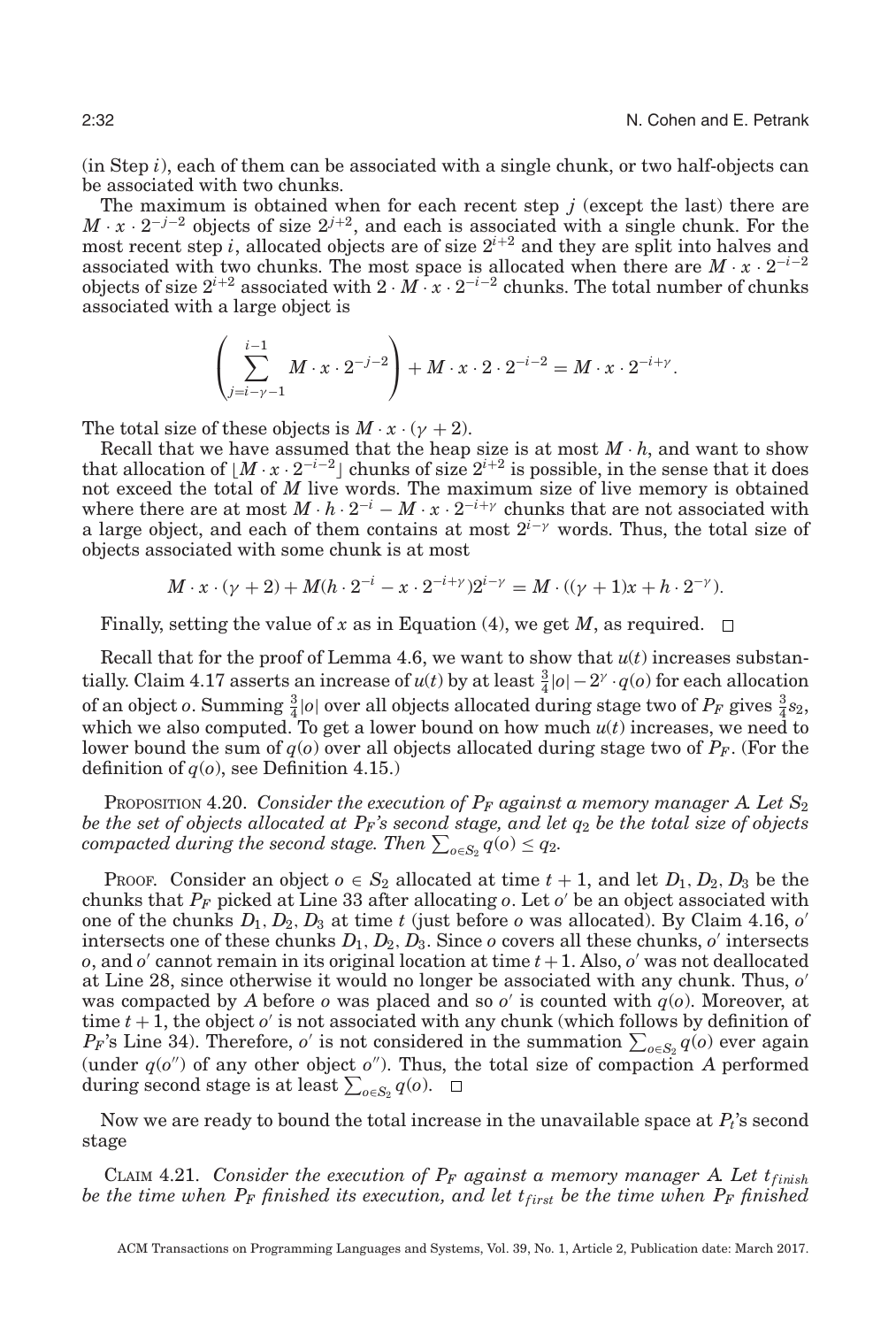*execution of first stage. Then*

$$
u(t_{finish}) \ge u(t_{first}) + \frac{3}{4}s_2 - 2^{\gamma} \cdot q_2.
$$

PROOF. By Claim [4.17,](#page-27-1)  $u(t)$  does not decrease during the execution of  $P_F$ 's second stage. Furthermore, during allocation of an object  $o \in S_2$ ,  $u(t)$  increases by at least  $\frac{3}{4}|o|-2^{\gamma}\cdot q(o)$ . Thus,

$$
u(t_{finish})-u(t_{first})\geq \sum_{o\in S_2}\left(\frac{3}{4}|o|-2^{\gamma}\cdot q(o)\right)\geq \frac{3}{4}s_2-2^{\gamma}\cdot q_2.
$$

The last equality follows from the definition of  $s_2$  (total memory allocated at stage 2) and Proposition [4.20.](#page-31-0)  $\Box$ 

The proof of Lemma [4.6](#page-18-0) follows from Claim [4.19](#page-30-1) and Claim [4.21.](#page-31-1)

## **5. UPPER BOUND: PROOF OF THEOREM 2.2**

In this section, we provide an upper bound on fragmentation that improves over the best known upper bound for a memory manager that is *c*-partial. The upper bound is stated as Theorem [2.2.](#page-6-1) To prove Theorem [2.2,](#page-6-1) we present a *c*-partial memory manager *AC* that keeps the heap size small.

**THEOREM 2.2.** *There exists a c-partial memory manager*  $A \in \mathcal{A}(c)$  *that satisfies allocation requests of any program*  $\overline{P} \in \mathcal{P}(M, n)$  *with heap size at most* 

<span id="page-32-0"></span>
$$
\max_{P \in \mathcal{P}(M,n)} HS(A_C, P) \leq M \cdot \left(\sum_{i=0}^{\lfloor \operatorname{lg} n \rfloor} a_i\right) + n(\operatorname{lg}(n) + 1),
$$

*where*  $a_0 = 1$ *, and the values of*  $a_i$ *, i* = 1, ..., lg(*n*)*, satisfy the following recursive formula:*

$$
a_i = \frac{2^{i+1}}{2^i+1} \cdot \left(1 - \sum_{j=0}^{i-1} \max\left(\frac{1}{2c+2}, \frac{\lfloor 2^{j-1}+1 \rfloor}{2^i}\right) \cdot a_j\right).
$$

Recall that *M* denotes the bound on the space that the program may use simultaneously, *n*is the maximum object size, and *c* is the compaction bound. Since the expression in Theorem [2.2](#page-6-1) is not easy to digest, we presented a graph of the upper bound as a function of *c* in Figure [3.](#page-6-0) For example, if  $n = 1MB$ ,  $M = 256n$ , and  $c = 100$ , the upper bound on the heap size is 19.53*M*. Namely, our allocator could serve the requests of any appropriate program with a heap of size 19.53*M*. If we change *c* to be 50, then the upper bound becomes 19.00, and for  $c = 20$ , the upper bound is 17.32 $M^2$ .

We start with some intuition. Suppose we pad each allocated object to make its size the closest (larger) power of 2. Thus, we need to consider only  $\lg(n) + 1$  different sizes.<sup>3</sup> A very simple allocator that can serve all allocations with no compaction at all is one that uses a separate heap *area* of size 2*M* for each object size. Since the maximum space the program may use simultaneously is *M*, and since padding increases the required memory by at most a factor of 2, then an area of size 2M will always suffice, even if

<span id="page-32-1"></span><sup>&</sup>lt;sup>2</sup>For *c* = 20, the values of the *a<sub>i</sub>* are as follows:  $a_{0-5}$  = 1, 0.67, 0.67, 0.81, 0.89, 0.94;  $a_{6-10}$  = 0.95, 0.95, 0.93, 0.91, 0.89;  $a_{11-15}$  = 0.84, 0.82, 0.80, 0.78, 0.76; and  $a_{16-20}$  = 0.74, 0.72, 0.70,

<span id="page-32-2"></span> ${}^{3}$ To keep the presentation simple, we assume that *n* (the size of the largest possible allocatable object) is a power of 2, which is typically the case in practice. Otherwise, we need to round lg(*n*) up each time we use it.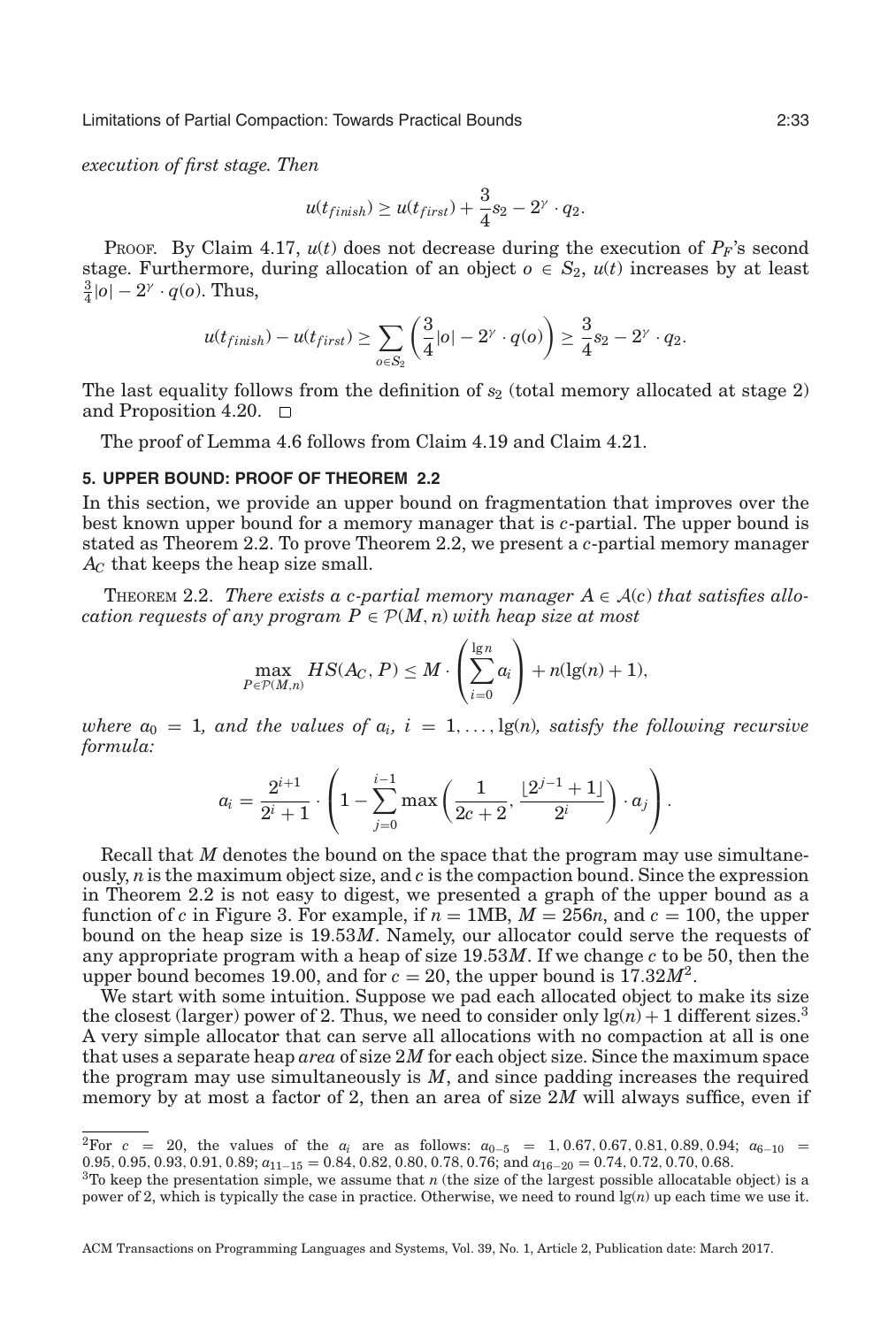all allocated objects are the same size. However, this yields a memory size bound of  $2M(\lg(n) + 1)$ , while our goal is to use partial compaction and be able to work with a smaller heap.

The allocator we present will allocate an object *o* of size  $2^{i-1}$  <  $|o| \leq 2^i$  in any area *j* satisfying  $j \leq i$ . Note that we do not use padding in the actual algorithm. When an allocation request is received for an object *o* of size  $2^{i-1}$  <  $|o| \le 2^i$ , the proposed memory manager will simply search for a free aligned location of size 2*<sup>i</sup>* in all areas  $j = 0, 1, \ldots, i$ . If no  $2^i$ -aligned space is free, then the heap must be sparsely populated. The analysis will show that in this case there must be a  $2^i$ -aligned chunk in which only  $1/(2c + 2)$  of the words are populated. In this case, the memory manager will compact the content of this chunk, recursively using the allocator on the compacted objects to find vacant places for them. The evacuated chunk is then used for satisfying the requested allocation. In essence, this is the algorithm we use. The choice of sizes for the area used to hold each object size, and the analysis showing that with such sizes everything fits well, are crucial.

The choice of the area sizes is a delicate matter. Although we would like to make the areas as small as possible (to obtain an overall small heap size) we must also keep the areas large enough so the analysis can guarantee either an empty chunk available for allocation or a sparsely populated chunk appropriate for compaction. We specify the area sizes that we choose as a recursive series as follows.

For  $i = 0, \ldots, \lg(n)$ , we set each area size to be  $n \cdot [M \cdot a_i/n]$ , where  $a_0 = 1$  and  $a_i, i \ge 1$ is a (rational) number satisfying the recursive equation:

$$
a_i = \frac{2^{i+1}}{2^i+1} \cdot \left(1 - \sum_{j=0}^{i-1} \max\left(\frac{1}{2c+2}, \frac{\lfloor 2^{j-1}+1 \rfloor}{2^i}\right) \cdot a_j\right). \tag{5}
$$

Recall that *M* is the maximum simultaneously live space, and *n* is the size of the largest object the program allocates. Before presenting the algorithm, we define a few terms that will help us in our presentation of the algorithm. The first term is *aligned chunks*.

*Definition* 5.1 (A  $2^i$ -*aligned Chunk*). Let *S* be a memory area. A  $2^i$ -aligned chunk is a chunk of memory of size 2*<sup>i</sup>* starting at an address divisible by 2*<sup>i</sup>* .

The second term we define is an *uncrossed chunk*. We think of a crossed chunk as a chunk for which there exists an object that crosses its borders. Namely, it intersects the chunk but is not fully contained in it. An uncrossed chunk does not have an object crossing its borders like that. The memory manager we present never lets an object of size  $2^i$  or smaller to cross the boundary of a  $2^i$ -sized chunk. If a chunk is crossed, then it contains part of a large object, so the memory manager never considers such chunks as candidate for compaction.

*Definition* 5.2 (*Uncrossed Chunk*)*.* Let *S* be a memory space, and let *D* be a 2*<sup>i</sup>* -aligned chunk fully contained in *S*. Let  $D_{prev}$  and  $D_{next}$  be the two neighboring  $2^i$ -aligned chunks of *D*. We call *D* is *uncrossed* if no object intersects with both *D* and one of the neighbors of *D*.

The intuition described above is formalized in Algorithm 3. This algorithm receives an allocation request (a size) from the program and it determines an area for allocation of this object.

In what follows, we prove the correctness of this memory manager, but let us first analyze the heap size it requires. Assuming a reasonable implementation in which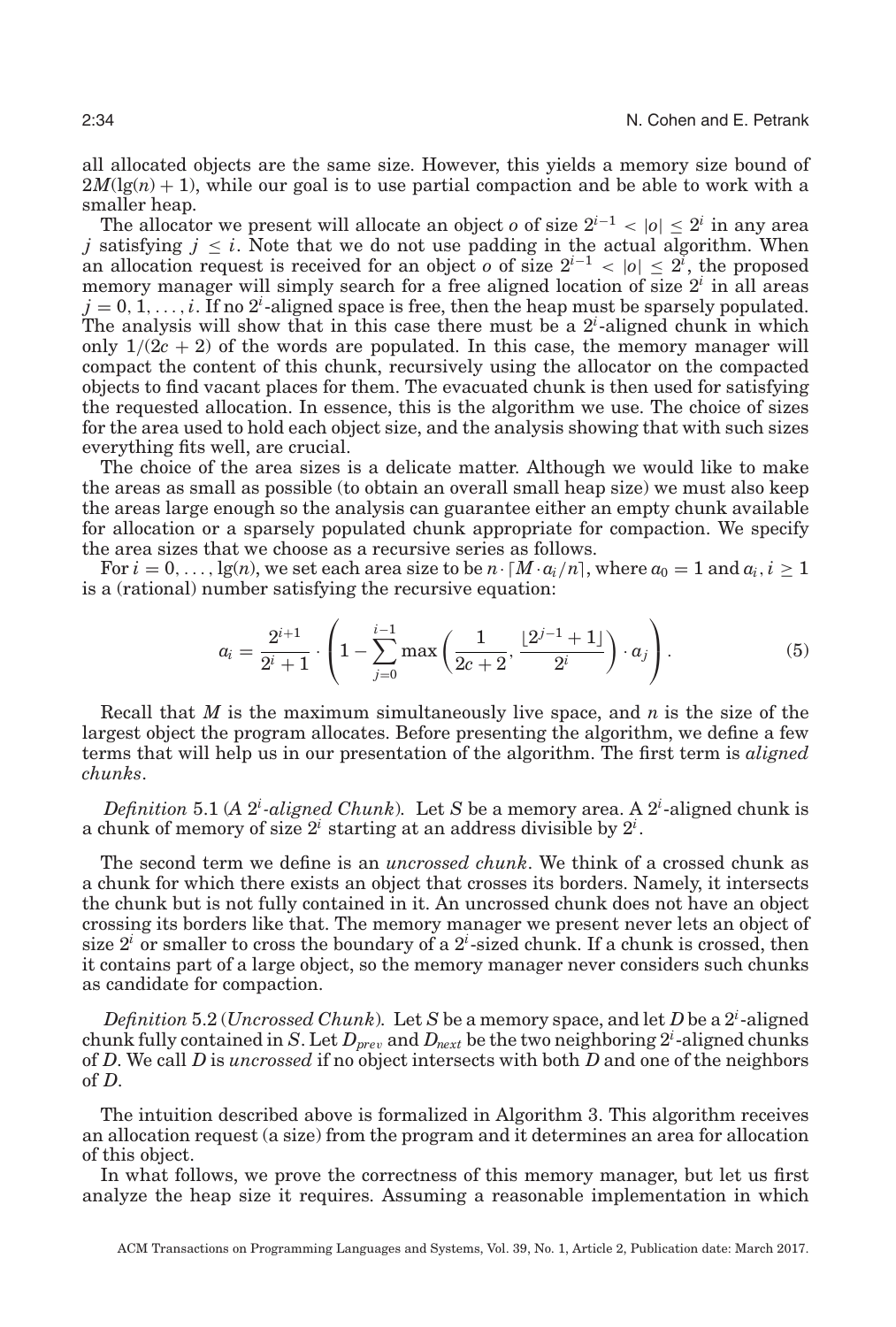| $\mathbf{ALGORITHM}$ 3: Memory Manager $A_C$ |  |  |  |  |
|----------------------------------------------|--|--|--|--|
|----------------------------------------------|--|--|--|--|

|             | 1 Input: an allocation request for an object $o$ of size $2^{i-1} <  o  \leq 2^i$                                         |
|-------------|---------------------------------------------------------------------------------------------------------------------------|
|             | 2 if there exists an empty $2^{i}$ -aligned chunk in an area j, $0 \leq j \leq i$ then                                    |
| $3^{\circ}$ | place the new object o at the beginning of such chunk.                                                                    |
|             | 4 else                                                                                                                    |
| 5           | Pick an uncrossed $2^i$ chunk D with density $\lt \frac{1}{2c+2}$ in an area $j, 0 \le j \le i$ .                         |
| 6           | Logically place $o$ at the beginning of $D$ (to reserve the space).                                                       |
| $7^{\circ}$ | Relocate each object $o' \in D$ recursively using $A_C$ . (Recursive calls do not use the location<br>reserved for $o$ .) |
| 8           | Place the new object $o$ at the beginning of $D$ .                                                                        |
|             | 9 end                                                                                                                     |

the areas are placed one after the other consecutively, the heap size required by this algorithm is simply the sum of the areas it uses. This is stated in the next claim.

<span id="page-34-0"></span>CLAIM 5.3. For any program  $P \in \mathcal{P}(M, n)$ , the size of memory  $A_C$  uses when serving *P is at most*

$$
HS(A_C, P) \le M \cdot \left(\sum_{i=0}^{\lfloor \lg n \rfloor} a_i\right) + n(\lg(n) + 1). \tag{6}
$$

PROOF. The heap size used by  $A<sub>C</sub>$  is at most the total size of the areas in it. Thus,

$$
HS(A_C, P) \leq \sum_{i=0}^{\lg n} n \cdot \lceil M \cdot a_i/n \rceil
$$
  

$$
\leq \sum_{i=0}^{\lg n} M \cdot a_i + \sum_{i=0}^{\lg n} n
$$
  

$$
= M \cdot \left(\sum_{i=0}^{\lg n} a_i\right) + n(\lg(n) + 1).
$$

The claim follows.  $\Box$ 

Note that the heap size required by  $A_C$  is stated using a series of numbers  $a_i$  defined recursively. The exact size can be computed for any given parameter *c*. However, we did not see an easy way to solve the series sum analytically. In the Appendix, we show that if we relax the bound a bit, we can get an explicit expression.

Next we prove that the algorithm is feasible, that is, that it satisfies the memory requests of any program in  $\mathcal{P}(M, n)$  successfully and is indeed a *c*-partial memory manager.

We first show that  $A_C$  satisfies the compaction budget *c*. Recall that on each allocation of size *s*, the memory manager gets a compaction budget of *s*/*c*. We will show that every allocation pays the full budget for every compaction it causes. In addition, there is no "overdraft" in the budget as many allocations are served before a first compaction is required.

CLAIM 5.4. *For any program*  $P \in \mathcal{P}(M, n)$  *and any allocation request of size*  $|o|$ *, the memory manager AC will relocate objects of accumulating size that does not exceed* |*o*|/*c.*

PROOF. We prove this claim by induction on the (logarithm of the) size of *o*. For the base of the induction, consider the case that  $A_C$  allocates an object *o* of size  $|o| = 1$ .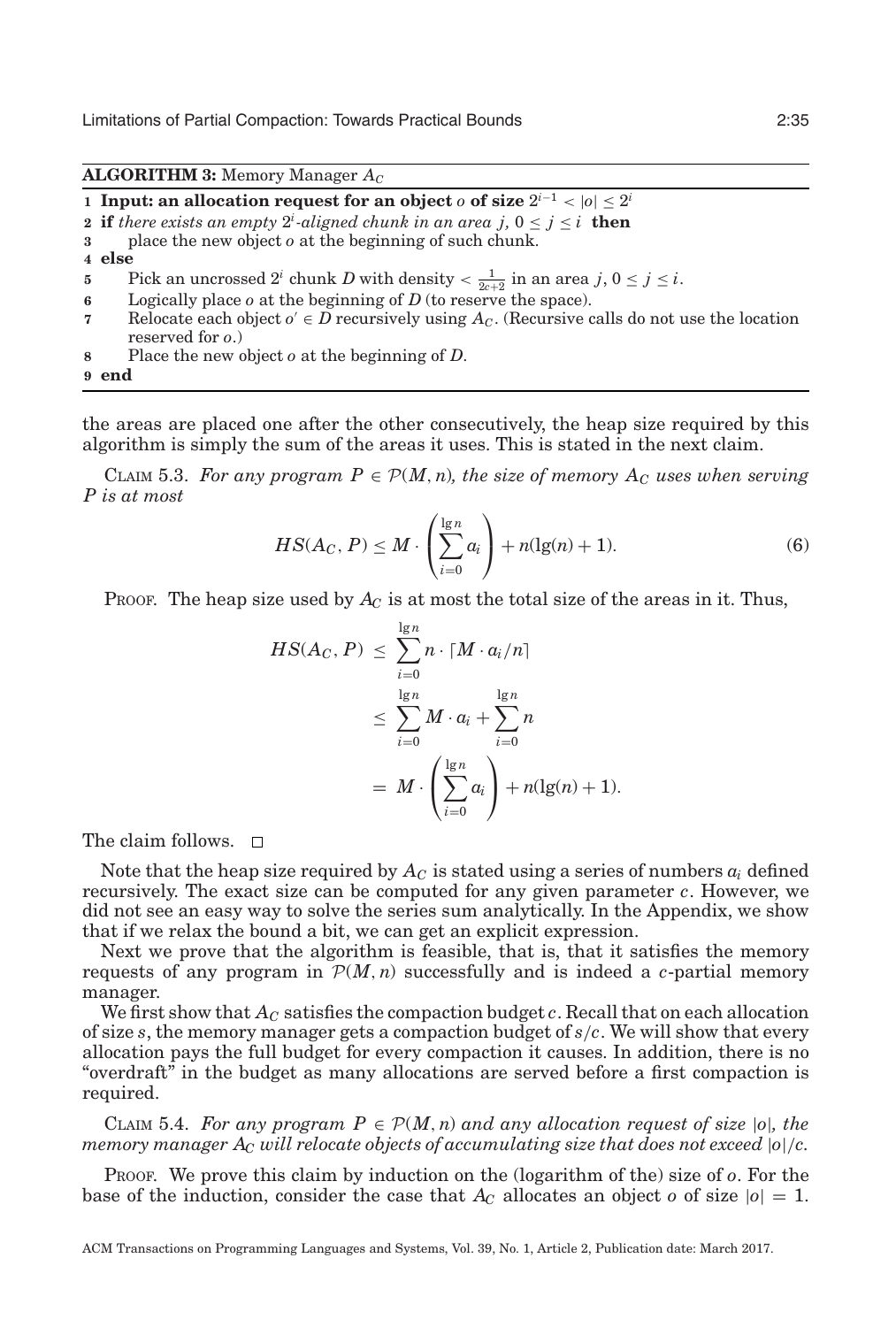Since  $a_0 = 1$ , then the size of the first area is (at least) *M*. Since the total size of live memory in this area (which exclude the newly allocated object *o*) is at most *M*−1, there must be at least one empty chunk of size 1. Therefore, no compaction is needed and we are done with the base of the induction.

Next, suppose that the claim holds for all allocations of  $A_C$  for objects of size at most  $2^{i-1}$ , and let us prove the claim for objects of size  $2^{i-1}$  <  $|o| \leq 2^{i}$ . Suppose that the allocation of *o* causes compaction from a chunk *D* of size 2*<sup>i</sup>* . By the algorithm, the total live space in *D* is at most  $\frac{2^i}{2c+2}$ . Let *o'* be one of the objects relocated from *D*. Clearly,  $|o'| \leq \frac{2^i}{2c+2}$ . Compacting an object *o'* reduces the compaction budget by  $|o'|$  (due to the relocation of the object). Since  $|o'| \leq \frac{2^i}{2c+2} \leq 2^{i-1}$ , the induction hypothesis applies to  $o'$ , and the recursive call for placing each such  $o'$  reduces the compaction budget by at  $\frac{1}{\sqrt{c}}$ .

The memory manager  $A_C$  picks a chunk  $D$  of density  $\langle \frac{1}{2c+2} \rangle$ . Thus, the compaction budget reduced by relocating objects from  $D$  is at most  $\frac{2^i}{2c+2}$ . In addition, the recursive use of  $A_C$  for allocating all objects out of *D* reduces the compaction budget by at most  $\frac{2^{i}}{2c+2}$  ⋅  $\frac{1}{c}$ . Overall, the budget is reduced by at most  $\frac{2^{i}}{2c+2}$  ⋅  $(1+\frac{1}{c}) = \frac{2^{i}}{2c} \leq \frac{2^{i-1}+1}{c} \leq |o|/c$ . The claim follows.  $\square$ 

We have shown that  $A_C$ 's budget is always sufficient for relocating objects. It remains to show that it is always possible to allocate an object by finding an empty chunk of the right size or by finding a chunk whose density is small enough so  $A_C$  can use it for allocation after relocating objects from it. In fact, it remains to show that for any program  $P \in \mathcal{P}(M, n)$  that is served by the memory manager  $A_C$  and whose size at the  $\frac{1}{2}$  beginning of an allocation is  $2^{i-1}$  < |*o*| ≤  $2^i$ , there exists a  $2^i$ -sized chunk that is either empty or has density of at most  $\frac{1}{2c+2}$ .

We start with the following claim stating the conditions under which an  $2<sup>i</sup>$  object cannot be placed in Area *j*. The claim is later used to show (by way of contradiction) that *AC* cannot fail to allocate a chunk because the implied conditions cannot occur.

<span id="page-35-0"></span>CLAIM 5.5. For each pair of integers i, *j* such that  $0 \leq j \leq i$ , let Area S be a memory *region of size divisible by* 2*<sup>i</sup> , with allocated objects on it that satisfy the following conditions:*

- (1) *Each object o residing on S has size*  $|o| \geq 2^{j-1} + 1$ *.*
- (2) Each object o residing on S starts at an address divisible by  $2^{\lceil \lg | 0 \rceil}$ .
- (*3*) *For each chunk D of size* 2*<sup>i</sup> of S, either*
	- (*a*) *D* is uncrossed and is at least  $2^{i}/(2c + 2)$  populated, or
	- (*b*) *an object o' of size*  $\geq 2^i + 1$  *intersects D*.

*Then the accumulated size of allocated objects residing on Area S is at least*

$$
\begin{cases}\nS \cdot \max\left(2^{-i}, 1/(2c+2)\right) & \text{for } j = 0 \\
S \cdot \max\left(\frac{2^{j-1}+1}{2^i}, \frac{1}{2c+2}\right) & \text{for } 0 < j < i \\
S \cdot \frac{2^{i+1}}{2^{i+1}} & \text{for } j = i\n\end{cases}.
$$

Proof. We partition the set of  $2<sup>i</sup>$  chunks in area *S* into two sets: the chunks where Property (3b) holds (the crossed chunks) and chunks where Property (3a) holds (the uncrossed chunks). Define the *alive-size* of a  $2<sup>i</sup>$  chunk as follows. For an uncrossed chunk, the alive-size equals the total size of objects that reside in the chunk. For a crossed chunk, let *o* be the object that intersects the chunk. The alive-size of the chunk is |*o*| divided by the number of chunks that *o* intersects.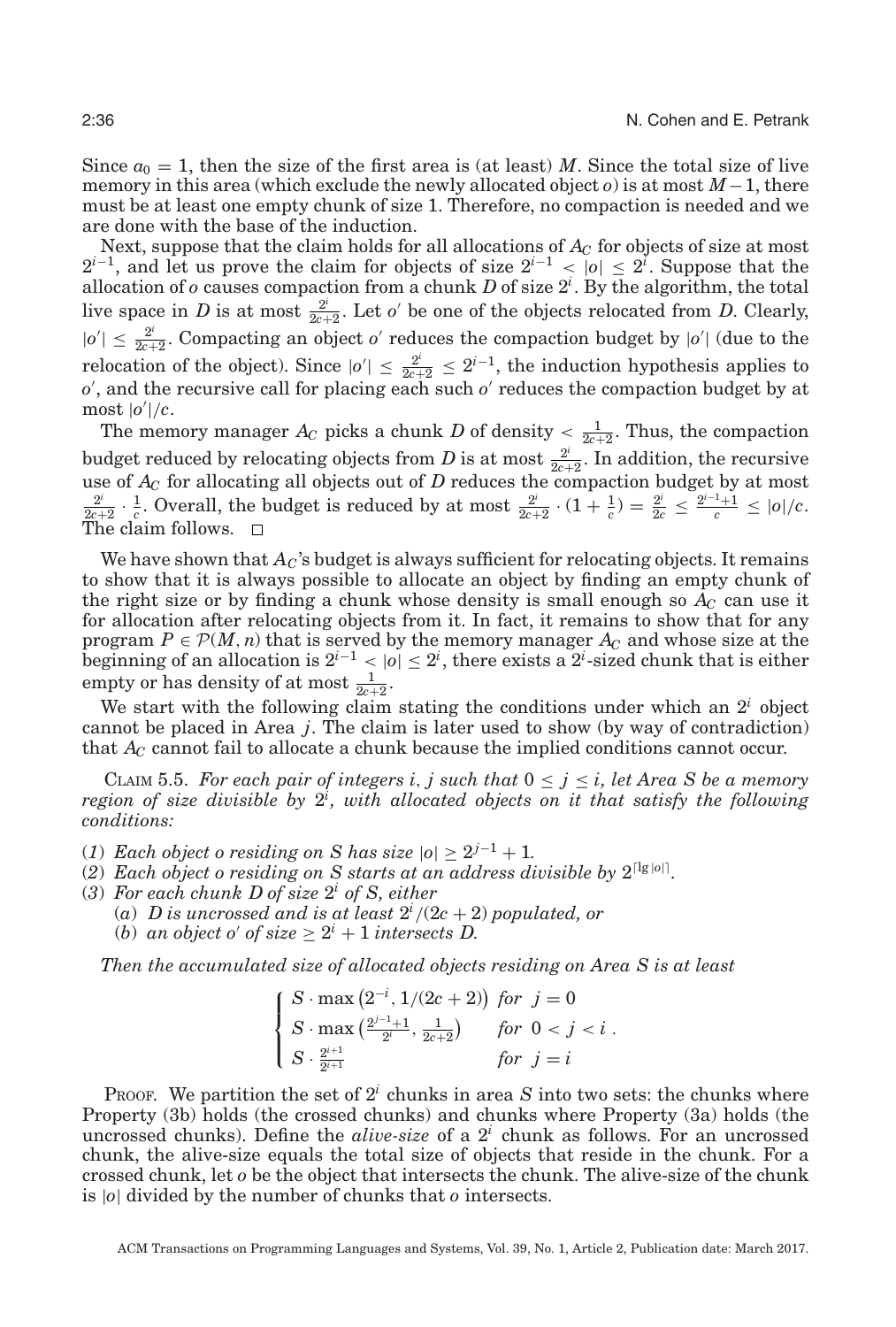Next consider the summation of the alive-size over all 2*<sup>i</sup>* chunks in *S*. By property (2), an object of size  $\leq 2^i$  resides on a single  $2^i$  chunk and is counted only once in the summation. An object of size  $\geq 2^i + 1$  is also counted once in the summation: If the object intersects *k* chunks, each chunk counts |*o*|/*k*, so the total sum is |*o*|.

The alive-size for crossed chunks is at least  $\frac{2^i+1}{2}$ ; the minimum is obtained when a single object of size  $2^i + 1$  intersects two chunks.

Next we compute the minimum alive-size for the three cases  $j = 0, 0 < j < i$ ,  $j = i$ for uncrossed chunks. By property (3a), the alive-size for uncrossed chunks is at least  $2^{i}/(2c+2)$ .

 $j = 0$  At least 1 word per chunk is alive, so the alive-size is at least max $(1, 2^{i}/(2c+2))$ .  $0 < j \leq i$  By Property (1) and Property (3a), every uncrossed chunk contains at least one object of size ≥  $2^{j-1} + 1$ . Thus, the alive-size is at least max $(2^{j-1} + 1, \frac{2^i}{2c+2})$ .

By the claim assumption  $|S|$  is divisible by  $2^i$ , so Area *S* contains exactly  $|S|/2^i$ chunks, and by Property 3 each chunk is either crossed or uncrossed. The total size of live objects in *S* is at least

$$
j = 0. \ |S|/2^{i} \cdot \min\left(\frac{2^{i}+1}{2}, \max(1, 2^{i}/(2c+2))\right) = |S| \cdot \max(2^{-i}, 1/(2c+2));
$$
  
\n
$$
0 < j < i. \ |S|/2^{i} \cdot \min\left(\frac{2^{i}+1}{2}, \max\left(2^{j-1}+1, \frac{2^{i}}{2c+2}\right)\right) = |S| \cdot \max\left(\frac{2^{j-1}+1}{2^{i}}, \frac{1}{2c+2}\right);
$$
  
\n
$$
j = i. \ |S|/2^{i} \cdot \min\left(\frac{2^{i}+1}{2}, \max\left(2^{j-1}+1, \frac{2^{i}}{2c+2}\right)\right) = |S| \cdot \frac{2^{i}+1}{2^{i+1}},
$$

as required.  $\square$ 

We emphasize that we do not pad objects to the next "power-of-2" size. An object that spans three  $2^i$  chunks does not reserve the fourth chunk. Another  $2^i$  object can be placed in the remaining vacant 2*<sup>i</sup>* chunk.

In the following claim, we show that if there is no empty chunk, and no chunk with small density, then the total size of simultaneously allocated objects must exceed *M*, in contradiction to the program being in  $P(M, n)$ .

<span id="page-36-0"></span>CLAIM 5.6. *Upon an allocation request of size*  $2^{i-1} < |o| \leq 2^i$  *by a program*  $P \in \mathcal{P}(M, n)$ *of the memory manager AC, there exists a chunk of size* 2*<sup>i</sup> that is either vacant or* uncrossed and whose density is less than  $\frac{1}{2c+2}$ . The claim holds for an allocation request *made by a program*  $P \in \mathcal{P}(M, n)$  *or recursive calls made by A<sub>C</sub> while serving such a program P.*

PROOF. Assume by way of contradiction that there exists neither empty nor uncrossed chunks with density  $<\frac{1}{2c+2}$ . We will show that under this assumption, the total size of live memory, including the newly allocated object *o*, exceeds *M*.

First, consider the case  $i = 0$  ( $|o| = 1$ ). Since there are *M* chunks of size 1, and none of which are empty, the total size of live objects at area 0 is at least *M*. But *o* is also alive, so the total size of live memory exceeds *M*, yielding a contradiction.

Next, let  $i \geq 1$  and consider a direct call to allocation (as oppose to recursive calls made by the allocator itself). To show a contradiction, we use Claim [5.5](#page-35-0) to compute the accumulating sum of live memory that must be located in Area *j* for every  $j \leq i$ . We then sum up over the areas to show that the total size of live memory exceeds *M*.

Consider an area *j* for  $j \leq i$ . By definition of  $A_C$ , the size of each area  $a_i$  is divisible by *n*, and Properties (1) and (2) of Claim [5.5](#page-35-0) hold. By our assumption, Property 3 also holds. Thus, the amount of live space at area  $j < i$  is at least max $(\frac{1}{2c+2}, \frac{[2^{j-1}+1]}{2^i})a_j$ , and the amount of live space at area *i* is at least  $\frac{2^i+1}{2^{i+1}} \cdot a_i$ .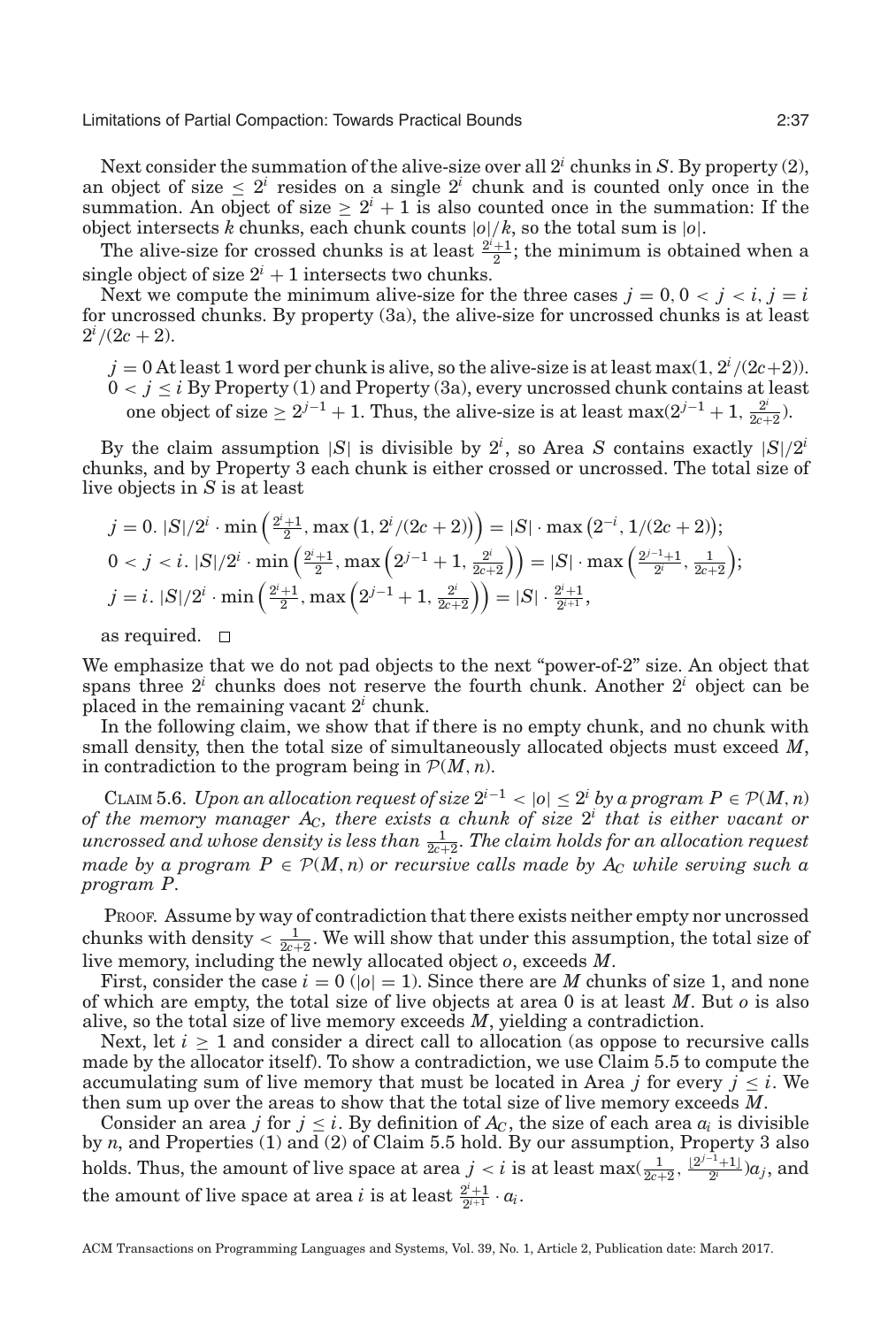By definition of  $a_i$ , the following holds (even with equality):

<span id="page-37-0"></span>
$$
\frac{2^{i}+1}{2^{i+1}} \cdot a_i + \sum_{j=0}^{i-1} \max\left(\frac{1}{2c+2}, \frac{\lfloor 2^{j-1}+1 \rfloor}{2^i}\right) \cdot a_j \ge 1. \tag{7}
$$

The above arguments, in addition to multiplying the last equation by *M*, prove that the total size of live memory in areas 0, 1,...,*i* is at least *M*. Contradiction follows since the newly allocated object *o* is also alive, and thus the total size of live objects exceeds *M*.

Finally, consider an execution of *AC* that recursively calls *AC* at Line 7. We denote the callee execution of  $A_C$  by  $E_{\text{callee}}$  and the caller execution of  $A_C$  by  $E_{\text{calier}}$ . Let *o* be the object that *Ecaller* attempts to allocate and let *D* be the chunk that *Ecaller* picked at Line 5, which is compacted to make room for *o*. Finally, let *o'* be the object that  $E_{\text{callee}}$ attempts to allocate in order to empty *D*. We want to show that *Ecallee*, the recursive execution of  $A_C$ , successfully places  $o'$ . If  $|o'| = 1$ , then the same argument as for the non-recursive case shows that *AC* will successfully place *o* (there is always room for an object of size 1).

Next, consider  $|o'| > 1$ . We start with some intuition. We would like to apply Claim [5.5,](#page-35-0) to show that *Ecallee* succeed in a similar manner to the non-recursive case. However, we cannot apply Claim [5.5](#page-35-0) directly since we must reserve *D* for *o*, and so we cannot consider any empty location as a candidate for *o* . To solve this issue (and be able to apply Claim [5.5\)](#page-35-0), we consider an imaginary heap in which *o* is already placed in chunk *D*, and there is a new allocation request to place *o* . Consider a snapshot of the real heap just before *o* is allocated and consider the following changes to the snapshot heap: removing all objects that reside on *D* and place *o* there. These modifications of the heap create an imaginary heap (that never existed in the execution). But these changes do not break conditions (1)–(3) of Claim [5.5.](#page-35-0)

Now apply Claim [5.5](#page-35-0) on this imaginary heap and attempt to allocate *o* in it. As in the non-recursive argument, we get that the total live space is at least *M*. Since we applied Claim [5.5](#page-35-0) on the imaginary heap, this counts *o* but does not count *o* (and all other objects that resided on  $D$ ). Since both  $o$  and  $o'$  are alive after the allocation, the total live memory must be at least  $M + |o'|$ , which yields a contradiction to the assumption that there is no empty nor uncrossed chunks with density  $\langle \frac{1}{2c+2}, \text{ and} \rangle$ Claim [5.6](#page-36-0) follows.  $\Box$ 

Claim [5.6](#page-36-0) completes the correctness proof of the memory manager. Together with Lemma [5.3,](#page-34-0) this concludes the proof of Theorem [2.2.](#page-6-1)

#### **6. MEASUREMENTS, DISCUSSION, AND FUTURE WORK**

While this work advances our knowledge about partial compaction significantly, it still leaves a substantial gap between the obtained upper and lower bounds. As an interesting anecdotal test, we ran the bad program  $P_F$  from Section [4](#page-9-0) against the good allocator *AC* from Section [5.](#page-32-0) While such an experiment provides no rigorous information, it may shed some light on the direction in which this gap can be narrowed. We ran both programs with the following parameters:  $M = 256MB$ ,  $n = 1MB$ , and  $c = 50$ . The result of this execution yielded a memory usage of 4.85*M*. For this case, our proof shows an upper bound of 19*M* and a lower bound of 3.15*M*. In what follows, we discuss these results.

The first thing to note is that in the experiment *AC* performed no compaction. The reason is that *AC* actually compacts objects only if the density of a chunk drops below  $\frac{1}{2c+2}$ . But  $P_F$  never lets this happen. It never frees objects if the result is a chunk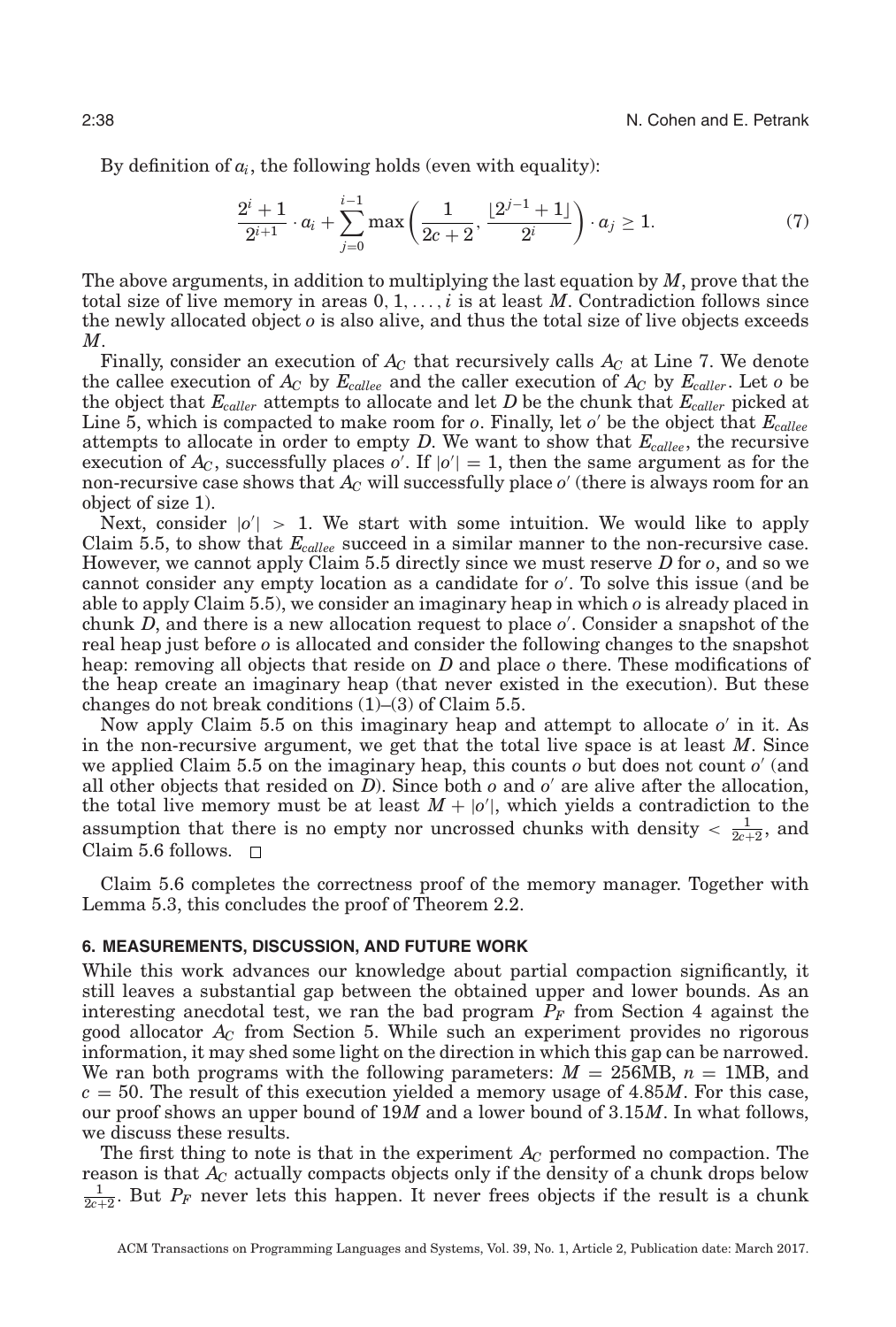with density smaller than  $2^{-\gamma} \ge \frac{4}{3c} > \frac{1}{2c+2}$ . This drawback of  $A_C$  may indicate it can be improved by developing an algorithm that is able to compact memory even if a chunk density is higher than  $\frac{1}{c}$ . Such an allocator would be more complex than our *AC* because the allocator cannot consistently compact such locations. It does not have enough budget for that.

The lack of compaction makes the first stage of  $P_F$  more effective than the second stage. Recall that the first stage uses Robson's program that ignores compaction while the second stage tries to handle compaction while still creating fragmentation. Indeed, the experiment shows that the first phase alone made the allocator use a space of 3.5*M* fragmentation, and the second phase only increased it by 1.35*M*.

Another inaccuracy that builds the gap between the upper and lower bound is aligned allocation. The allocator *AC* places objects in an aligned manner; that is, it puts an object of size  $2^i$  in an address  $k \cdot 2^i$  for some  $k \in \mathbb{N}$ . However, the bad program  $P_F$  does not use this "weakness" of the allocator.  $P_F$  attempts to handle the general case in which allocation is not aligned, thus allocating objects that are 4 times larger than a chunk and considering only three-quarters of the object that spans a full chunk. Closing the gap would also require building an allocator that places objects in non-aligned location to neutralize the bad behavior of a program and provide a better upper bound. Alternatively, maybe one can show that running a bad program against a non-aligned allocator is equivalent (up to a small factor) to running the program against an aligned allocator. We do not know how to show that.

Finally, we noticed that when we increased the value of  $x$  in  $P_F$  (Line 2), we got better results (more fragmentation). In this case, the heap usage was increased to 5.56*M*. However, we do not know how to analyze an execution with such an *x*. Some of the iterations created a lot of fragmentation while other created almost zero fragmentation. We do not know how an increase of  $x$  will behave when  $P_F$  is run against a better (or optimal) allocator.

#### **7. CONCLUSION**

<span id="page-38-0"></span>This work contributes to building a solid theoretical foundation for memory management by extending previous work to providing new lower and upper bounds on the effectiveness of partial compaction. Our lower bound is the first bound in the literature with implications for existing systems because it shows that some desirable (realistic) compaction goals cannot be achieved.

## **APPENDIX**

## **A. A SIMPLER RELAXED UPPER BOUND EXPRESSION**

The results of Claim [5.3](#page-34-0) provide an upper bound on heap size that  $A_C$  uses. The upper bound is presented as a sum over a recursive series  $a_i$ . In this section, we show how to approximate this upper bound by an explicit expression (with no recursion).

We change the area sizes that  $A_C$  uses to a new series  $a'_i$ , which is simpler to analyze. We first show that the correctness proof of  $A_C$  still holds. Next, we show that the new series  $a_i'$  can be bounded by a geometric series, and so can be stated explicitly (and not only in a recursive form).

Define  $a'_i$  to be the recursive series where  $a'_0 = 1$  and for  $i \ge 1$ ,

<span id="page-38-1"></span>
$$
a'_{i} = 2 - \sum_{j=1}^{i-1} \max\left(\frac{1}{c+1}, 2^{j-i}\right) \cdot a'_{j} - \max\left(\frac{1}{c+1}, 2^{-i+1}\right) \cdot a'_{o}.
$$
 (8)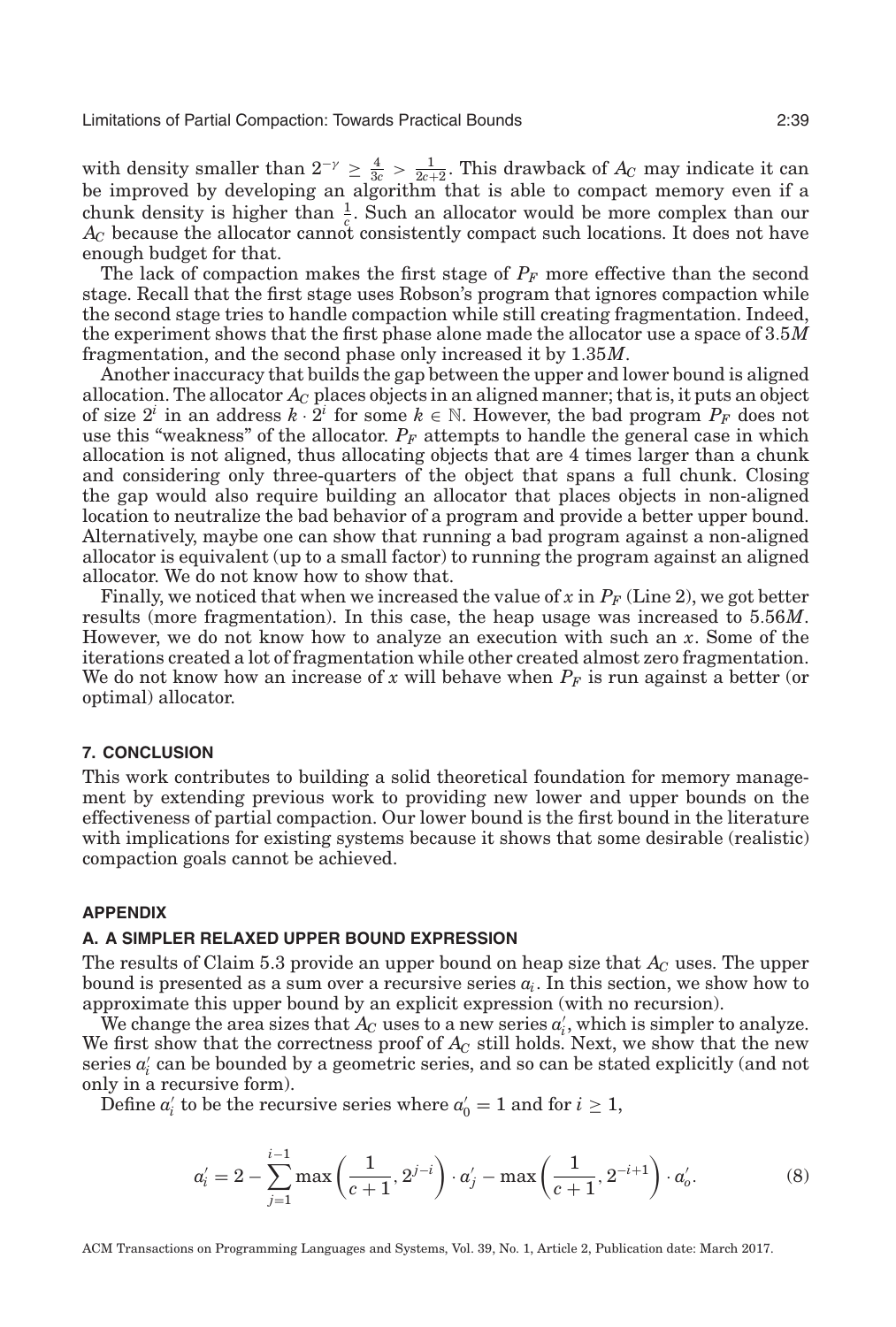2:40 N. Cohen and E. Petrank

The explicit area sizes  $a_i$  appear in the correctness proof of  $A_C$  only in Equation [\(7\)](#page-37-0), in the proof of Claim [5.6.](#page-36-0) Thus, it is sufficient to show that our new series satisfies

$$
\frac{2^i+1}{2^{i+1}} \cdot a'_i + \sum_{j=0}^{i-1} \max \left( \frac{1}{2c+2}, \frac{\lfloor 2^{j-1}+1 \rfloor}{2^i} \right) \cdot a'_j \geq 1.
$$

If we substitute the new area sizes into Claim [5.6,](#page-36-0) then the correctness proof of  $A_C$  that uses area sizes  $a_i$  follows.

Rearranging the terms in Equation [\(8\)](#page-38-1) by moving all terms (except the 2) to the left side and dividing by 2, we get

$$
\frac{1}{2}a'_i + \sum_{j=1}^{i-1} \frac{1}{2} \max \left( \frac{1}{c+1}, 2^{j-i} \right) \cdot a'_j + \frac{1}{2} \max \left( \frac{1}{c+1}, 2^{-i+1} \right) \cdot a'_o = 1.
$$

Also, by Proposition [A.2](#page-40-0) below, we prove that  $a_i$  can be rewrite as a positive sum of  $a'_j : j < i$ . Thus,  $a_i$  is always positive as it is a sum of positive terms. Now, Inequality [\(7\)](#page-37-0) for the series  $a'$  follows:

$$
\frac{2^{i} + 1}{2^{i+1}} \cdot a'_{i} + \sum_{j=0}^{i-1} \max \left( \frac{1}{2c+2}, \frac{\lfloor 2^{j-1} + 1 \rfloor}{2^{i}} \right) \cdot a'_{j}
$$
\n
$$
= \frac{2^{i} + 1}{2^{i+1}} \cdot a'_{i} + \sum_{j=1}^{i-1} \max \left( \frac{1}{2c+2}, \frac{2^{j-1} + 1}{2^{i}} \right) \cdot a'_{j} + \max \left( \frac{1}{2c+2}, \frac{1}{2^{i}} \right) \cdot a'_{0}
$$
\n
$$
\geq \frac{1}{2} \cdot a'_{i} + \sum_{j=1}^{i-1} \max \left( \frac{1}{2c+2}, \frac{2^{j-1}}{2^{i}} \right) \cdot a'_{j} + \max \left( \frac{1}{2c+2}, \frac{1}{2^{i}} \right) \cdot a'_{0}
$$
\n
$$
= \frac{1}{2} a'_{i} + \sum_{j=1}^{i-1} \frac{1}{2} \max \left( \frac{1}{c+1}, 2^{j-i} \right) \cdot a'_{j} + \frac{1}{2} \max \left( \frac{1}{c+1}, 2^{-i+1} \right) \cdot a'_{0}
$$
\n
$$
= 1.
$$

The inequality at the third line follows by the fact that  $a_i'$  are positive. The equality at the fifth line follows by Equation [\(8\)](#page-38-1) rearranged.

To keep the mathematical analysis clear, we assume that  $c+1 = 2<sup>k</sup>$  for some integral *k*. If *c* does not satisfy this assumption, then rounding it up only decrease the compaction budget available to the memory manager.

<span id="page-39-0"></span>CLAIM A.1. Let  $A_C$  be the memory manager from Algorithm 3 that uses area sizes  $a'_i$ . *Then for any program*  $P \in \mathcal{P}(M, n)$ *, the heap size used by A<sub>C</sub> is bounded by* 

$$
HS(A_C, P) \leq k + 1 + \frac{1 - (1 - 2^{-k-1})^{\lg n - k}}{1 - (1 - 2^{-k-1})} M
$$
  

$$
\leq \left(\lg n + 1 - \frac{\lg^2(n/(c+1))}{4c + 4} + \frac{\lg^3(n/(c+1))}{6(2c + 2)^2}\right) M.
$$

We start by bounding area sizes. We first consider area sizes for  $i \leq k$  and show that  $a'_i = 1 : i \leq k$ . For  $i = 0$ , the equality  $a'_0 = 1$  follows by the series *a*' definition. For  $0 < i \leq k$ , we show  $a'_i = 1$  by induction. Let the induction basis be  $i = 0$ , and for the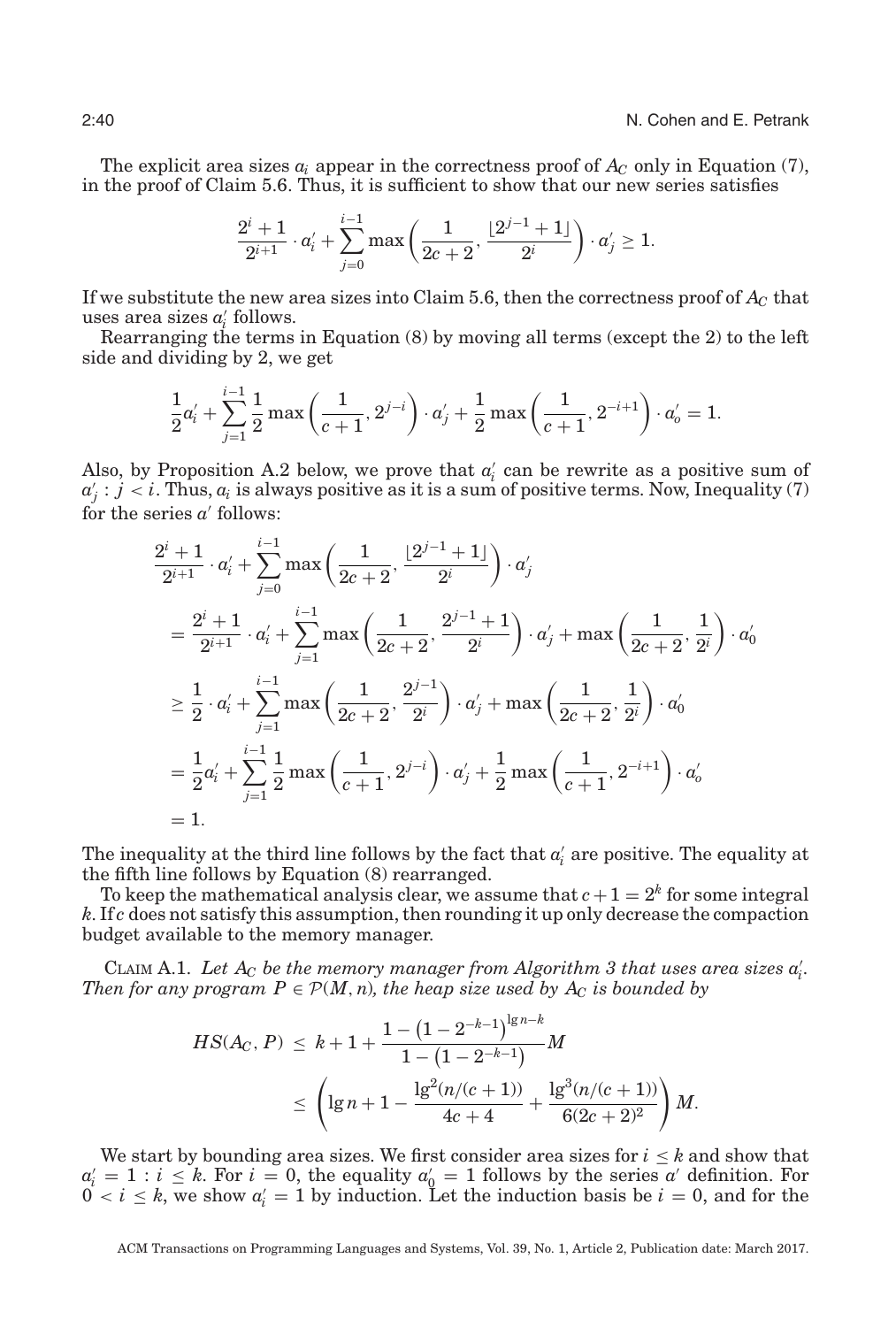$\text{induction step suppose that } a'_{j} = 1 \text{ for all } j < i. \text{ Thus}$ 

$$
a'_{i} = 2 - \left(\sum_{j=1}^{i-1} 2^{j-i} \cdot 1\right) - 2^{-(i-1)} = 2 - \left(\sum_{j=1}^{i-1} 2^{-j}\right) - 2^{-(i-1)} = 1.
$$

The first equality follows by area  $a'$  definition and the induction assumption. The second equality arranges the summation terms.

Bounding area sizes for  $i > k$  is harder. We start by expressing the series  $a_i$  as a simpler recursive series that contains only additive terms. Recursive series that use only additive terms are easier to reason about since they depend positively on previous terms.

<span id="page-40-0"></span>PROPOSITION A.2. Let  $a'_i$  be the series from Equation [\(8\)](#page-38-1), and let  $f(a'_{i-1}, a'_{i-2}, \ldots, a'_{i-k}) =$  $\sum_{j=i-k}^{i-1} 2^{j-i} \cdot a'_{j}$ *. Then for i > k, the following holds:* 

$$
a'_{i} = f(a'_{i-1}, a'_{i-2}, \ldots, a'_{i-k}) = \sum_{j=i-k}^{i-1} 2^{j-i} \cdot a'_{j}.
$$

PROOF. We start with the following auxiliary equation:

$$
a'_{i} - a'_{i-1}
$$
\n
$$
= \left(2 - \sum_{j=0}^{i-1} \max(2^{-k}, 2^{j-i}) \cdot a'_{j} - 2^{-k} \cdot a'_{0}\right) - \left(2 - \sum_{j=0}^{i-2} \max(2^{-k}, 2^{j-i+1}) \cdot a'_{j} - 2^{-k} \cdot a'_{0}\right)
$$
\n
$$
= - \sum_{j=i-k}^{i-1} 2^{j-i} \cdot a'_{j} - \sum_{j=0}^{i-k-1} 2^{-k} \cdot a'_{j} + \sum_{j=i-k-1}^{i-2} 2^{j-i+1} \cdot a'_{j} + \sum_{j=0}^{i-k-2} 2^{-k} \cdot a'_{j}
$$
\n
$$
= -\frac{1}{2}a'_{i-1} + \sum_{j=2}^{k} (2^{-j+1} - 2^{-j})a'_{i-j}
$$
\n
$$
= -\frac{1}{2}a'_{i-1} + \sum_{j=2}^{k} 2^{-j}a'_{i-j}.
$$

The proof follows from the auxiliary equation by

$$
a'_{i} = a'_{i-1} + (a'_{i} - a'_{i-1}) = a'_{i-1} - \frac{1}{2}a'_{i-1} + \sum_{j=2}^{k} 2^{-j}a'_{i-j} = \sum_{j=1}^{k} 2^{-j}a'_{i-j},
$$

as required.  $\square$ 

We now show that the series  $a_i$  is bounded from above by a geometric series. Thus, the sum of the  $a_i$  series can be bounded by the sum of the geometric series, which is analytically computable.

<span id="page-40-1"></span>PROPOSITION A.3. Let  $a'_i$  be the series defined in Equation [\(8\)](#page-38-1). Furthermore, let  $q =$  $1-2^{-k-1}=1-\frac{1}{2c+2}$ , and let  $q_i$  be the geometric series defined by  $q_i=q^{i-k}$ . Then

$$
\forall i \geq 0 : a'_i \leq q_i = q^{i-k}.
$$

PROOF. Let *f* be the function defined in Proposition [A.2.](#page-40-0) By Proposition [A.2,](#page-40-0)  $a'_i$  $f(a_j : j < i)$ , and *f* contains only additive terms. To upper bound  $a_i$ , we use the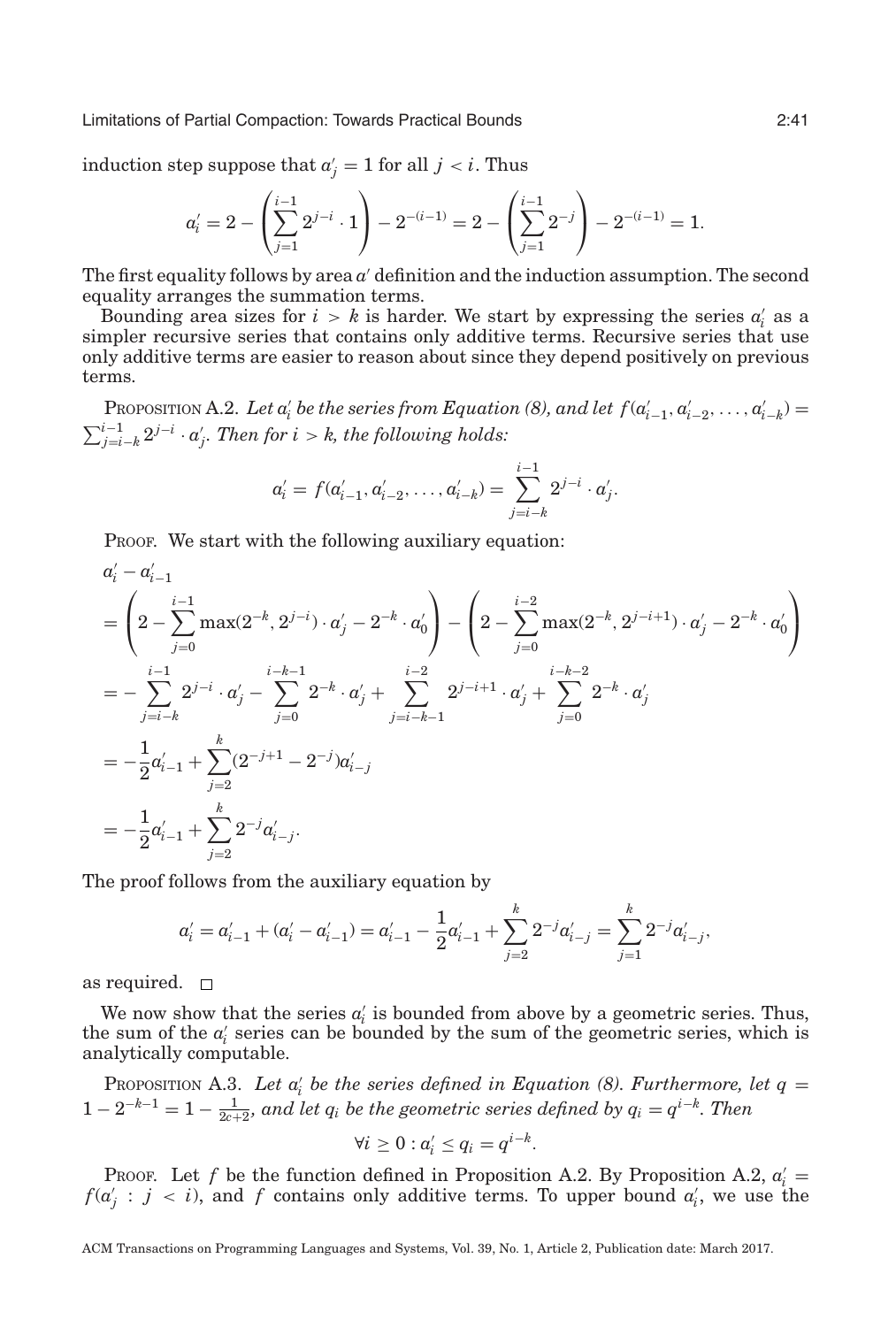monotonicity of f, meaning that the larger  $a'_j$  :  $j \lt i$  are, the larger  $a'_i$  will be. It is sufficient to show that  $q_i \geq f(q_{i-1}, q_{i-2}, \ldots, q_{i-k})$ . The statement then follows by induction, since

 $Induction\ base:\ q_i\geq a'_i:i\leq k\ \text{follows},\ \text{since}\ q^{i-k}\geq q^0=1=a'_i.$ 

*Induction step:* Assume that  $\forall j < i : q_j \geq a'_j$ . Then  $q_i \geq f(q_{i-1}, q_{i-2}, \ldots, q_{i-k}) \geq$  $f(a'_{i-1}, a'_{i-2}, \ldots, a'_{i-k}) = a'_{i}$ . The first inequality follows by our assumption. The second inequality follows by the monotonicity of *f* and the induction assumption.

$$
f(q_{i-1}, q_{i-2}, \dots, q_{i-k}) = \sum_{j=1}^{k} 2^{-j} q_{i-j}
$$
  
\n
$$
\leq \sum_{j=1}^{k} 2^{-j} q^{i-j-k}
$$
  
\n
$$
= q^{i-k} \sum_{j=1}^{k} (2q)^{-j}
$$
  
\n
$$
= q^{i-k} \cdot \frac{1}{2q} \cdot \frac{1 - \frac{1}{2q}}{1 - \frac{1}{2q}}
$$
  
\n
$$
= q^{i-k} \cdot \frac{1 - 2^{-k} q^{-k}}{2q - 1}
$$
  
\n
$$
\leq q^{i-k} \cdot \frac{1 - 2^{-k}}{2q - 1}
$$
  
\n
$$
= q^{i-k} \cdot \frac{1 - 2^{-k}}{2(1 - 2^{-k-1}) - 1}
$$
  
\n
$$
= q^{i-k} \cdot \frac{1 - 2^{-k}}{1 - 2^{-k}}
$$
  
\n
$$
= q_i.
$$

This concludes the proof of Proposition [A.3.](#page-40-1)  $\Box$ 

We now finish with the proof of Claim [A.1.](#page-39-0)

PROOF. The size of area  $a'_0, \ldots, a'_k$  is  $k + 1$ . We bound the total size of areas  $a'_{k+1}, \ldots, a'_{\lg n}$  by summing the geometric series  $q_i$ .

$$
\sum_{i=k+1}^{\lg n} a'_i \cdot M \le \sum_{i=k+1}^{\lg n} q_i \cdot M
$$
\n
$$
\le \frac{1 - (1 - 2^{-k-1})^{\lg(n)-k}}{1 - (1 - 2^{-k-1})} M
$$
\n
$$
= 2^{k+1} \cdot (1 - (1 - 2^{-k-1})^{\lg(n)-k}) M
$$
\n
$$
= (2c+2) \cdot \left(1 - \left(1 - \frac{1}{2c+2}\right)^{\lg(n)-k}\right) M
$$

ACM Transactions on Programming Languages and Systems, Vol. 39, No. 1, Article 2, Publication date: March 2017.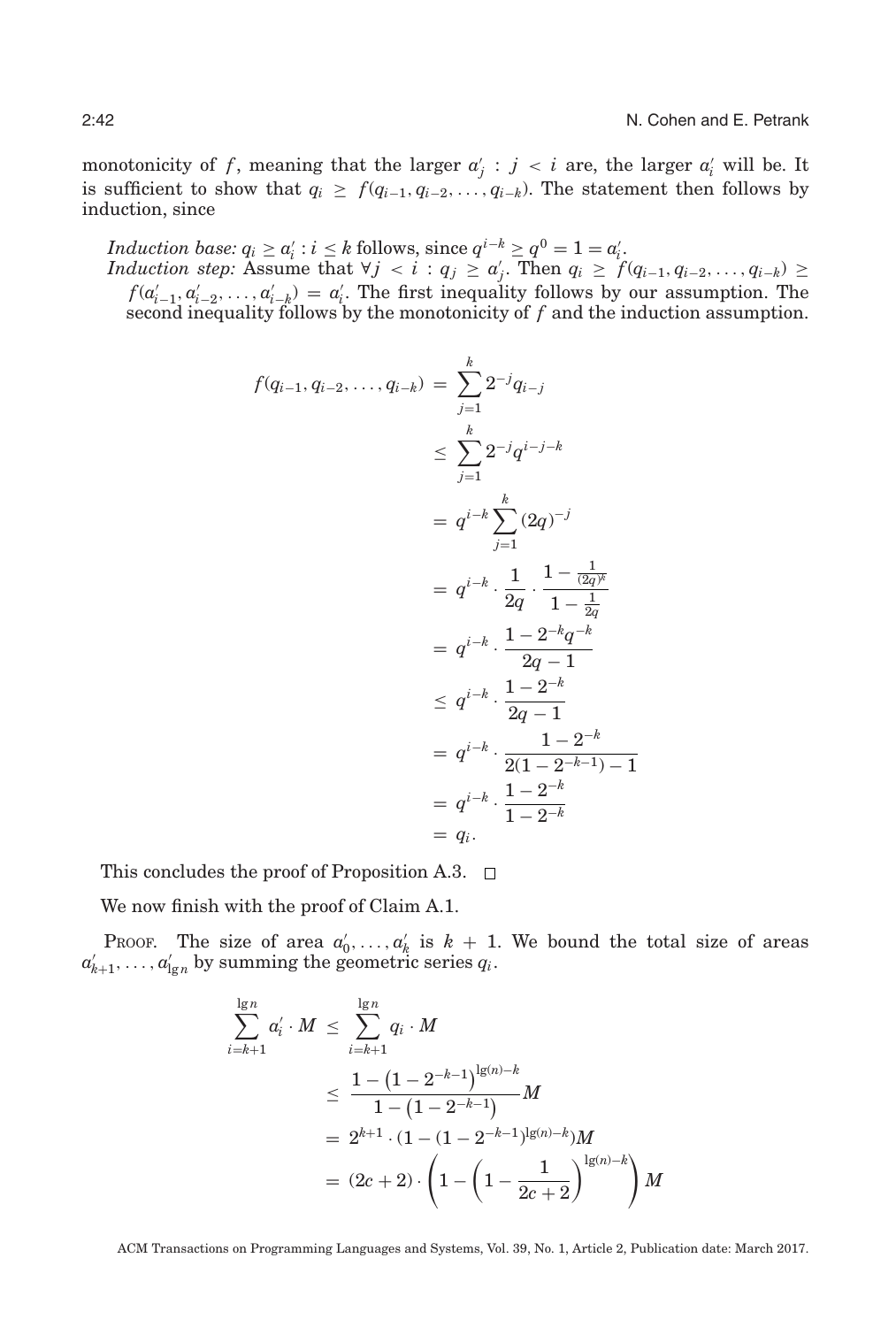$$
\leq (2c+2)\left(1-e^{-\frac{\lg(n)-k}{2c+2}}\right)M
$$
  
\n
$$
\leq \left(\lg(n)-k-\frac{\left(\lg(n)-k\right)^2}{2(2c+2)}+\frac{\left(\lg(n)-k\right)^3}{6(2c+2)^2}\right)M
$$
  
\n
$$
\leq \left(\lg(n)-k-\frac{\lg^2(n/(c+1))}{2(2c+2)}+\frac{\lg^3(n/(c+1))}{6(2c+2)^2}\right)M.
$$

The fourth inequality follows by the Taylor expansion to  $e^{-x}$ . Explicitly,  $1 - e^{-\frac{\lg(n)-k}{2c+2}} \le$  $\frac{\text{lg}(n)-k}{2c+2} - \frac{(\text{lg}(n)-k)^2}{2\cdot(2c+2)^2} + \frac{(\text{lg}(n)-k)^3}{6\cdot(2c+2)^3}$ . The last inequality follows by setting  $k = \text{lg}(c+1)$  and the mathematical equation  $\lg(a) - \lg(b) = \lg(a/b)$ .

The proof of the claim follows by summing the total size of areas  $0, \ldots, k, k + 1$  $1, \ldots, \lg n. \square$ 

## **REFERENCES**

- <span id="page-42-5"></span>Diab Abuaiadh, Yoav Ossia, Erez Petrank, and Uri Silbershtein. 2004. An efficient parallel heap compaction algorithm. In *ACM SIGPLAN Conference on Object-Oriented Programming, Systems, Languages, and Applications (ACM SIGPLAN Notices 39(10))*. ACM Press, New York, NY, 224–236. DOI:<http://dx.doi.org/10.1145/1028976.1028995>
- <span id="page-42-8"></span>David F. Bacon, Perry Cheng, and V. T. Rajan. 2003. A real-time garbage collector with low overhead and consistent utilization. In *30th Annual ACM Symposium on Principles of Programming Languages (ACM SIGPLAN Notices 38(1))*. ACM Press, New York, NY, 285–298. DOI:[http://dx.doi.org/10.1145/](http://dx.doi.org/10.1145/604131.604155) [604131.604155](http://dx.doi.org/10.1145/604131.604155)
- <span id="page-42-7"></span>Ori Ben-Yitzhak, Irit Goft, Elliot Kolodner, Kean Kuiper, and Victor Leikehman. 2002. An algorithm for parallel incremental compaction. In *3rd International Symposium on Memory Management (ACM SIG-PLAN Notices 38(2 supplement))*, Hans-J. Boehm and David Detlefs (Eds.). ACM Press, New York, NY, 100–105. DOI:<http://dx.doi.org/10.1145/512429.512442>
- <span id="page-42-3"></span>A. Bendersky and E. Petrank. 2011. Space overhead bounds for dynamic memory management with partial compaction. *Princip. Programm. Lang.* 34, 3 (2011), 491–499.
- <span id="page-42-1"></span>Hans-Juergen Boehm. 2002. Bounding space usage of conservative garbage collectors, See POPL 2002 [\[2002\]](#page-43-2), 93–100. DOI:<http://dx.doi.org/10.1145/503272>
- <span id="page-42-2"></span>Hans-Juergen Boehm. 2004. The space cost of lazy reference counting. In *31st Annual ACM Symposium on Principles of Programming Languages (ACM SIGPLAN Notices 39(1))*. ACM Press, New York, NY, 210–219. DOI:<http://dx.doi.org/10.1145/604131.604153>
- <span id="page-42-9"></span>Cliff Click, Gil Tene, and Michael Wolf. 2005. The Pauseless GC algorithm. In *1st ACM SIGPLAN/SIGOPS International Conference on Virtual Execution Environments*, Michael Hind and Jan Vitek (Eds.). ACM Press, New York, NY, 46–56. DOI:<http://dx.doi.org/10.1145/1064979.1064988>
- <span id="page-42-10"></span>David Detlefs, Christine Flood, Steven Heller, and Tony Printezis. 2004. Garbage-first garbage collection. In *4th International Symposium on Memory Management*, David F. Bacon and Amer Diwan (Eds.). ACM Press, New York, NY, 37–48. DOI:<http://dx.doi.org/10.1145/1029873.1029879>
- <span id="page-42-4"></span>Richard Jones, Antony Hosking, and Eliot Moss. 2011. *The Garbage Collection Handbook: The Art of Automatic Memory Management*. Chapman & Hall.
- <span id="page-42-6"></span>Haim Kermany and Erez Petrank. 2006. The compressor: Concurrent, incremental and parallel compaction. In *ACM SIGPLAN Conference on Programming Language Design and Implementation (ACM SIGPLAN Notices 41(6))*, Michael I. Schwartzbach and Thomas Ball (Eds.). ACM Press, New York, NY, 354–363. DOI:<http://dx.doi.org/10.1145/1133981.1134023>
- <span id="page-42-0"></span>Erez Petrank and Dror Rawitz. 2002. The hardness of cache conscious data placement. In *Proceedings of the 29th Annual ACM Symposium on Principles of Programming Languages.* ACM, New York, NY, 101–112. DOI:<http://dx.doi.org/10.1145/503272.503283>
- <span id="page-42-11"></span>Filip Pizlo, Erez Petrank, and Bjarne Steensgaard. 2008. A study of concurrent real-time garbage collectors. In *ACM SIGPLAN Conference on Programming Language Design and Implementation (ACM SIGPLAN Notices 43(6))*, Rajiv Gupta and Saman P. Amarasinghe (Eds.). ACM Press, New York, NY, 33–44. DOI:<http://dx.doi.org/10.1145/1379022.1375587>